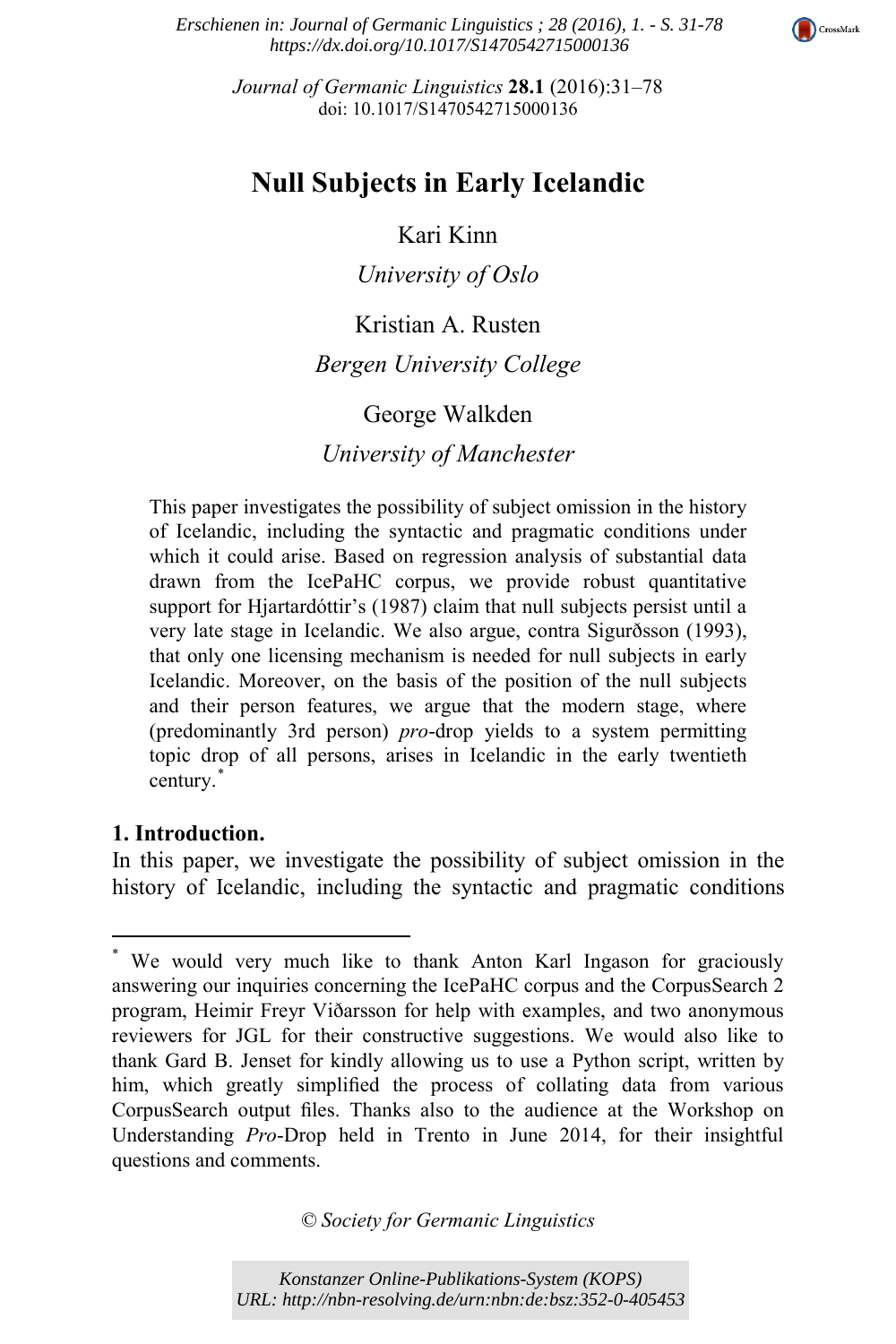under which it could arise. The empirical basis for our study is the Icelandic Parsed Historical Corpus (IcePaHC; Wallenberg et al. 2011), a parsed corpus of historical Icelandic prose from the earliest records to the present day. Previous research by Sigurðsson (1993), building on empirical work by Hjartardóttir (1987), has outlined the basic possibilities for argument drop in Old Icelandic (1150–1400) and presented a syntactic analysis. Nevertheless, there are numerous reasons to revisit the topic at this point, ranging from the empirical to the theoretical to the typological.

From an empirical perspective, the availability of the IcePaHC permits us to fill the lacunae present in earlier studies. The possibility of subject omission has been noted in the literature since Nygaard 1894:4– 5, and Hjartardóttir (1987) provides a broad selection of examples from texts of the 13th–19th centuries. However, claims about argument drop in Icelandic have never been put to the test quantitatively. For instance, Nygaard (1906:8–9) observes that 1st and 2nd person null subjects are rarer than 3rd person null subjects (see also Sigurðsson 1993:253). Is this the case, and if so, how much rarer? Only a quantitative study of a large balanced corpus can answer this kind of question, and the IcePaHC allows us to conduct quantitative and qualitative research on a scale not possible before. One particularly important fact here is that, as noted by Sigurðsson (1993:249), no significant weakening of verbal morphology has taken place in the recorded history of Icelandic, and yet the language has nevertheless lost certain kinds of null subjects. This is in stark contrast to other languages in which there has been a change in the availability of null subjects and in which it is possible to investigate that change in detail in the historical record, such as French (see Vance 1989, Roberts 1993, Zimmerman 2014) and Brazilian Portuguese (see Duarte 1995 and Modesto 2000).

From a theoretical perspective, the understanding of the issue has come a long way since the last detailed treatment by Sigurðsson (1993), over 20 years ago. Sigurðsson's discussion is framed in late Government & Binding (GB) terms. Since then, however, the move to Minimalism has forced scientists to rethink their theoretical approaches to null subjects by questioning the status of empty categories such as *pro* and PRO, as well as principles such as the ECP. In recent years, even the parametric approach to null subjects as developed in most GB and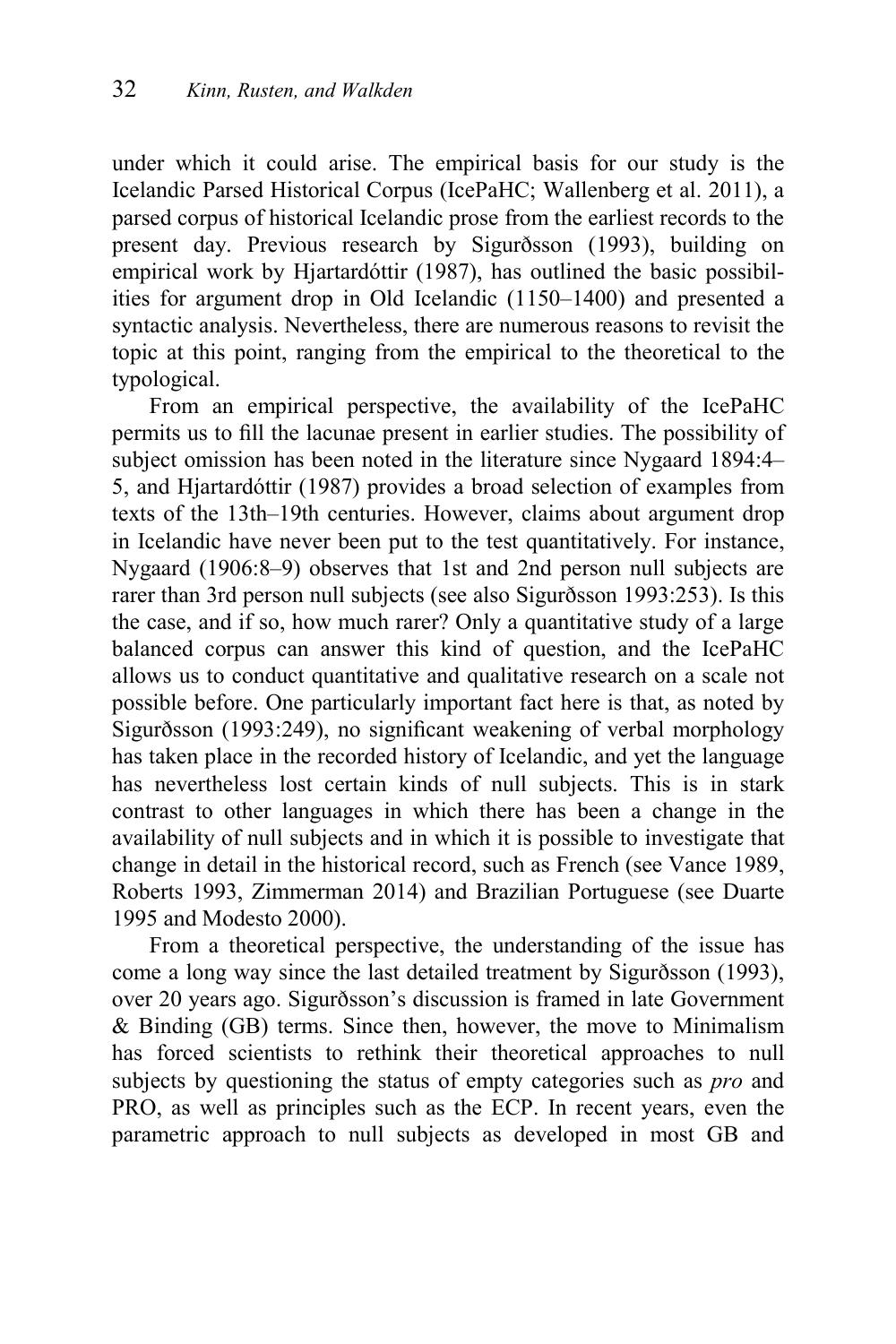Minimalist work since Rizzi 1982 has been called into question (see Sigurðsson 2011).

Relatedly, significantly more is now known about the typology of null argument languages than twenty years ago: Alongside consistent and radical null subject languages, expletive null subject languages and at least one type of partial null subject language must also be recognized (see Huang 2000; Holmberg 2005; Barbosa 2009, 2011, 2013; Holmberg & Roberts 2010). Furthermore, the explosion of work on the syntax and pragmatics of the left periphery since Rizzi 1997 has led to progress in understanding of the discourse conditions under which arguments may be null (see Frascarelli 2007 and subsequent work). All of these developments offer new perspectives with which to approach the Icelandic data.

Finally, the null subject properties of related early Germanic languages have become much better understood in the last decade or so. Old English has been investigated by van Gelderen (2000, 2013), Walkden (2013, 2016), and Rusten (2013, 2015); Old High German by Axel (2007) and Axel & Weiß (2011); Old Norwegian by Kinn (2014, 2015); Old Swedish by Falk (1992), Magnusson (2003), and Håkansson (2008, 2013); Old Saxon by Walkden (2014); and Gothic by Fertig (2000) and Ferraresi (2005). Rosenkvist (2009) and Walkden (2014:157– 226) provide a comparative perspective: In general, the early Germanic languages, with the exception of Gothic, display a remarkable homogeneity with regard to the conditions under which null arguments may occur. It is therefore of interest to see to what extent Old Icelandic contrasts with its sister languages, and to what extent it displays the same behavior.

The null argument property of Old Icelandic/Old Norse is discussed to varying degrees of detail in Nygaard 1894, 1906, Thráinsson & Hjartardóttir 1986, Hjartardóttir 1987, Sigurðsson 1989, Faarlund 1994, 2004, Hróarsdóttir 1996, Lander & Haegeman 2014, and Walkden 2014.<sup>1</sup> However, the most influential and in-depth study to date is that of

1

<sup>&</sup>lt;sup>1</sup> Since the IcePaHC contains exclusively (Old) Icelandic material, we avoid the term *Old Norse* in this paper. The term is problematic, as it has been used to denote various time periods and subgroups, including Old West Norse and the common ancestor of all the Scandinavian languages; much of the earliest material in any case originates in Iceland. Unfortunately, not all previous authors have been careful to distinguish between these different varieties.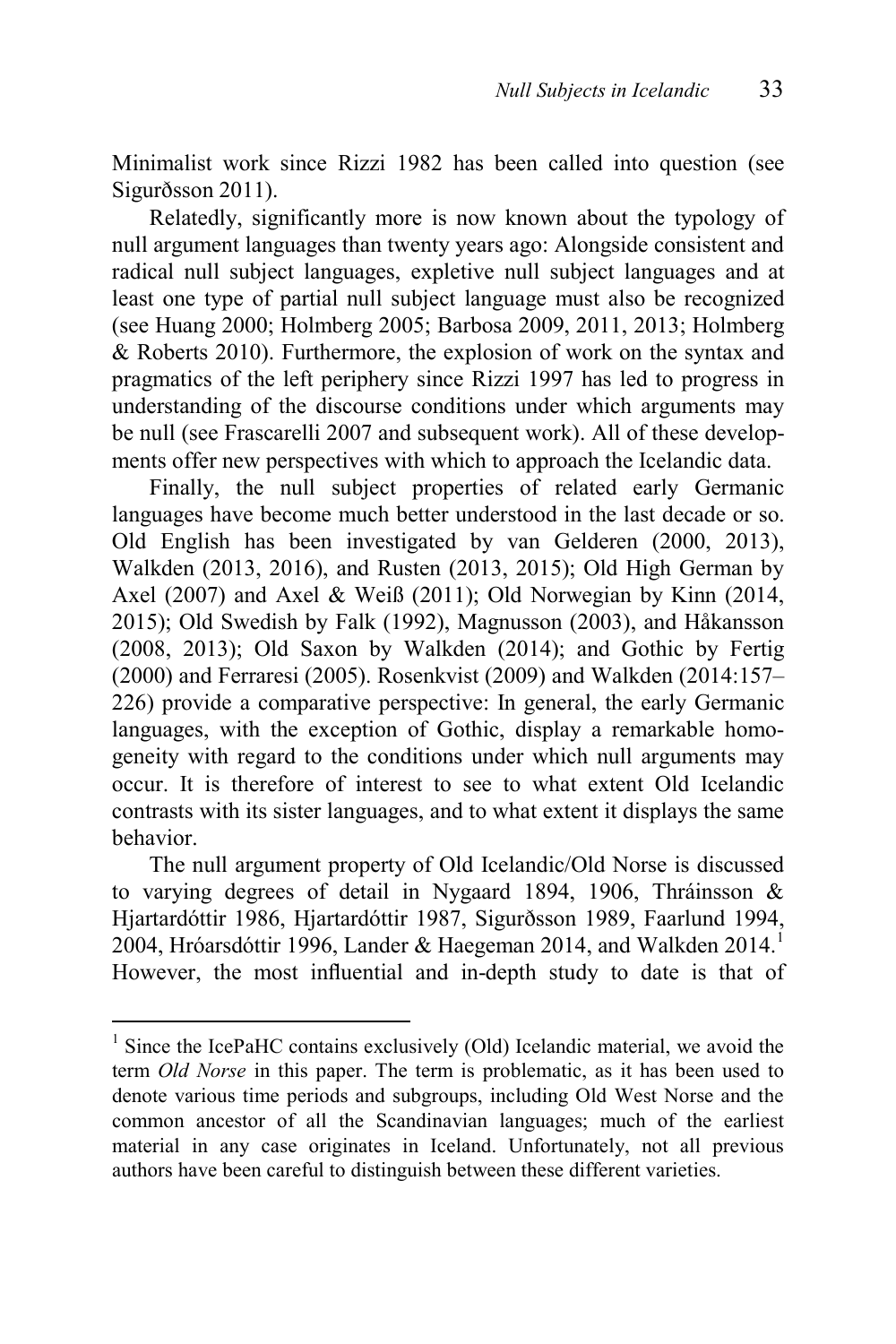$\overline{a}$ 

Sigurðsson (1993), and it will serve as our main point of reference in this paper. Sigurðsson makes three main claims that are of relevance to our investigation:

- (i) Old Icelandic had both topic drop and genuine *pro*-drop, with different licensing/identification mechanisms;
- (ii) Dropping of 1st and 2nd person arguments was very rare (see Nygaard 1894, 1906);
- (iii) Icelandic did not lose its null argument property until the eighteenth and nineteenth centuries (based on Hjartardóttir 1987).

Sigurðsson's claims serve as hypotheses that we test against new data. To these can be added a fourth hypothesis, based on the distribution of null subjects in other early Northwest Germanic languages (see Rosenkvist 2009 and Walkden 2014): Null subjects are rarer in subordinate clauses than in main clauses. This is the case for at least the early West Germanic languages (Old English, Old High German, and Old Saxon), as well as Old Swedish. These four items are the hypotheses we are investigating in this paper. $<sup>2</sup>$ </sup>

The paper is structured as follows: Section 2 describes the method we used to obtain our data. Section 3 presents and discusses quantitative results that bear on the effects of text and genre, distribution across clause types, the effect of person and number, and the date of the change. Section 4 addresses the first hypothesis mentioned above: Can a principled case be made for distinguishing two types of argument drop in early Icelandic? This section also addresses the nature of the change that has taken place in the licensing of null arguments, and sketches a syntactic analysis. Section 5 discusses the extent to which the Icelandic

<sup>2</sup> Sigurðsson (1993) addresses object drop as well as subject drop, as examples of both can be found. He argues that both topic drop and *pro*-drop can give rise to object omission. We do not address null objects in this paper, as a systematic study would require a full understanding of the subcategorization frames of lexical verbs in order to determine whether they are transitive (and do not allow optional detransitivization as in English *Mary ate*). We leave such a study to future research, noting that the existing lemmatization of the IcePaHC would greatly facilitate the task.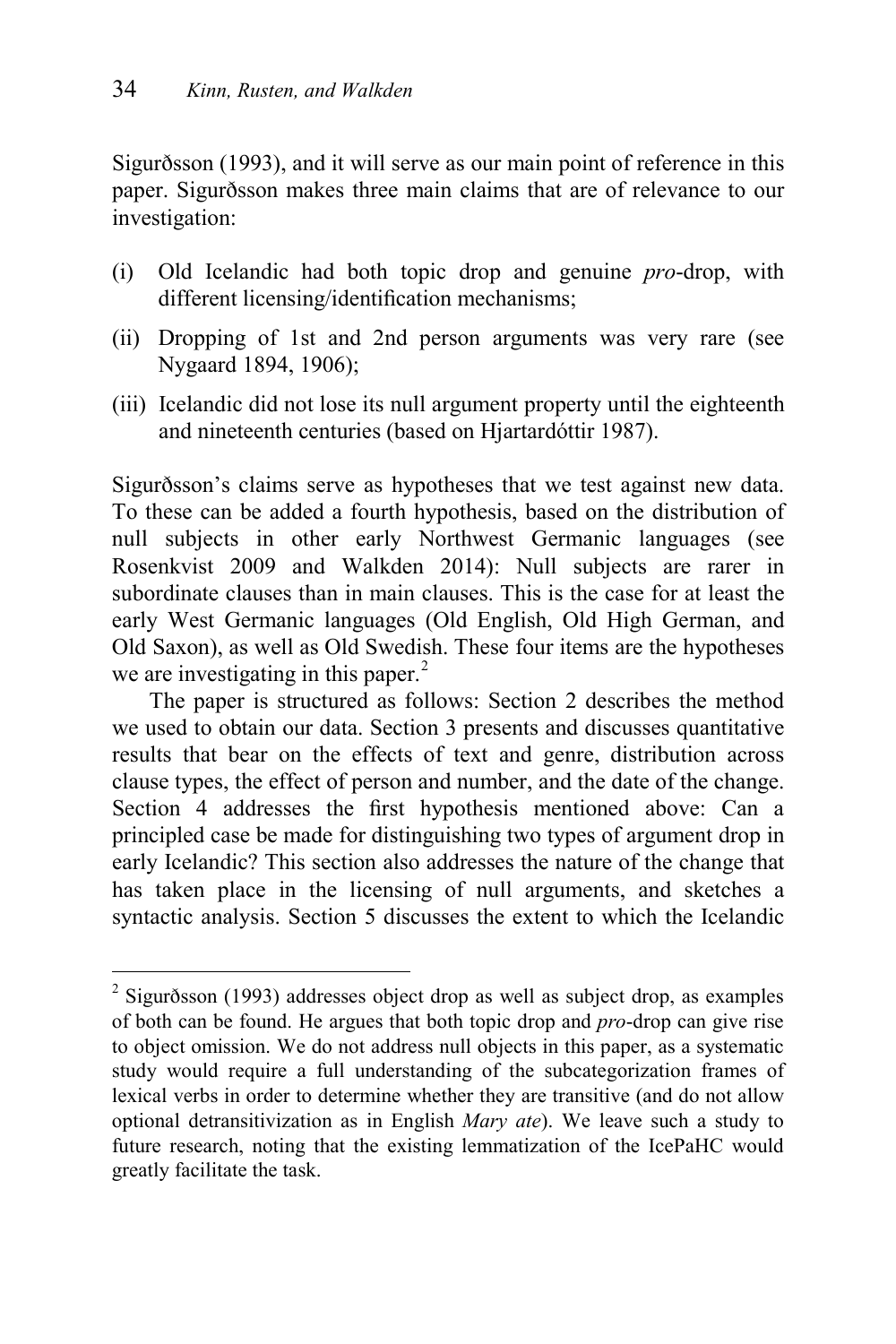findings converge with those for other Northwest Germanic languages. Section 6 then summarizes and concludes.

### **2. Methodology.**

1

The present investigation harnesses corpus-linguistic methods of data collection and data handling. It is based on extensive empirical material drawn from the IcePaHC corpus, which comprises 1,002,390 words and consists of sizable samples from 61 texts covering the period 1150–2008 CE. This enables us to conduct a large-scale, empirically-based longitudinal investigation that places under scrutiny ca. 850 years of the history and development of Icelandic. Moreover, the texts contained in the corpus represent a wide variety of genres and registers, and should therefore provide an eminently representative base for generalizations concerning the null subject property in the history of Icelandic.

Using the CorpusSearch 2 program (Randall et al. 2005–2013), searches were run to extract all occurrences of overt and null pronominal subjects from all 61 texts in the corpus. This investigation concerns itself exclusively with empty subjects tagged \**pro*\*, as in 1a. Thus, subjects elided under coordination (tagged \**con*\*, as in 1b), and empty expletive subjects (tagged  $*exp*$ , as in 1c) have not been considered.<sup>3</sup>

(1) a. Þegar [*pro*] þar kom, þá stóðu herramenn [...] when [*pro*] there came, then stood noblemen [...] um allan slotsgarðinn. about all courtyard-DEF 'When he came there, there stood noblemen all around the courtyard.' (1661.INDIAFARI.BIO-TRA,66.1096)

<sup>&</sup>lt;sup>3</sup> In this and the following examples, we use *pro* to indicate that a clause has a null subject, without committing ourselves to the existence of *pro* in the GB sense as a theoretical entity. The abbreviation *e* denotes subjects elided under coordination, empty subjects that we analyze as topic drop, as well as empty expletive subjects. We use the following abbreviations for grammatical categories: ACC=accusative, ADJ=adjective, DAT=dative, DEF=definite, DET=determiner, GEN=genitive, IMP=imperative, NOM=nominative, PL=plural, REFL=reflexive, SBV=subjunctive, SG=singular.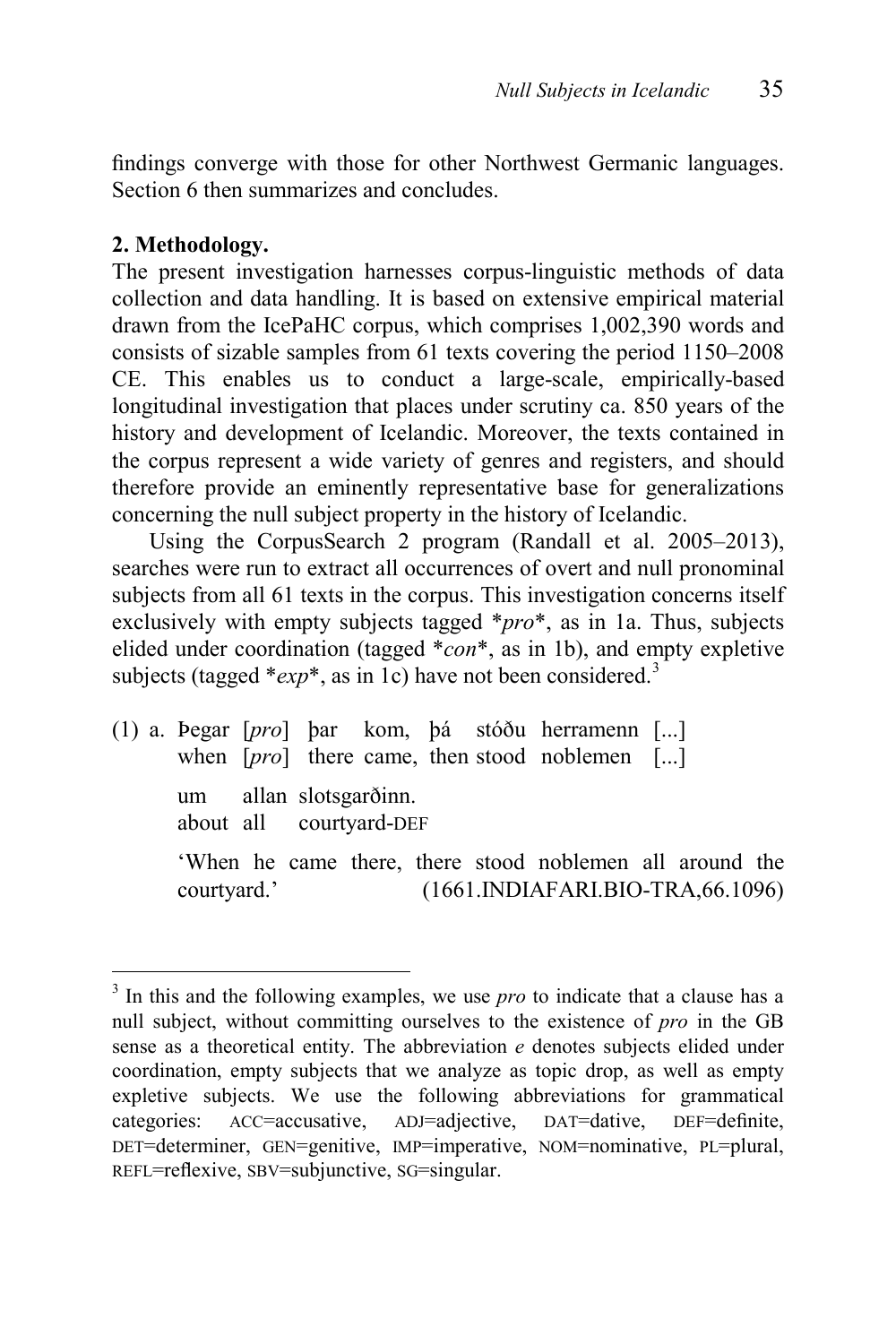$\overline{a}$ 

b. Þorvarður gekk þá til dómsmanna og [*e*] segir: Þorvarður walked then to dooms.man and [*e*] says "Segið upp dóminn" say-IMP up doom-DEF 'Þorvarður then went to the judge and said: 'announce the judgement.'' (1325.ARNI.NAR-SAG,.523) c. Og þá hann hafði bitann tekið and when he had piece.of.bread-DEF taken

gekk hann strax út og þá var [*e*] nótt. walked he immediately out and then was [*e*] night

'And when he had taken the bread, he immediately went out, and it was then night.' (1540.NTJOHN.REL-BIB,217.1134–1135)

It should be noted that the IcePaHC annotators tag as oblique subjects all non-nominative noun phrases that are subjects in present-day Icelandic. We have adhered to the IcePaHC annotation.<sup>4</sup> In the interests of exhaustiveness, then, all overt and null subjects have been extracted, whether nominative or non-nominative. Searches for both overt and null pronominal subjects were restricted to those occurring in finite clauses.

Following extraction, the dataset was manually enriched with information on person and number, as the corpus texts are not tagged for these features. Thus, all citations containing a null subject token have been examined manually. The *make\_lexicon* feature in CorpusSearch

<sup>&</sup>lt;sup>4</sup> Whether Old Icelandic (or early Scandinavian more broadly) had nonnominative, oblique, or so-called quirky subjects is still a matter of debate. Work by Rögnvaldsson (1991, 1995) presents arguments that it did; he is followed by Haugan (1998), Barðdal (2001), Eythórsson & Barðdal (2005), Barðdal & Eythórsson (2012), and Ingason et al. (2011). In contrast, Faarlund (2001, 2004) argues that subjects in earlier stages of Scandinavian were nominative. The crucial data are based on judgments of low-frequency phenomena that are difficult to find in historical corpora. We do not take a stand on this issue here but for simplicity's sake follow the annotators in assuming the existence of oblique subjects throughout the history of Icelandic.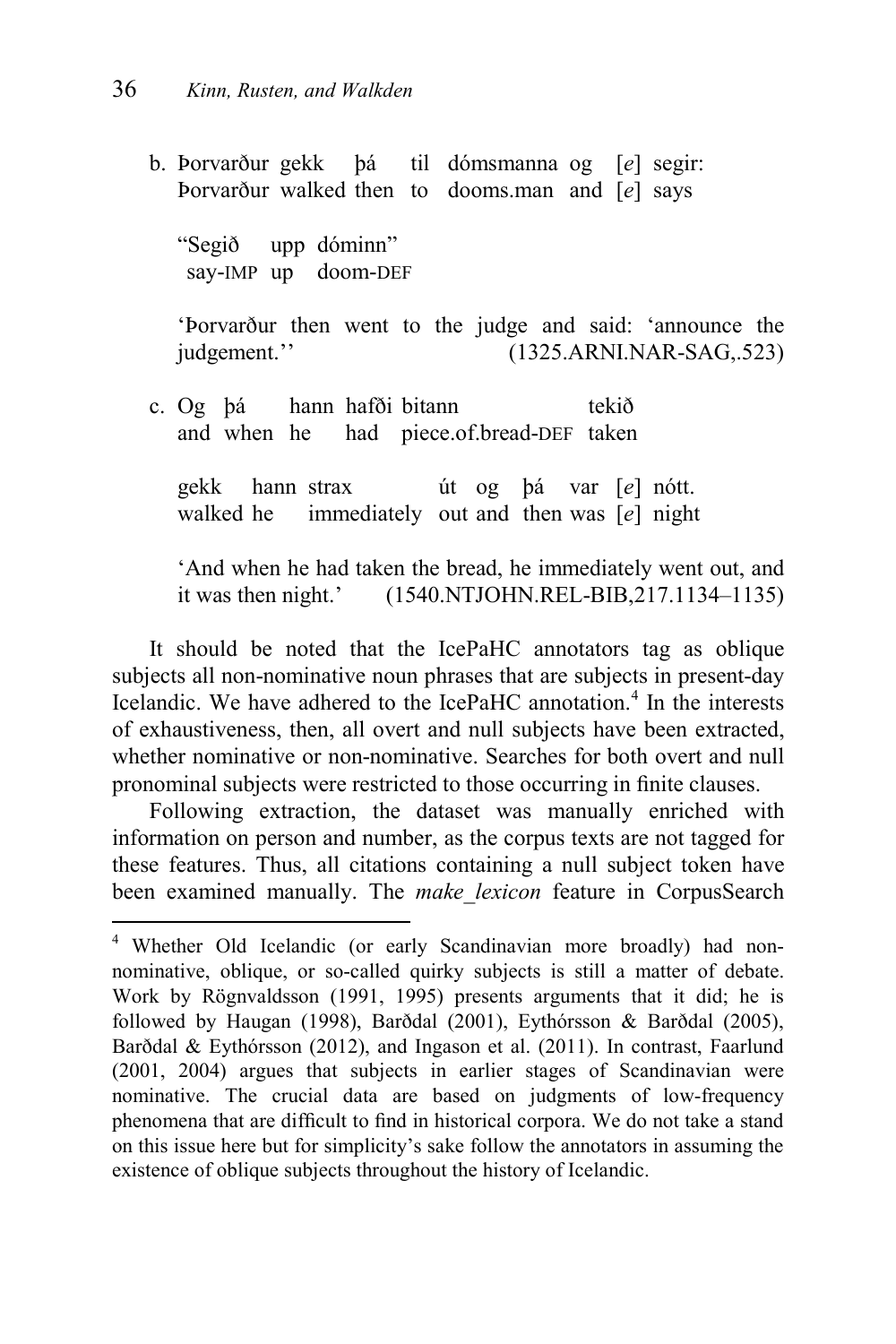was utilized in order to ascertain that all collected overt pronominal subject tokens were fit for inclusion in the dataset. Any obviously mistagged tokens identified as overt pronominal subjects were discarded. In the case of the null subjects, it was noted that it occasionally may be questioned whether a token identified as \**pro*\* would be better analyzed as \**exp*\*. This is, however, often a challenging distinction, and one that is certainly much less clear-cut than the cases of mistagged overt pronouns referred to above. Thus, since this problem affects no more than a restricted number of tokens, and since the quantitative results are not influenced, we have opted to accept the IcePaHC annotation as concerns the distinction between expletive and nonexpletive null subjects. On the basis of similar considerations, we have also accepted the IcePaHC annotation of some null subjects that should perhaps rather be analyzed as imperative subjects or as instances of conjunction reduction.<sup>5</sup>

The results presented in this paper have been tested statistically by means of a generalized mixed-effects logistic regression model computed in Rbrul (Johnson 2009). The regression model takes "text" and "genre" as random effects, and "year", "person", "number", and "type" as fixed effects. In addition, we tested for possible interaction between "year" and "person" and between "year" and "type". The predictors of "text", "year", "genre", "person", and "number" should be self-explanatory. The final predictor, "type", specifies the clausal environment of the pronominal token, whether occurring in a verb-initial main clause, a nonverb-initial main clause, a verb-initial conjunct clause, a non-verb-initial conjunct clause, or a subordinate clause.

Mixed-effects regression modeling offers several advantages over both nonparametric null hypothesis tests, such as Pearson's chi-squared test, and nonhierarchical generalized linear models, such as those commonly used in sociolinguistics since the 1970s (see, for example, the references in Tagliamonte & Baayen 2013:142). First, it is well known that the chi-squared test is sensitive to sample size (see, for example, Mosteller 1968:2), such that deceptively low probability values are

1

 $5$  Significantly, these decisions make it convenient for the interested researcher to replicate our results.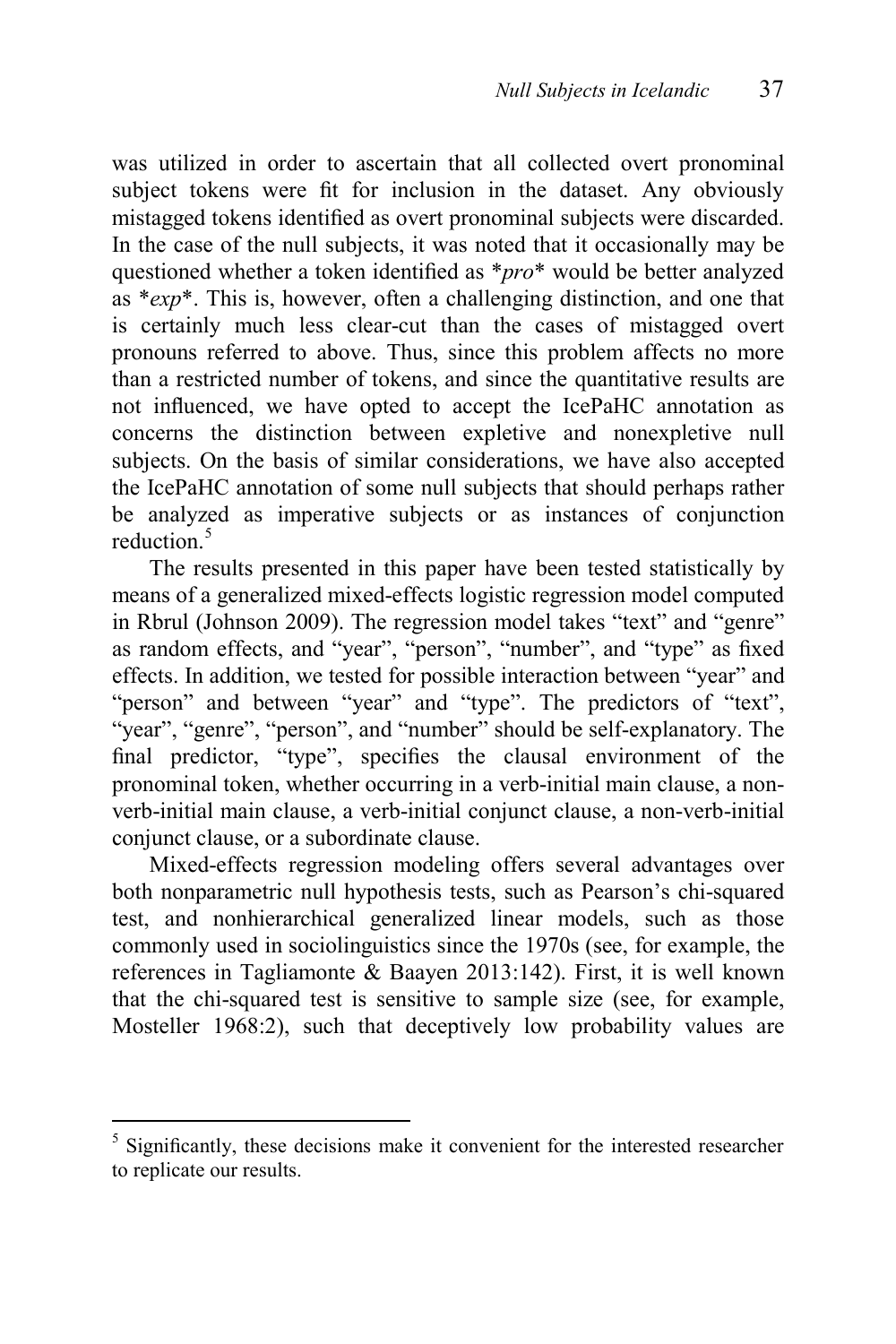frequently reported with large datasets.<sup>6</sup> Additionally, computation of the effect of several variables in a single contingency table can cause spuriously low probability values (see, for example, Jenset 2010:81). Logistic regression modeling allows us to represent a linguistic phenomenon (in our case, realization of a pronominal subject) as a binary response—that is, as overt or null—while relating that response to a number of hypothetically relevant variables simultaneously, while avoiding the weaknesses of the chi-squared test.

Second, unlike nonhierarchical generalized regression models, mixed-effects models can account for both fixed and random effects.<sup>7</sup> In the case of this investigation, "text" and "genre" are clearly random effects: Many more Icelandic texts exist than those included in the corpus, and it cannot be assumed that the genres represented in the IcePaHC exhaust the possible range of genres. If random effects are treated as fixed by the statistical model, the results of the regression analysis would not technically be generalizable beyond the specific texts and genres investigated (see, for example, Baayen 2008:241). Mixedeffects modeling eliminates this problem, and is therefore preferable to nonhierarchical regression modeling. Finally, all Icelandic examples cited in this article are taken from the text of the IcePaHC and carry the corpus identification label, which indicates the text ID, as well as the date of composition and genre of the text in question.

### **3. Results.**

 $\overline{a}$ 

#### *3.1. Overview.*

Table 1 gives an overview of the occurrence of overt and null pronominal subjects in the IcePaHC. In table 1, relative frequencies for null subjects are given as a percentage of the total number of pronominal subjects. The results are illustrated in figure 1.

 $6$  This paper places under scrutiny 48,649 pronominal tokens, meaning that any statistically significant results obtained by means of the chi-squared test could potentially be ascribed to sheer sample size.

 $\frac{7}{1}$  Fixed effects are variables whose values exhaust the possible range of variation. For example, "person" is a fixed effect, since 1st, 2nd, and 3rd person are the only possible values. In contrast, random effects do not exhaust the possible range of variation.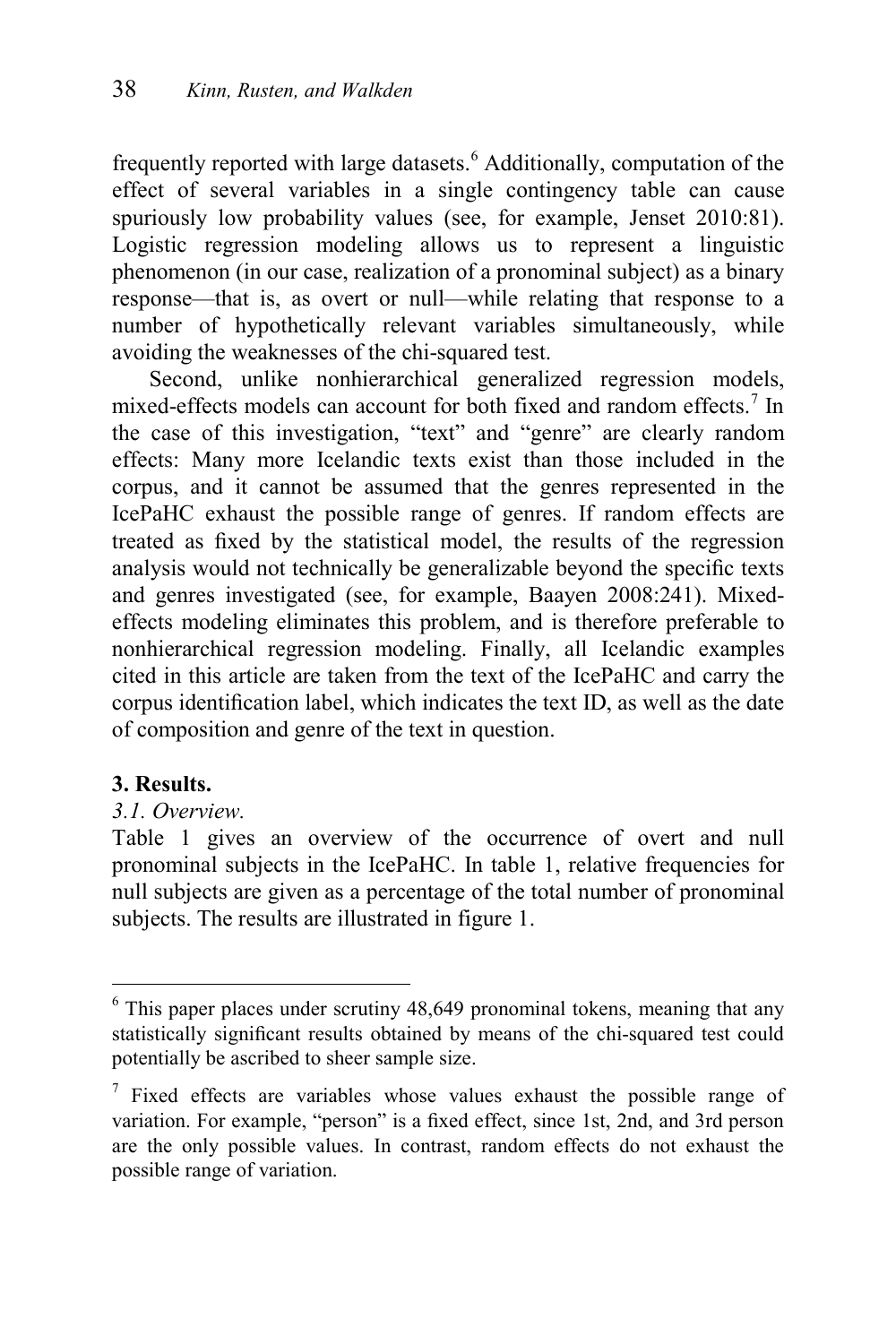| Text                      | Overt | <b>Null</b>    | <b>Total</b> | $%$ null |
|---------------------------|-------|----------------|--------------|----------|
| 1150.FIRSTGRAMMAR.SCI-LIN | 175   | 46             | 221          | 20.8%    |
| 1150.HOMILIUBOK.REL-SER   | 1821  | 49             | 1870         | 2.6%     |
| 1210.JARTEIN.REL-SAG      | 463   | 45             | 508          | 8.9%     |
| 1210.THORLAKUR.REL-SAG    | 520   | 17             | 537          | 3.2%     |
| 1250.STURLUNGA.NAR-SAG    | 926   | 30             | 956          | 3.1%     |
| 1250.THETUBROT.NAR-SAG    | 155   | 3              | 158          | 1.9%     |
| 1260.JOMSVIKINGAR.NAR-SAG | 1012  | 30             | 1042         | 2.9%     |
| 1270.GRAGAS.LAW-LAW       | 268   | 44             | 312          | 14.1%    |
| 1275. MORKIN. NAR-HIS     | 1167  | 95             | 1262         | 7.5%     |
| 1300.ALEXANDER.NAR-SAG    | 942   | 28             | 970          | 2.9%     |
| 1310.GRETTIR.NAR-SAG      | 1088  | 36             | 1124         | 3.2%     |
| 1325.ARNI.NAR-SAG         | 672   | 36             | 708          | 5.1%     |
| 1350.BANDAMENNM.NAR-SAG   | 745   | 51             | 796          | 6.4%     |
| 1350.FINNBOGI.NAR-SAG     | 1404  | 49             | 1453         | 3.4%     |
| 1350.MARTA.REL-SAG        | 873   | 10             | 883          | 1.1%     |
| 1400.GUNNAR.NAR-SAG       | 547   | 19             | 566          | 3.4%     |
| 1400.GUNNAR2.NAR-SAG      | 161   | 6              | 167          | 3.6%     |
| 1400.VIGLUNDUR.NAR-SAG    | 761   | 20             | 781          | 2.6%     |
| 1450.BANDAMENN.NAR-SAG    | 702   | 49             | 751          | 6.5%     |
| 1450.ECTORSSAGA.NAR-SAG   | 1074  | 59             | 1133         | 5.2%     |
| 1450.JUDIT.REL-BIB        | 299   | $\overline{7}$ | 306          | 2.3%     |
| 1450. VILHJALMUR.NAR-SAG  | 1299  | 66             | 1365         | 4.8%     |
| 1475.AEVINTYRI.NAR-REL    | 994   | 41             | 1035         | 4.0%     |
| 1480.JARLMANN.NAR-SAG     | 771   | 46             | 817          | 5.6%     |
| 1525.ERASMUS.NAR-SAG      | 367   | 9              | 376          | 2.4%     |
| 1525.GEORGIUS.NAR-REL     | 1002  | 43             | 1045         | 4.1%     |
| 1540.NTACTS.REL-BIB       | 801   | 5              | 806          | 0.6%     |
| 1540.NTJOHN.REL-BIB       | 1570  | 7              | 1577         | 0.4%     |
| 1593.EINTAL.REL-OTH       | 1294  | 5              | 1299         | 0.4%     |
| 1611.OKUR.REL-OTH         | 427   | 26             | 453          | 5.7%     |
| 1628.OLAFUREGILS.BIO-TRA  | 719   | 26             | 745          | 3.5%     |
| 1630.GERHARD.REL-OTH      | 613   | 5              | 618          | 0.8%     |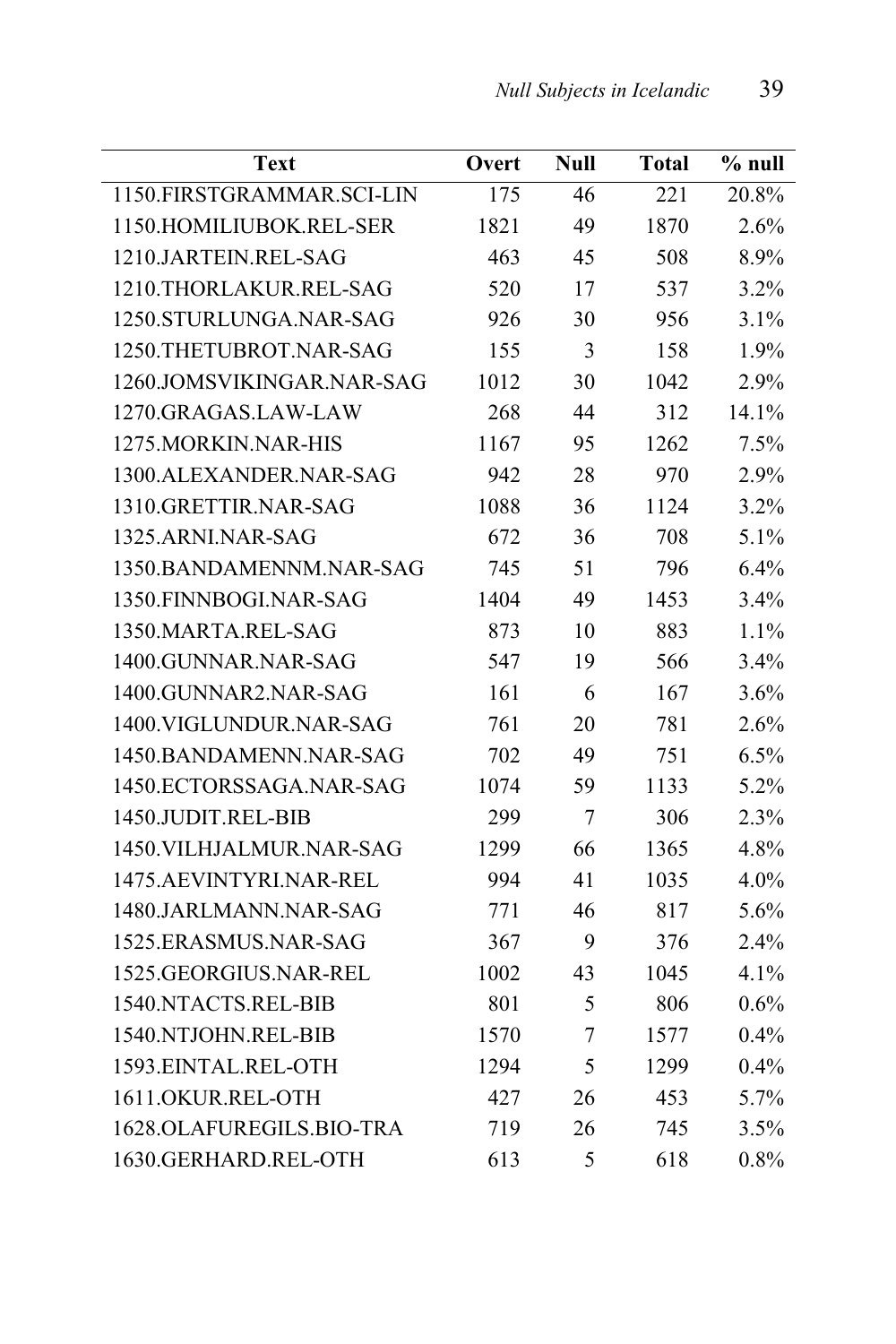| 1650.ILLUGI.NAR-SAG        | 952   | 26               | 978   | 2.7%    |
|----------------------------|-------|------------------|-------|---------|
| 1659.PISLARSAGA.BIO-AUT    | 446   | 16               | 462   | 3.5%    |
| 1661.INDIAFARI.BIO-TRA     | 889   | 79               | 968   | 8.2%    |
| 1675.ARMANN.NAR-FIC        | 574   | 22               | 596   | 3.7%    |
| 1675.MAGNUS.BIO-OTH        | 92    | 14               | 106   | 13.2%   |
| 1675.MODARS.NAR-FIC        | 213   | 5                | 218   | 2.3%    |
| 1680.SKALHOLT.NAR-REL      | 366   | 22               | 388   | 5.7%    |
| 1720. VIDALIN.REL-SER      | 1061  | 13               | 1074  | 1.2%    |
| 1725.BISKUPASOGUR.NAR-REL  | 435   | 47               | 482   | 9.8%    |
| 1745.KLIM.NAR-FIC          | 935   | 10               | 945   | $1.1\%$ |
| 1790.FIMMBRAEDRA.NAR-SAG   | 874   | 11               | 885   | 1.2%    |
| 1791.JONSTEINGRIMS.BIO-AUT | 1213  | 77               | 1290  | $6.0\%$ |
| 1830.HELLISMENN.NAR-SAG    | 568   | 32               | 600   | 5.3%    |
| 1835.JONASEDLI.SCI-NAT     | 87    | $\overline{2}$   | 89    | 2.2%    |
| 1850.PILTUR.NAR-FIC        | 899   | 19               | 918   | 2.1%    |
| 1859.HUGVEKJUR.REL-SER     | 913   | $\overline{4}$   | 917   | 0.4%    |
| 1861.ORRUSTA.NAR-FIC       | 777   | 31               | 808   | 3.8%    |
| 1882.TORFHILDUR.NAR-FIC    | 1064  | 19               | 1083  | 1.8%    |
| 1883. VOGGUR.NAR-FIC       | 70    | $\boldsymbol{0}$ | 70    | $0.0\%$ |
| 1888.GRIMUR.NAR-FIC        | 338   | 1                | 339   | 0.3%    |
| 1888.VORDRAUMUR.NAR-FIC    | 487   | $\overline{2}$   | 489   | $0.4\%$ |
| 1902.FOSSAR.NAR-FIC        | 936   | 21               | 957   | $2.2\%$ |
| 1907.LEYSING.NAR-FIC       | 771   | 7                | 778   | 0.9%    |
| 1908.OFUREFLI.NAR-FIC      | 1163  | 25               | 1188  | 2.1%    |
| 1920.ARIN.REL-SER          | 863   | 8                | 871   | 0.9%    |
| 1985.MARGSAGA.NAR-FIC      | 1175  | 21               | 1196  | 1.8%    |
| 1985.SAGAN.NAR-FIC         | 751   | 49               | 800   | 6.1%    |
| 2008.MAMMA.NAR-FIC         | 1504  | 15               | 1519  | 1.0%    |
| 2008.OFSI.NAR-SAG          | 973   | 22               | 995   | 2.2%    |
| Grand total                | 47021 | 1628             | 48649 | 3.3%    |

Table 1. Overt versus null subjects in the IcePaHC (Wallenberg et al. 2011).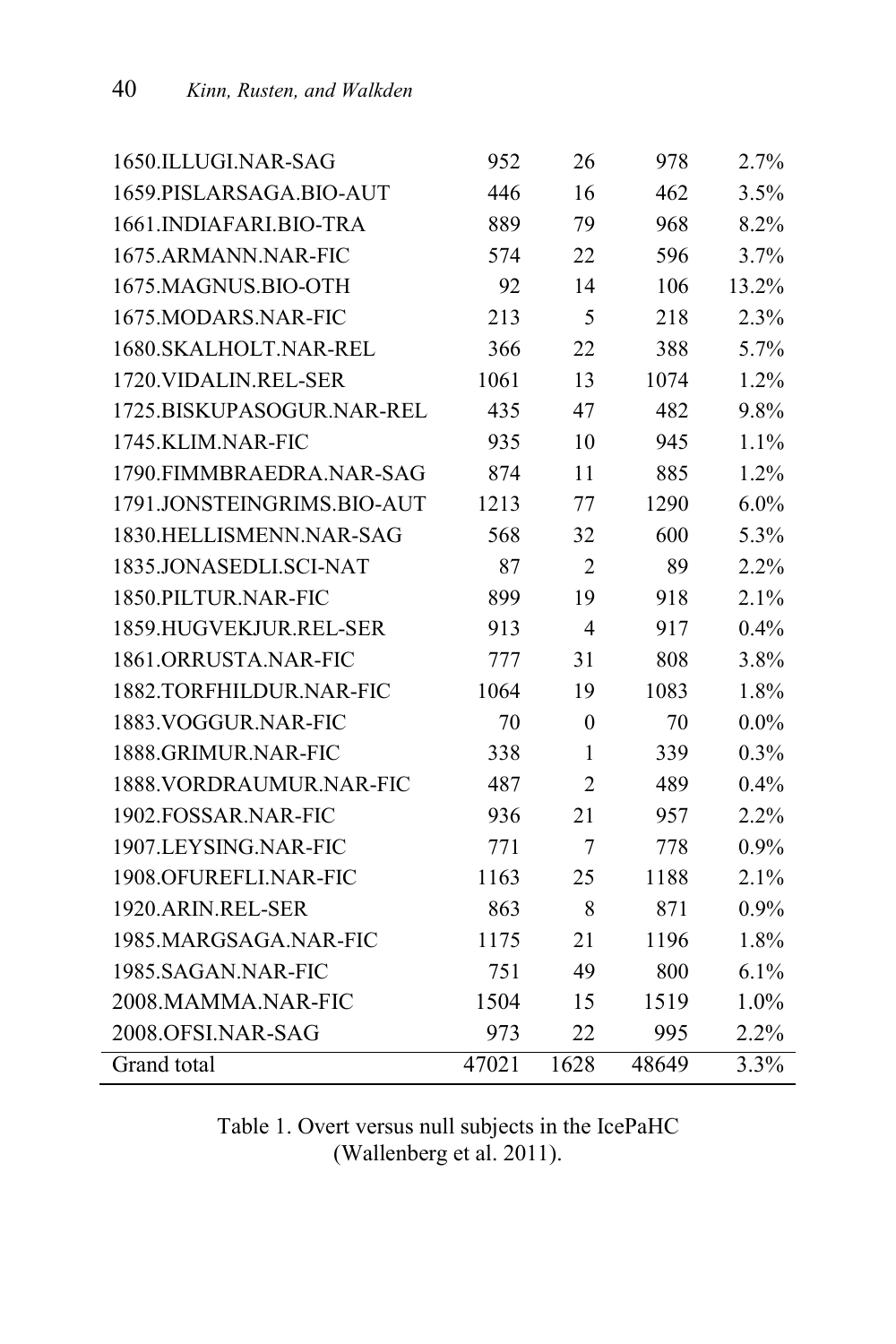

Figure 1. Null subjects by text across time.

Table 1 shows that null subjects occur at an overall relative frequency of 3.3% in 61 Icelandic texts composed between ca. 1150 and 2008. Although the data in the table are characterized by considerable variation, a number of the texts feature null subjects at quite robust frequencies. For example, 20.8% of all pronominal subjects are realized as null subjects in the *First Grammatical Treatise* (composed ca. 1150). Null subjects occur at frequencies of 8.9% in the *Jarteinabók* (ca. 1210) and 14.1% in *Grágás* (ca. 1270).

Moreover, the table demonstrates that relatively robust frequencies for null subjects occur well beyond the Old Icelandic period: *Um ætt Magnúsar Jónssonar* (1675) and *Biskupasögur Jóns prófasts Halldórssonar í Hítardal* (1725) display frequencies for null subjects of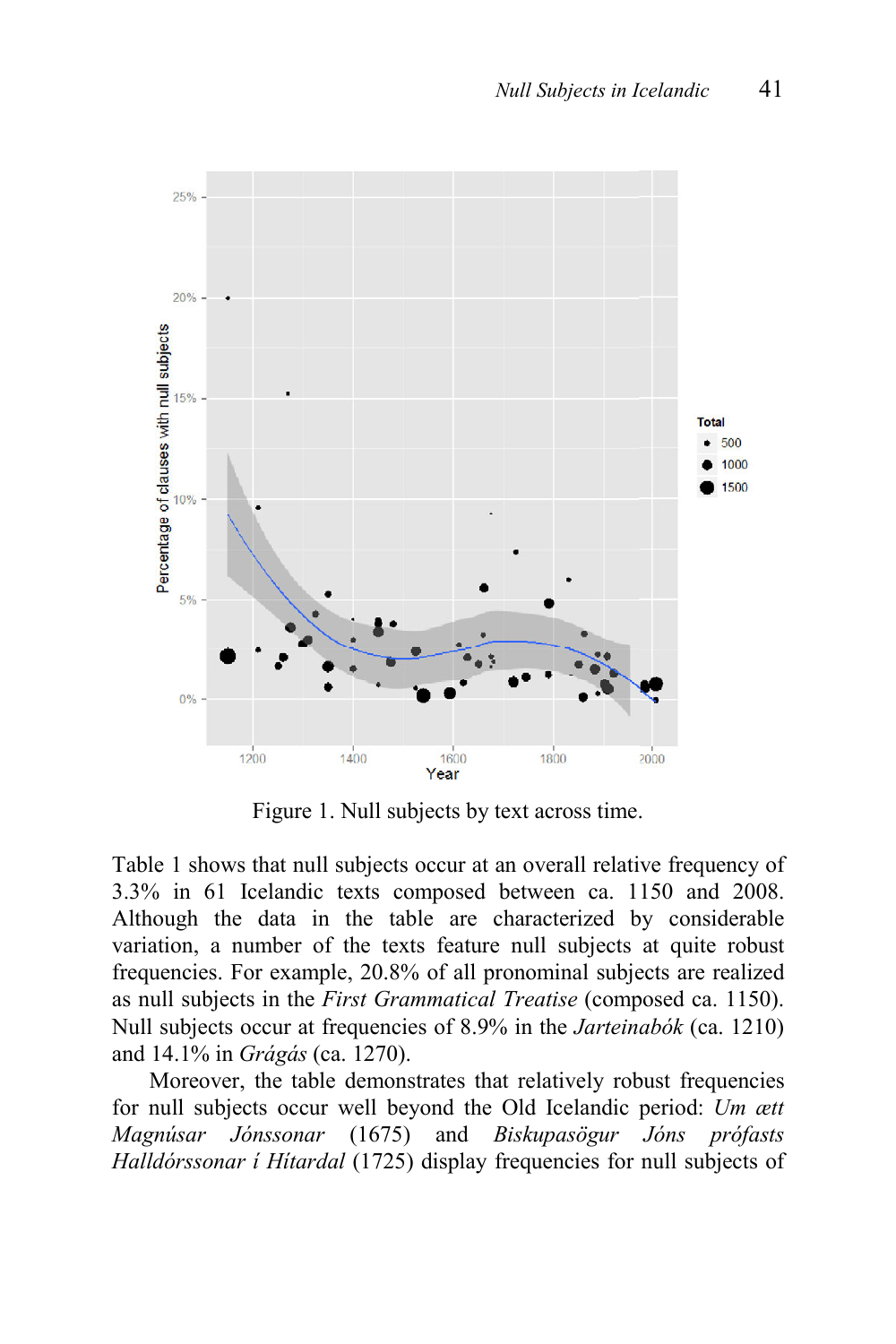13.2% and 9.8%, respectively. It is also notable that 5.3% and 3.8% of all pronominal subjects are null in *Hellismanna* saga and *Orrusta*, which were published in 1830 and 1861, respectively. This finding provides substantial quantitative corroboration of the claims put forward by Hjartardóttir (1987) concerning the longevity of the null subject property in Icelandic.

Even so, the commonness of null subjects in Icelandic should not be overstated: It is evident on casual perusal of table 1 and figure 1 that null subjects are not a highly frequent phenomenon at any stage of the language—a fact highlighted by the relatively low overall frequency of 3.3% for the entire period under investigation. Null subjects are found at a frequency of less than 1.5% in 15 of 61 texts, whereas another 16 texts have frequencies in the range of 1.8%–2.9%. Only three texts display frequencies exceeding 10%, yet 14 texts feature null subjects at frequencies ranging from 5.1% to 9.8%. On the basis of the data in table 1, then, it can be concluded that null subjects are a low-frequency but stable phenomenon in the Icelandic texts under analysis, with higher frequencies generally occurring in texts from early stages of Icelandic.

### *3.2. Effects of Text and Genre.* In the regression model, both text and genre were taken as random effects. Tables 2 and 3 give the strength of these effects.

| <b>Text</b>               | <b>Intercept</b> | <b>Tokens</b> | $\mathbf{n}/$ | Centered |
|---------------------------|------------------|---------------|---------------|----------|
|                           |                  |               | $n+v$         | factor   |
|                           |                  |               |               | weight   |
| 1985. SAGAN NAR-FIC       | 1.353            | 800           | 0.061         | 0.794    |
| 1150 FIRSTGRAMMAR SCI-LIN | 1.133            | 221           | 0.208         | 0.756    |
| 1450 BANDAMENN NAR-SAG    | 1.065            | 751           | 0.065         | 0.743    |
| 1725 BISKUPASOGUR NAR-REL | 1.01             | 482           | 0.098         | 0.732    |
| 1350 BANDAMENNM NAR-SAG   | 1.002            | 796           | 0.064         | 0.731    |
| 1611.OKUR.REL-OTH         | 0.831            | 453           | 0.057         | 0.696    |
| 1661.INDIAFARLBIO-TRA     | 0.582            | 968           | 0.082         | 0.641    |
| 1480.JARLMANN.NAR-SAG     | 0.562            | 817           | 0.056         | 0.636    |
| 1675 MAGNUS BIO-OTH       | 0.521            | 106           | 0.132         | 0.626    |
| 1908 OFUREFLUNAR-FIC      | 0.516            | 1188          | 0.021         | 0.625    |
| 1902 FOSSAR NAR-FIC       | 0.414            | 957           | 0.022         | 0.599    |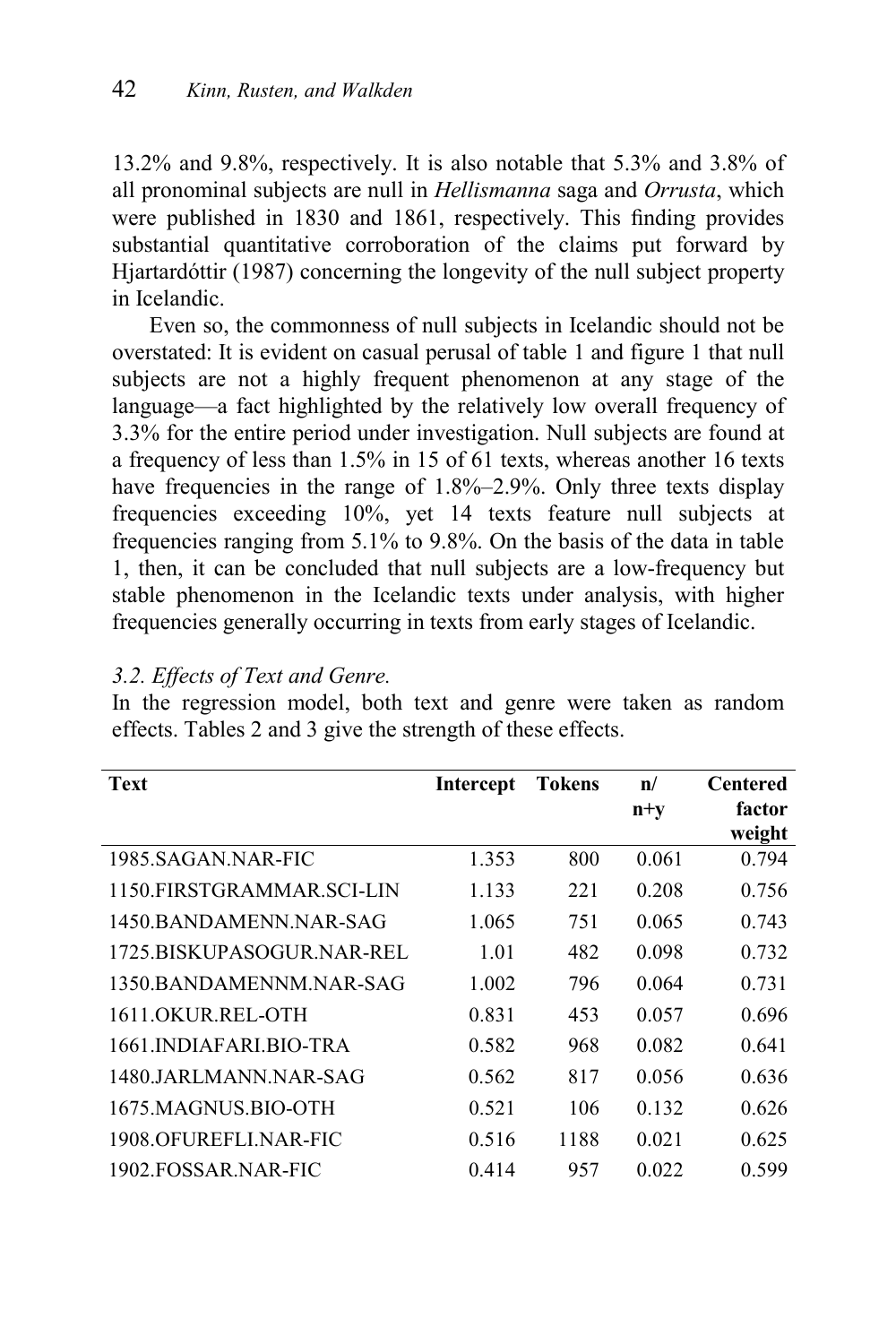| 1270.GRAGAS.LAW-LAW        | 0.386    | 312  | 0.141 | 0.594 |
|----------------------------|----------|------|-------|-------|
| 1275.MORKIN.NAR-HIS        | 0.342    | 1262 | 0.075 | 0.584 |
| 2008.OFSI.NAR-SAG          | 0.329    | 995  | 0.022 | 0.581 |
| 1985.MARGSAGA.NAR-FIC      | 0.291    | 1196 | 0.018 | 0.571 |
| 1525.GEORGIUS.NAR-REL      | 0.258    | 1045 | 0.041 | 0.563 |
| 1475.AEVINTYRI.NAR-REL     | 0.239    | 1035 | 0.04  | 0.558 |
| 1450.ECTORSSAGA.NAR-SAG    | 0.209    | 1133 | 0.052 | 0.551 |
| 1450. VILHJALMUR.NAR-SAG   | 0.159    | 1365 | 0.048 | 0.539 |
| 1210.JARTEIN.REL-SAG       | 0.143    | 508  | 0.089 | 0.535 |
| 1791.JONSTEINGRIMS.BIO-AUT | 0.132    | 1290 | 0.06  | 0.532 |
| 1450.JUDIT.REL-BIB         | 0.119    | 306  | 0.023 | 0.529 |
| 1325.ARNI.NAR-SAG          | 0.095    | 708  | 0.051 | 0.523 |
| 1861.ORRUSTA.NAR-FIC       | 0.083    | 808  | 0.038 | 0.52  |
| 1525.ERASMUS.NAR-SAG       | 0.072    | 376  | 0.024 | 0.517 |
| 1920.ARIN.REL-SER          | 0.025    | 871  | 0.009 | 0.505 |
| 1400.GUNNAR.NAR-SAG        | 0.002    | 566  | 0.034 | 0.5   |
| 1680.SKALHOLT.NAR-REL      | $-0.014$ | 388  | 0.057 | 0.496 |
| 1350.FINNBOGI.NAR-SAG      | $-0.033$ | 1453 | 0.034 | 0.491 |
| 1628.OLAFUREGILS.BIO-TRA   | $-0.06$  | 745  | 0.035 | 0.484 |
| 1830.HELLISMENN.NAR-SAG    | $-0.068$ | 600  | 0.053 | 0.482 |
| 1310.GRETTIR.NAR-SAG       | $-0.076$ | 1124 | 0.032 | 0.48  |
| 2008.MAMMA.NAR-FIC         | $-0.089$ | 1519 | 0.01  | 0.477 |
| 1720. VIDALIN.REL-SER      | $-0.091$ | 1074 | 0.012 | 0.476 |
| 1675.ARMANN.NAR-FIC        | $-0.111$ | 596  | 0.037 | 0.471 |
| 1882.TORFHILDUR.NAR-FIC    | $-0.115$ | 1083 | 0.018 | 0.47  |
| 1400.GUNNAR2.NAR-SAG       | $-0.126$ | 167  | 0.036 | 0.468 |
| 1300.ALEXANDER.NAR-SAG     | $-0.153$ | 970  | 0.029 | 0.461 |
| 1150.HOMILIUBOK.REL-SER    | $-0.154$ | 1870 | 0.026 | 0.461 |
| 1659.PISLARSAGA.BIO-AUT    | $-0.164$ | 462  | 0.035 | 0.458 |
| 1650.ILLUGI.NAR-SAG        | $-0.231$ | 978  | 0.027 | 0.442 |
| 1250.THETUBROT.NAR-SAG     | $-0.238$ | 158  | 0.019 | 0.44  |
| 1675.MODARS.NAR-FIC        | $-0.267$ | 218  | 0.023 | 0.433 |
| 1883. VOGGUR.NAR-FIC       | $-0.279$ | 70   | 0     | 0.43  |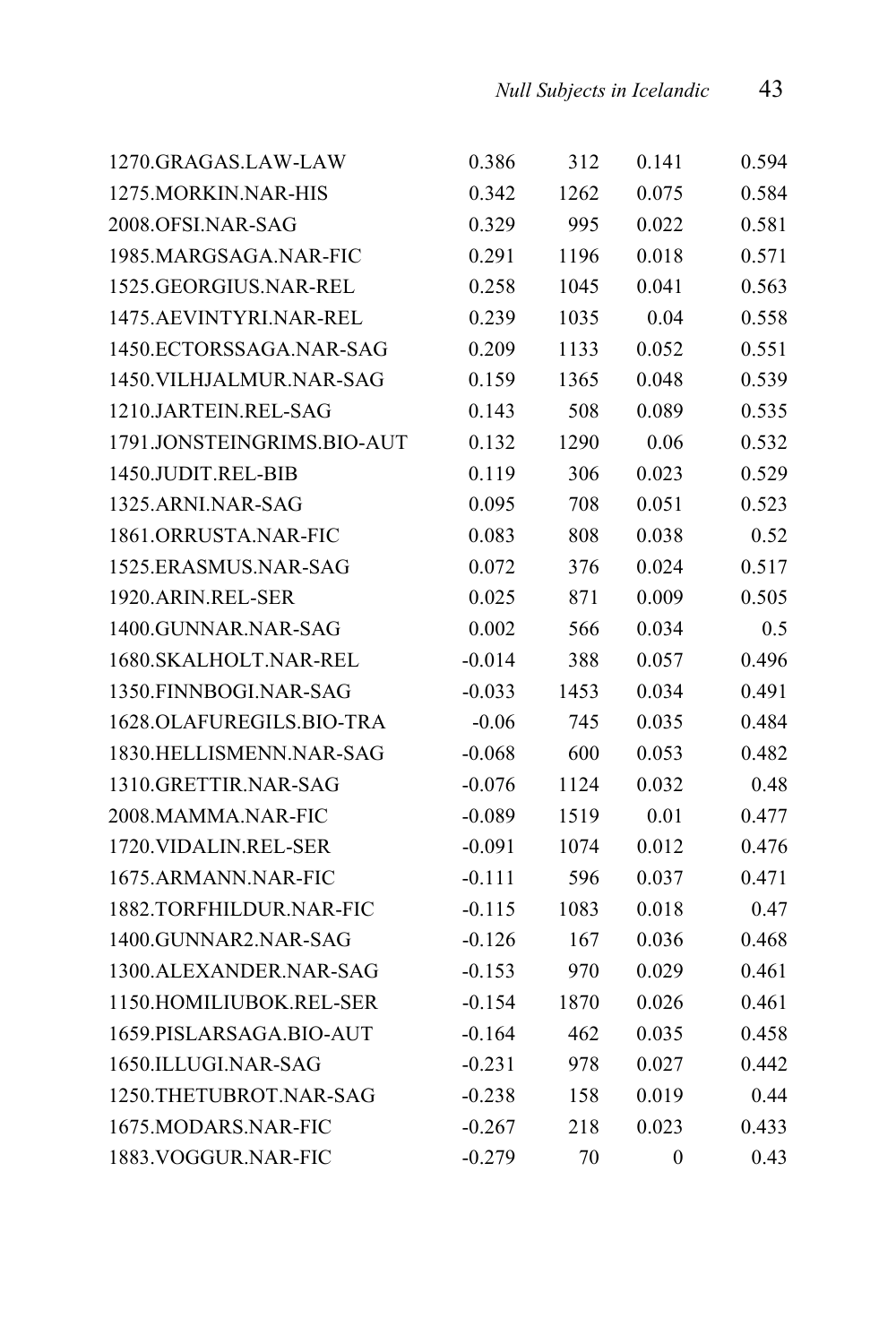| 1400.VIGLUNDUR.NAR-SAG    | $-0.31$  | 781  | 0.026 | 0.422 |
|---------------------------|----------|------|-------|-------|
| 1835.JONASEDLI.SCI-NAT    | $-0.317$ | 89   | 0.022 | 0.42  |
| 1630.GERHARD.REL-OTH      | $-0.324$ | 618  | 0.008 | 0.419 |
| 1850.PILTUR.NAR-FIC       | $-0.367$ | 918  | 0.021 | 0.408 |
| 1859.HUGVEKJUR.REL-SER    | $-0.438$ | 917  | 0.004 | 0.391 |
| 1888 GRIMUR NAR-FIC       | $-0.449$ | 339  | 0.003 | 0.389 |
| 1888. VORDRAUMUR. NAR-FIC | $-0.492$ | 489  | 0.004 | 0.378 |
| 1907.LEYSING.NAR-FIC      | $-0.495$ | 778  | 0.009 | 0.378 |
| 1540 NTACTS REL-BIB       | $-0.497$ | 806  | 0.006 | 0.377 |
| 1540 NTJOHN REL-BIB       | $-0.516$ | 1577 | 0.004 | 0.373 |
| 1745 KLIM NAR-FIC         | $-0.537$ | 945  | 0.011 | 0.368 |
| 1260.JOMSVIKINGAR.NAR-SAG | $-0.564$ | 1042 | 0.029 | 0.362 |
| 1250.STURLUNGA.NAR-SAG    | $-0.573$ | 956  | 0.031 | 0.36  |
| 1593.EINTAL.REL-OTH       | $-0.743$ | 1299 | 0.004 | 0.321 |
| 1210.THORLAKUR.REL-SAG    | $-0.809$ | 537  | 0.032 | 0.307 |
| 1790.FIMMBRAEDRA.NAR-SAG  | $-0.901$ | 885  | 0.012 | 0.288 |
| 1350.MARTA.REL-SAG        | $-1.021$ | 883  | 0.011 | 0.264 |

| Genre               | <b>Intercept</b> | <b>Tokens</b> | $n/n+y$ | <b>Centered factor</b> |
|---------------------|------------------|---------------|---------|------------------------|
|                     |                  |               |         | weight                 |
| Biography           | 0.745            | 3571          | 0.059   | 0.675                  |
| Science             | 0.601            | 310           | 0.155   | 0.642                  |
| Law                 | 0.284            | 312           | 0.141   | 0.567                  |
| History             | 0.252            | 1262          | 0.075   | 0.559                  |
| Narrative-religious | $-0.001$         | 3485          | 0.048   | 0.496                  |
| Fiction             | $-0.012$         | 14032         | 0.023   | 0.493                  |
| Religious-saga      | $-0.141$         | 1393          | 0.041   | 0.461                  |
| Religious           | $-0.174$         | 2370          | 0.015   | 0.453                  |
| Saga                | $-0.233$         | 14493         | 0.038   | 0.438                  |
| Sermons             | $-0.485$         | 4732          | 0.016   | 0.377                  |
| Bible               | $-0.659$         | 2689          | 0.007   | 0.337                  |

Table 2. Random intercepts by text.

Table 3. Random intercepts by genre.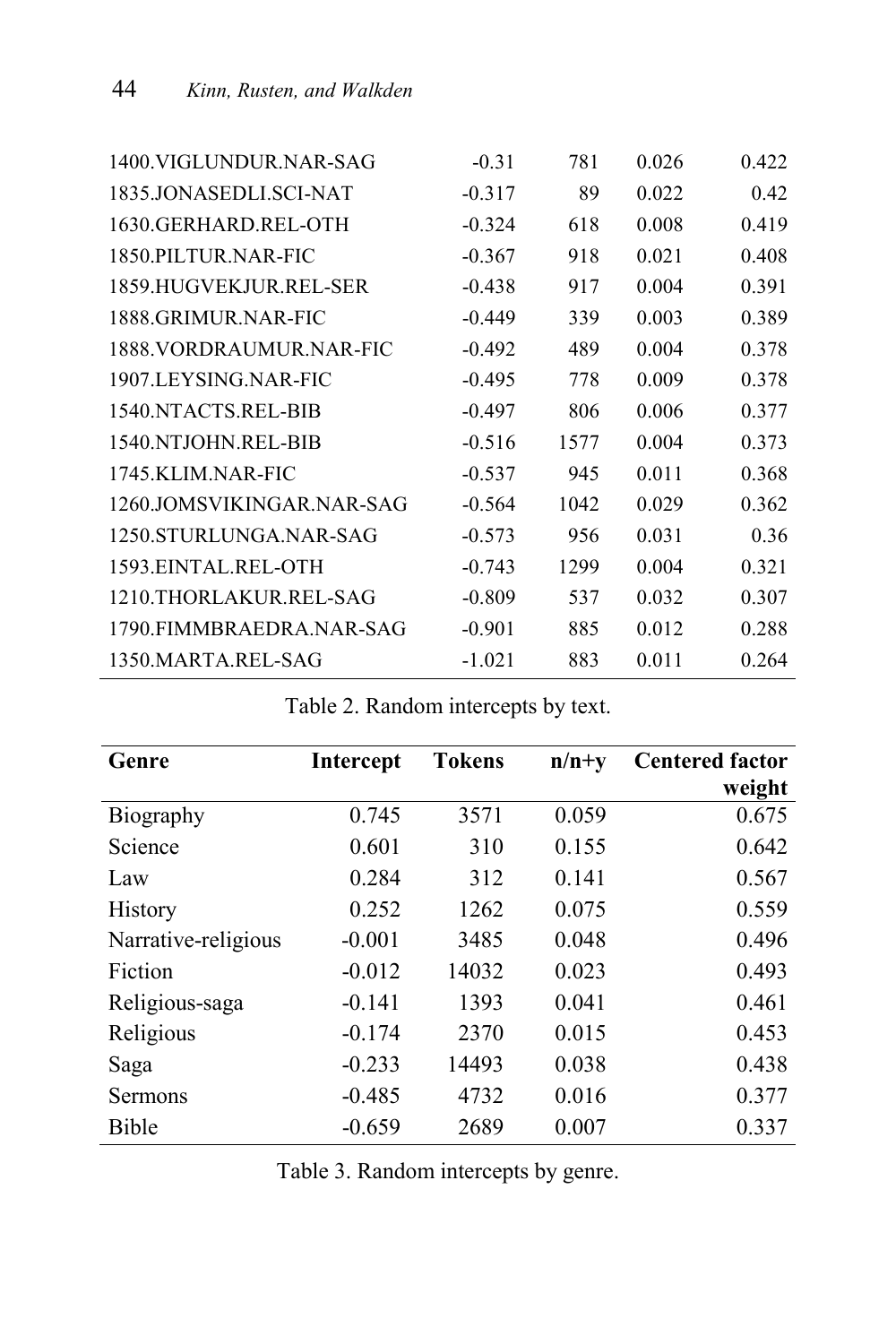The overall  $R^2$  of the regression model, a measure of its goodness of fit to the data, is 0.449, indicating that about 44.9% of the data can be predicted using the independent variables we have selected. Of this, 0.104 comes from the random factors of text and genre. No obvious pattern emerges from table 2. The texts that favor null subjects the most (given other factors) are the *First Grammatical Treatise*, the oldest text in the corpus (dated ca. 1150), and Pétur Gunnarsson's novel *Sagan öll*, one of the most recent (1985).

As for genre, it appears from table 3 that scientific texts are likely to contain more null subjects, but since the *First Grammatical Treatise* and Jónas Hallgrímsson's *Um eðli og uppruna jarðarinnar* are the only scientific texts in the corpus, this result has to be taken with a grain of salt. Religious texts of all types (including sermons, Bible translations, and religious sagas) seem to disfavor null subjects, with Bible texts being the least favorable environment of all. This casts doubt on the potential argument that null subjects in early Icelandic are an artificial feature present in texts solely because of Classical influence: If it were so, one would predict Bible translations to have an extremely high incidence of null subjects, contrary to fact.<sup>8</sup>

#### *3.3. Clausal Distribution.*

 $\overline{a}$ 

The clausal distribution of null subjects has been a central concern in both traditional and recent accounts of the null subject phenomenon. As illustrated by the examples in 2 below, null subjects occur in all clause

As one reviewer points out, it is less than ideal that some genres are underrepresented in the IcePaHC corpus, or only represented for certain periods. In addition to the fact that there are only two scientific texts, it could be added that there is only one legal text (*Grágás*), and that Bible texts are not represented after 1540. We are aware that the uneven representation of genres may potentially influence our results, but there is, in practice, not much that can be done to amend the situation. To manually annotate the number of new texts required to even out the differences would not be feasible in the context of a study like ours. In our view, the advantages of having an annotated corpus outweigh the problems related to genre representation.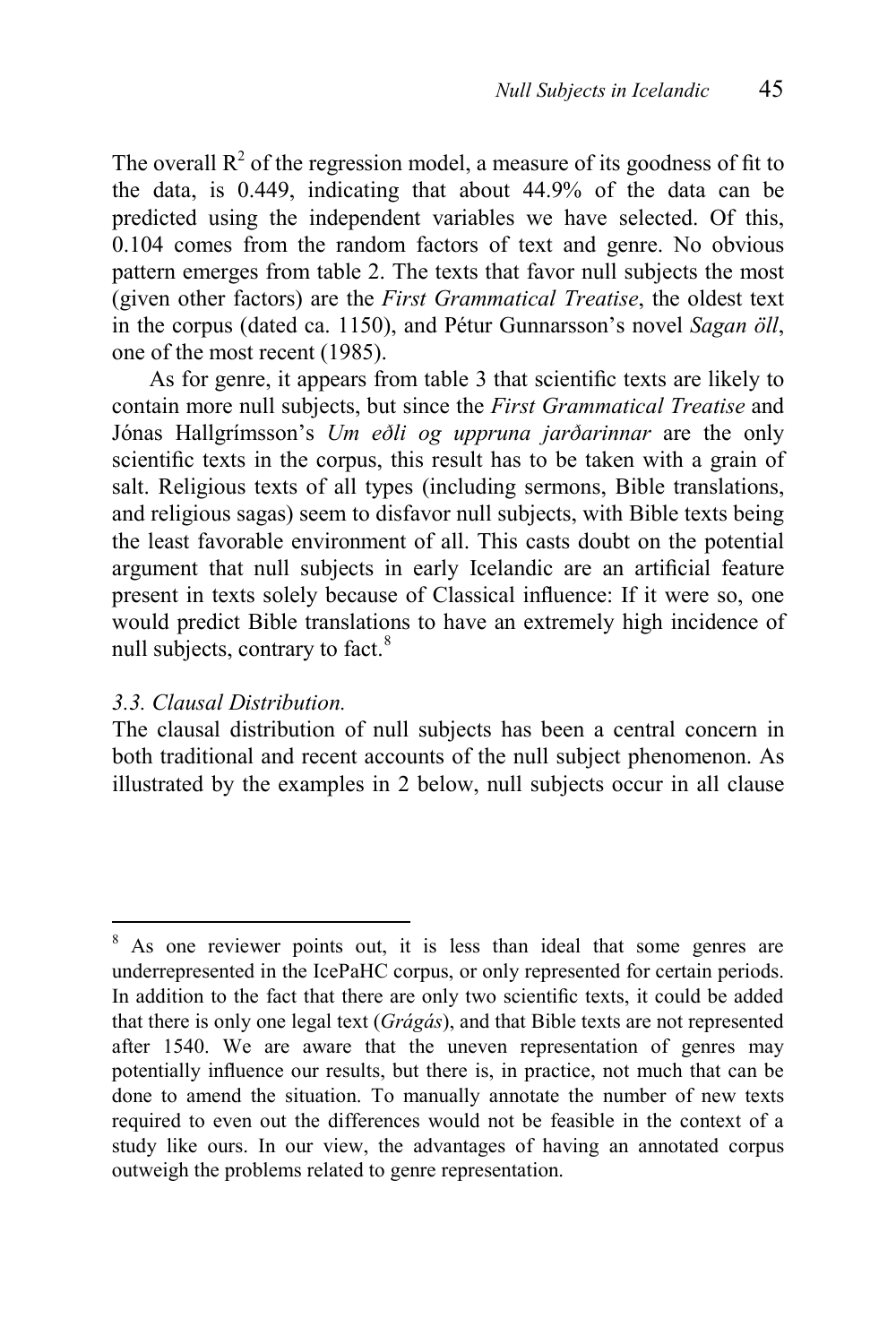types in the investigated material, whether main, 2a, conjunct, 2b, or subordinate,  $2c<sup>9</sup>$ 

- (2) a. [*pro*] Snýr síðan inn í stofuna [*pro*] turns then into in house-ACC.DEF 'He then entered the house.' (1275.MORKIN.NAR-HIS,.186)
	- b. Ásjóna hans var líkari svartri jörðu face his was more.like black earth

en mannligum yfirlitum. than human skin

Og [*pro*] bar eina digra stöng í hendi af járni gerða. and [*pro*] carried a huge pole in hand of iron made

'His face was more similar to black earth than human skin, and he carried in his hand a huge pole made of iron.'

(1450.ECTORSSAGA.NAR-SAG,.214)

c. Var Jóan fyr þessa sök af lífi tekinn, was John for this reason from life taken

og var fólgið höfuð hans langa ævi and was hidden head his long time

uns hann sagði sjálfur hvar [*pro*] var. until he said self where [*pro*] was

 $\overline{a}$ 

'John was executed for this reason, and his head was hidden for a long time, until he himself said where it was.' (1150.HOMILIUBOK.RL-SER,.255)

<sup>&</sup>lt;sup>9</sup> Note again that cases of conjunction reduction are not included in our data. Thus, null subjects occurring in conjunct clauses are not coreferent with the subject of the immediately preceding main clause, as illustrated in 2b.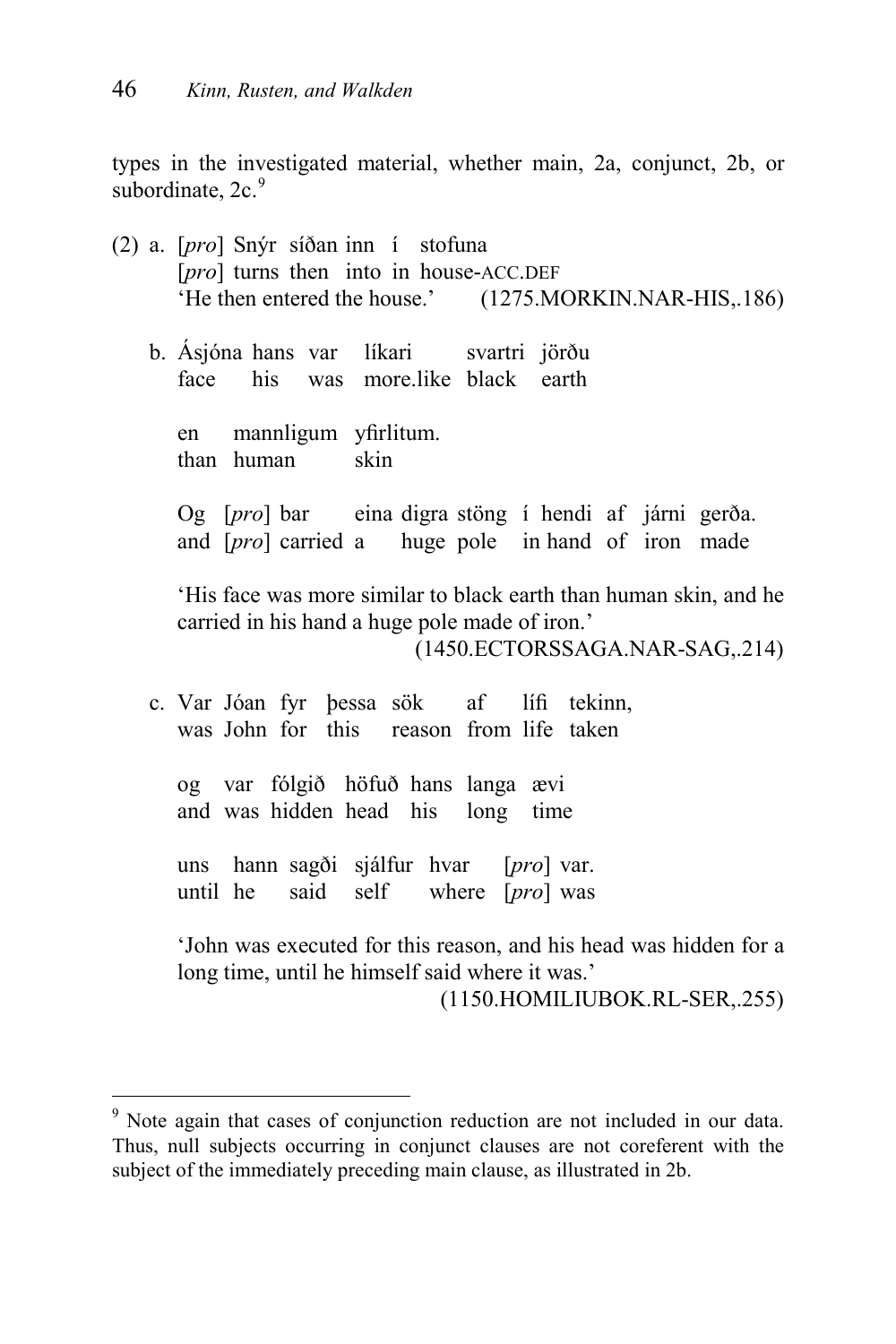In section 1, it was hypothesized on the basis of the distribution of null subjects in other early Northwest Germanic languages, that null subjects will be rarer in subordinate clauses than in main clauses. However, while no previous large-scale quantitative investigation of the clausal distribution of null subjects in early Icelandic has been carried out, there is reason to believe that Icelandic may provide a counterpoint to its early Germanic sisters: Sigurðsson (1993:262) says that null subjects were "frequent in subordinate clauses." Similarly, Walkden  $(2014:166-168)$  finds that null subjects are actually more frequent in subordinate than in main clauses in four texts from the 12th and 13th centuries.

We are now in a position to provide extensive quantified data on the clausal distribution of null subjects in the history of Icelandic. For this purpose, table 4 gives aggregate frequencies for the distribution of overt and null subjects according to clause type in the entire IcePaHC corpus.

|             | Overt | Null | Total | $%$ null |
|-------------|-------|------|-------|----------|
| Main        | 16839 | 340  | 17179 | $2.0\%$  |
| Conjunct    | 7956  | 461  | 8417  | $5.5\%$  |
| Subordinate | 22226 | 827  | 23053 | $3.6\%$  |
|             | 47021 | 1628 | 48649 | 3.3%     |

Table 4. Overt versus null subjects according to clause type.

Table 4 shows that null subjects are most frequent in conjunct clauses, at a frequency of 5.5% of the total number of pronominal subjects in such clauses. The frequency for null subjects in main clauses is notably lower, at 2%. It is also notable that null subjects are comparatively frequent in subordinate clauses, at a relative frequency of 3.6%. If frequencies for main and conjunct clauses are collapsed, it can be observed that the distribution of null subjects is remarkably similar across main and subordinate clauses: In the entire period under investigation, 3.1% of all subjects in main clauses are null. Thus, null subjects are slightly more frequent in subordinate than in main clauses across the investigated period. This result provides substantial quantitative corroboration of Sigurðsson's (1993) assertion that null subjects are frequent in subordinate clauses in Old Icelandic, at least if it is acknowledged that null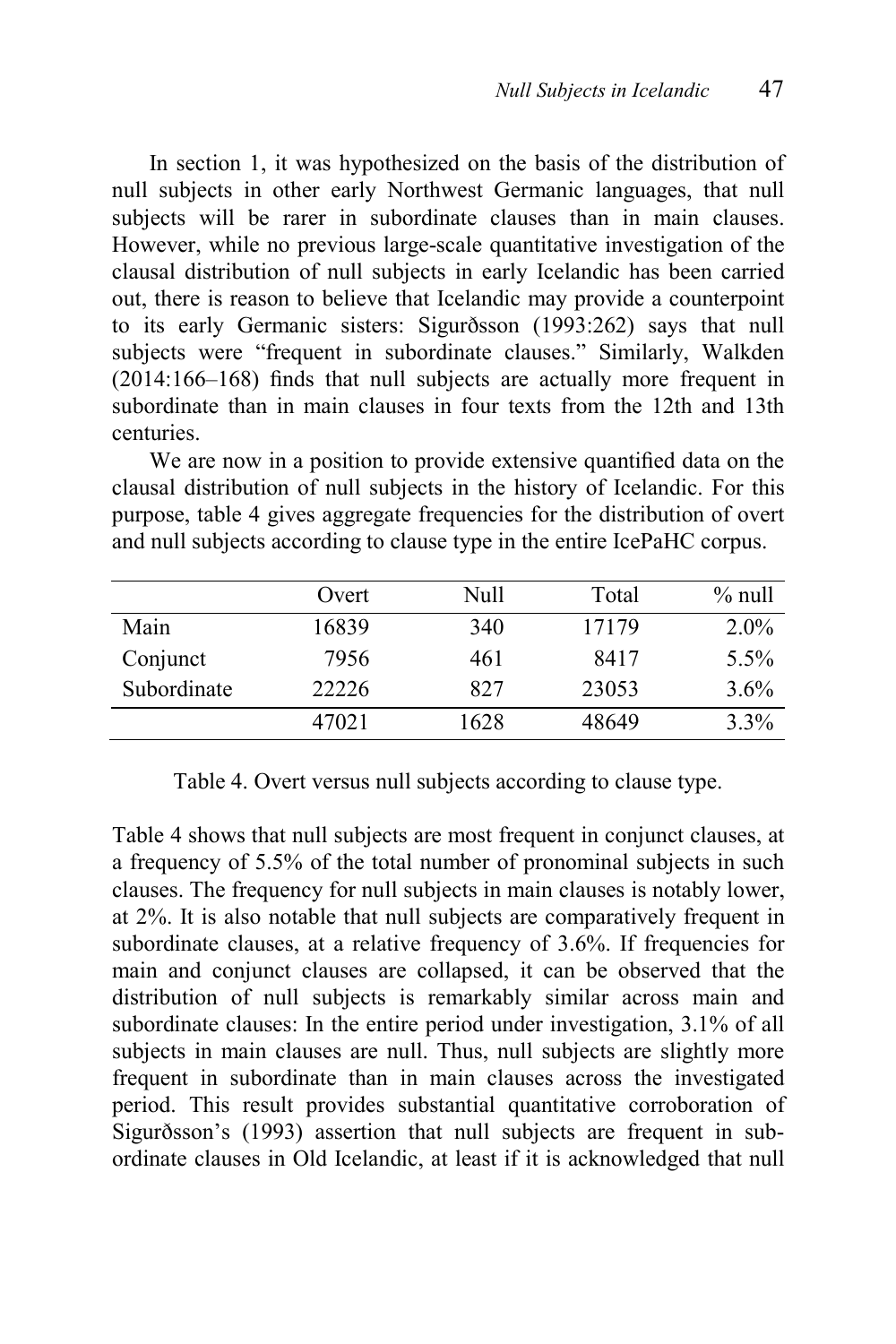subjects are rare in all clause types. It also mirrors and extends the quantitative findings of Walkden  $(2014)$ .

### *3.4. Person and Number.*

The person and number features of the omitted argument have also constituted factors of central importance in both traditional and modern accounts of the null subject phenomenon. In early Principles and Parameters theorizing, as well as in traditional grammar, the possibility of null arguments was related in large part to the concomitant presence of rich, morphologically instantiated, verbal agreement (see traditional works, such as, for example, Bopp 1820 and Ohlander 1943, and works couched in early generative theory, such as Taraldsen 1978, Chomsky 1982, Rizzi 1982, 1986, and Jaeggli & Safir 1989).

Although it has proven difficult to formalize, this connection is also considered relevant by authors working within the current Minimalist Program (see, for instance, Platzack 1996, Holmberg 2010, and van Gelderen 2013). The connection between rich verbal agreement and null arguments in early Scandinavian languages is assumed by, for example, Falk & Torp (1900), Falk (1993), and Holmberg & Platzack (1995). Since both early and present-day Icelandic encode a relatively wide range of person and number features, and since there has been remarkably little loss of verbal inflections in the course of the history of the language (Sigurðsson 1993:249), it might be expected that null subjects should be able to occur relatively freely with 1st, 2nd, or 3rd person reference, whether singular or plural. In terms of existential evidence, this expectation is borne out by the IcePaHC data, as illustrated in the examples below, which show a 1st person singular null subject in 3a, and 2nd person singular and 3rd person plural null subjects in 3b,c.

- (3) a. "Ekki em [*pro*] því mjög vanur" svarar konungur [...]. not am [*pro*] that well accustomed replies king '"I am not well accustomed to that," replied the king [...].' (1275.MORKIN.NAR-HIS,.1596)
	- b. og [...] bið ég þig að [*pro*] sért örugg and [...] ask I you-ACC that [*pro*] be-2SG.SBV true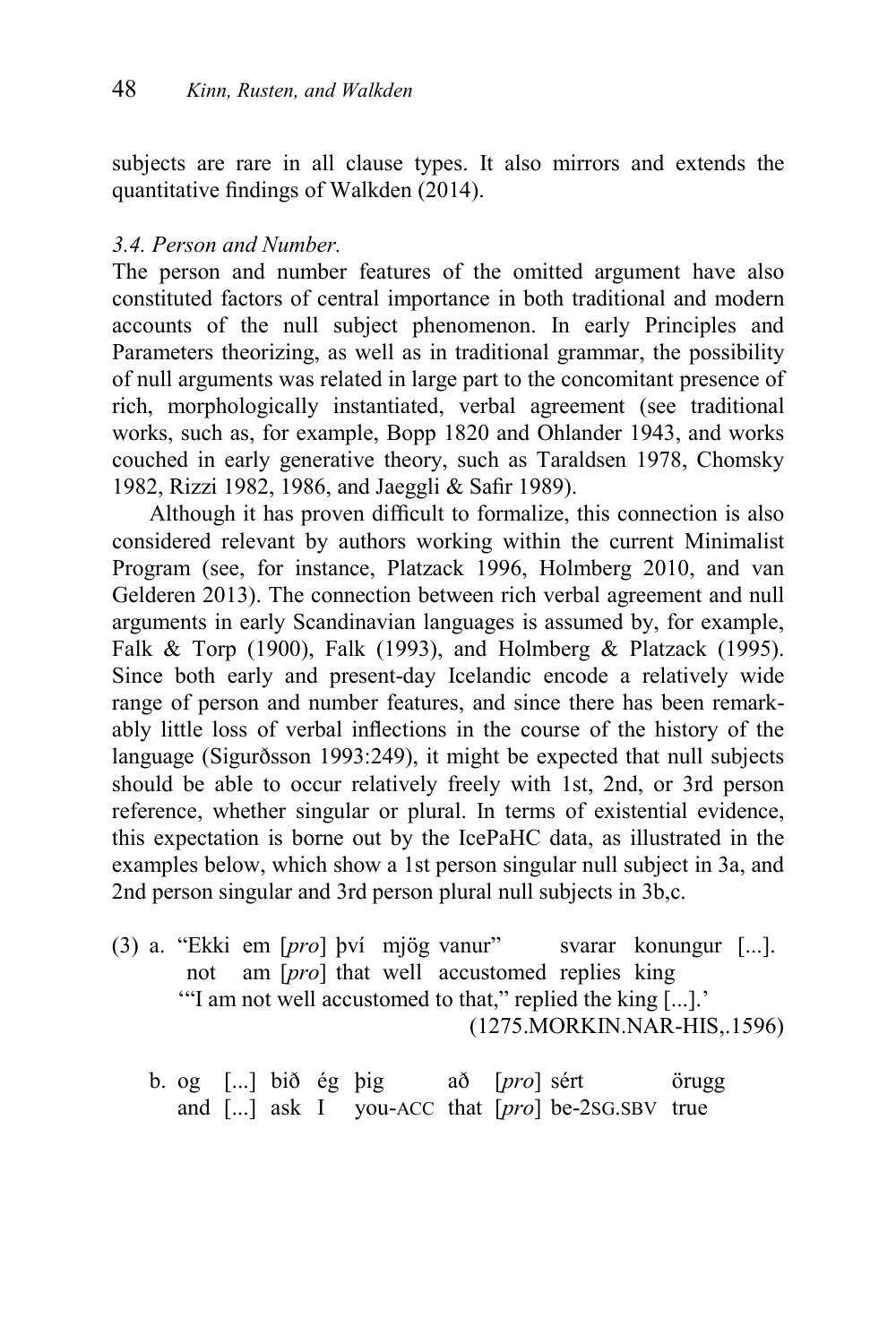og staðföst í þinni trú and steadfast in your faith

'and [...] I ask you that you should be true and steadfast in your faith' (1525.GEORGIUS.NAR-REL,.757)

c. Og einn dag er menn voru úti staddir þá sá and one day when men were outside present then saw

þeir menn fara að bænum marga og [*pro*] riðu. they men come to farm many and [*pro*] rode

'And one day when the men were outside, they saw many men approach the farm, and they were riding.'

(1275.MORKIN.NAR-HIS,.1530)

However, previous research indicates that null subjects were not freely distributed across persons. Even at an early stage, as noted above, Nygaard (1894:4–5) claimed that omission of 1st and 2nd person pronouns was very rare in Old Norse, except in imperative clauses and in conjunction reduction contexts (see also Nygaard 1906:8–9 and Sigurðsson 1993:253). Consequently, it may be expected that null subjects in early Icelandic also primarily have 3rd person reference. Table 5 presents the results of a quantitative investigation of the person and number features of the pronominal subjects in the IcePaHC.

|                 | Overt | <b>Null</b> | <b>Total</b> | $%$ null |
|-----------------|-------|-------------|--------------|----------|
| 1 <sub>SG</sub> | 9715  | 108         | 9823         | 1.1%     |
| 1PL             | 2909  | 59          | 2968         | $2.0\%$  |
| 2SG             | 5204  | 31          | 5235         | 0.6%     |
| 2PI.            | 358   | 10          | 368          | 2.7%     |
| 3SG             | 22086 | 1064        | 23150        | 4.6%     |
| 3PL             | 6749  | 356         | 7105         | 5.0%     |
|                 | 47021 | 1628        | 48649        | 3.3%     |

Table 5. Overt versus null subjects according to person and number.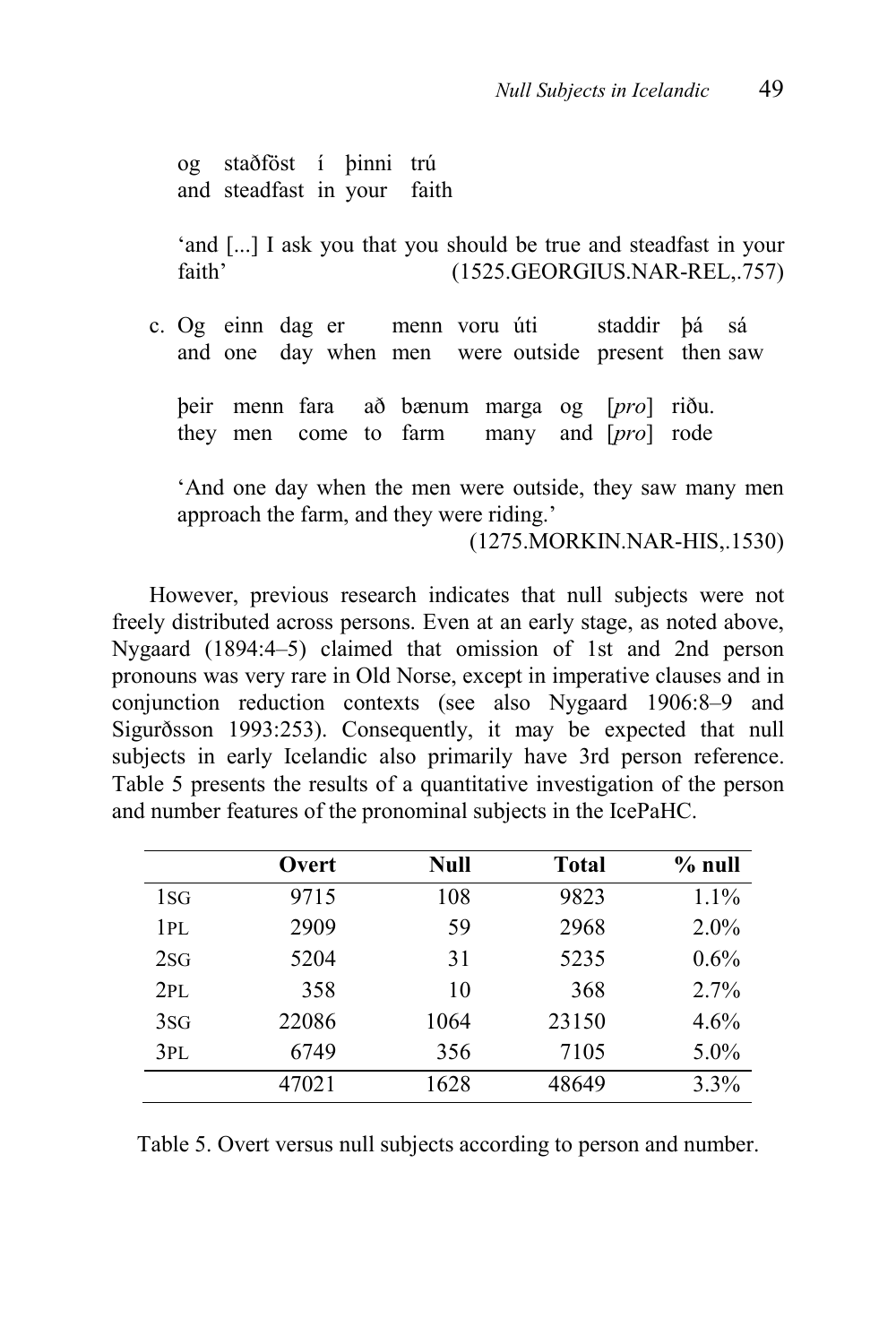The table shows that 3rd person subject pronouns indeed are more frequently null than 1st and 2nd person pronouns. Third person singular pronouns are null in 4.6% of the cases, and 3rd person plural pronouns are null in 5% of the cases. The corresponding frequencies for the 1st person are 1.1% (singular) and 2% (plural), whereas the frequencies for the 2nd person are 0.6% (singular) and 2.7% (plural). There is a substantial effect for "person" in the regression analysis. As illustrated in table 6 below, 3rd person can be observed to favor nullness across the entire dataset. The table indicates that 3rd person pronouns are most likely to be realized as null, whereas 1st and 2nd person pronouns are less likely to be. This finding offers robust statistical support favoring the intuition that *pro*-drop is largely restricted to the 3rd person in early Icelandic.

| Factor | Log odds | <b>Tokens</b> | $n/n+y$ | <b>Centered factor</b> |
|--------|----------|---------------|---------|------------------------|
|        |          |               |         | weight                 |
|        | 4.472    | 30255         | 0.047   | 0.989                  |
|        | $-1998$  | 12791         | 0.013   | 0.119                  |
|        | $-2.475$ | 5603          | 0.007   | 0.078                  |

### Table 6. Results of a one-level regression analysis for the predictor *person*.

A striking feature of the dataset is that the person distribution of the null arguments shifts substantially in the history of Icelandic: 3rd person null arguments become rarer, while 1st and 2nd person null arguments become more frequent. This is illustrated in figures 2 and 3 below. The interaction between "person" and "year" is highly significant  $(p<0.0001)$ . Table 7 shows that with each passing year, 1st and 2nd person subjects are slightly more likely to be null, and 3rd person subjects are slightly less likely to be. This supports the view that the licensing mechanisms for null arguments in Icelandic have changed (see section 4.2).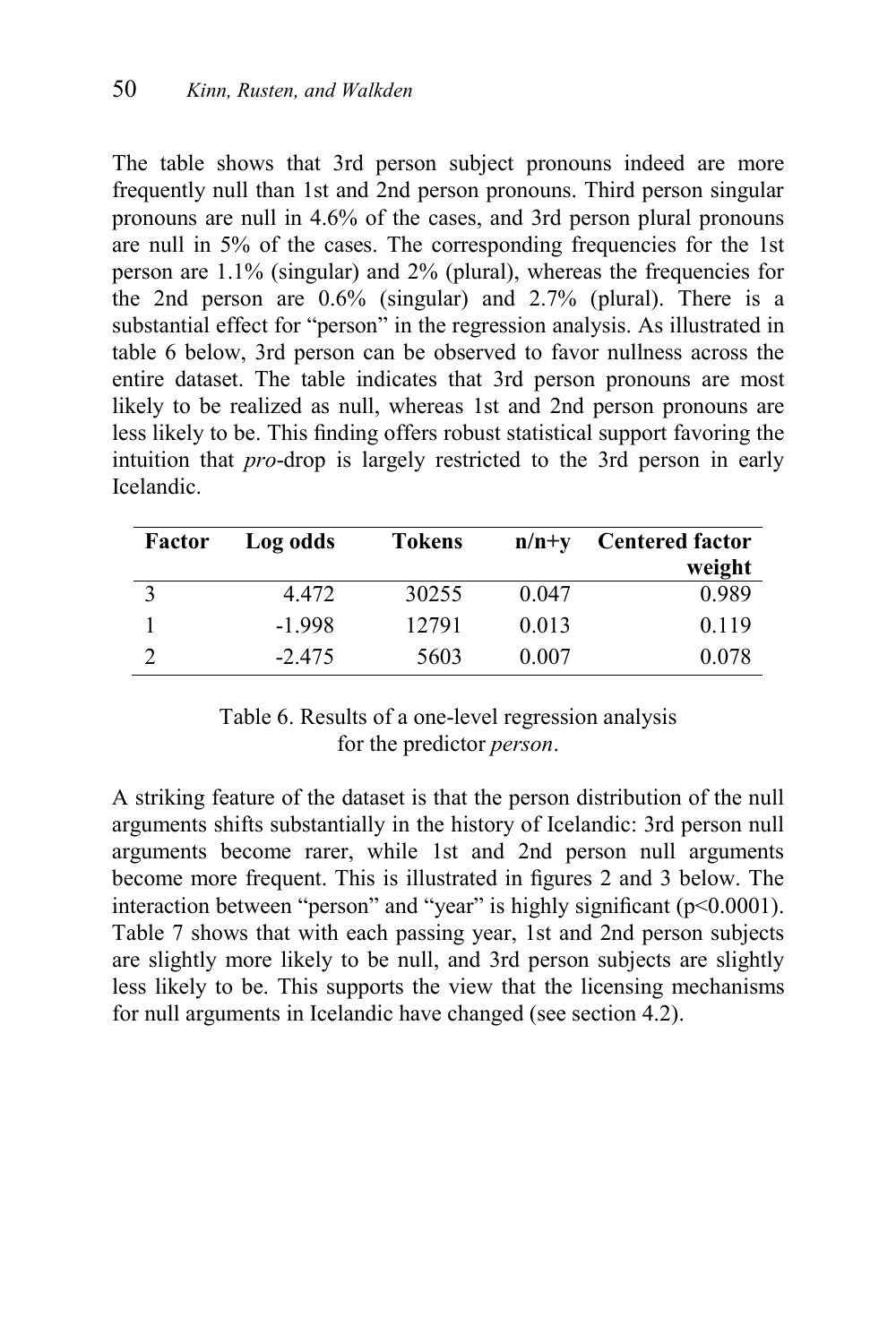

Figure 2. 3rd person null subjects by text across time.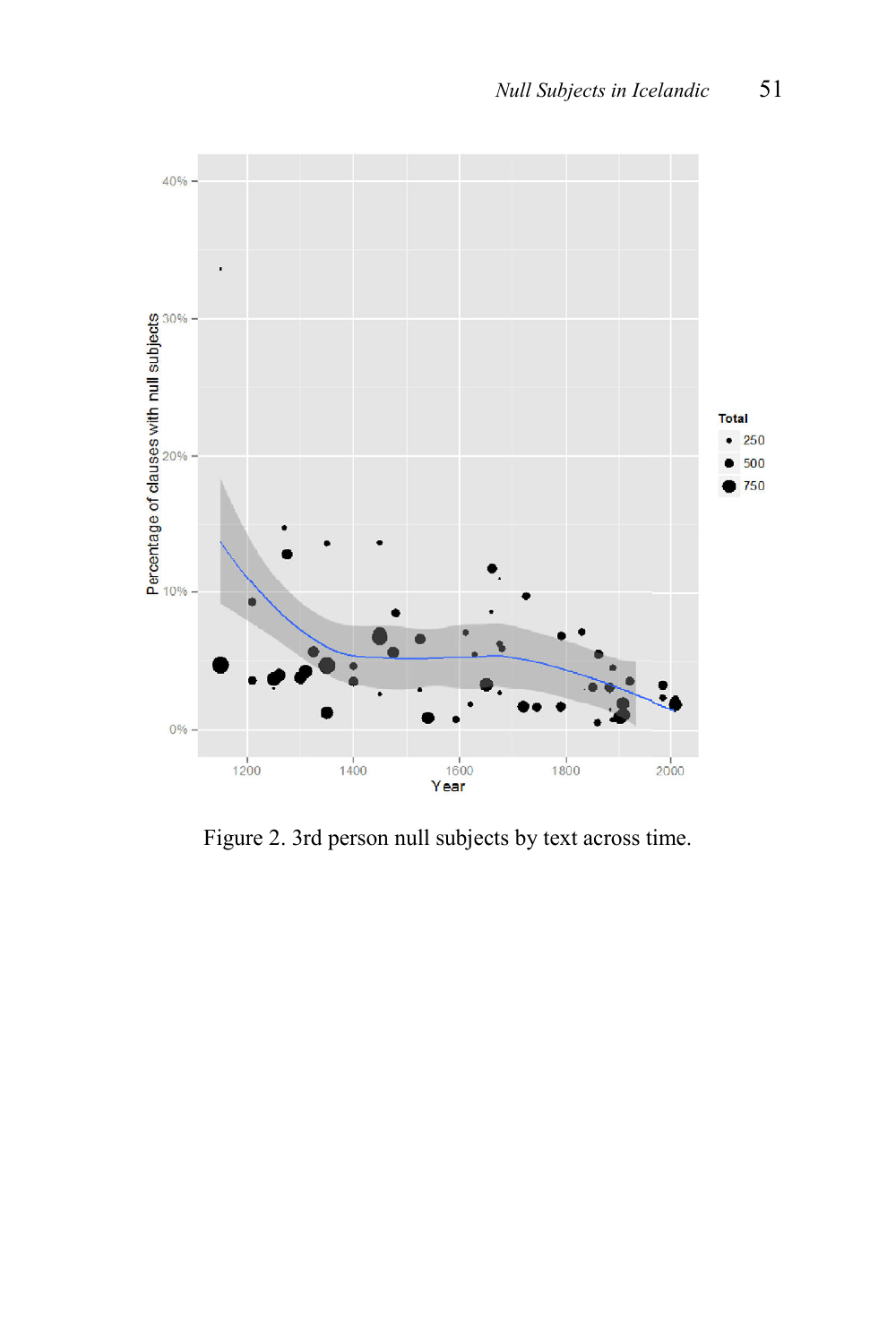

Figure 3. 1st and 2nd person null subjects by text across time.

| Factor | Log odds |
|--------|----------|
| $1+1$  | 0.001    |
| $2+1$  | 0.001    |
| $3+1$  | $-0.002$ |

Table 7. Interaction between the predictors *person* and *year*.

We also note that the apparent modest conditioning effect of number, with log odds values of 0.063 for plural and -0.063 for singular, does not emerge as significant at the  $0.01$  level (p= $0.0444$ ).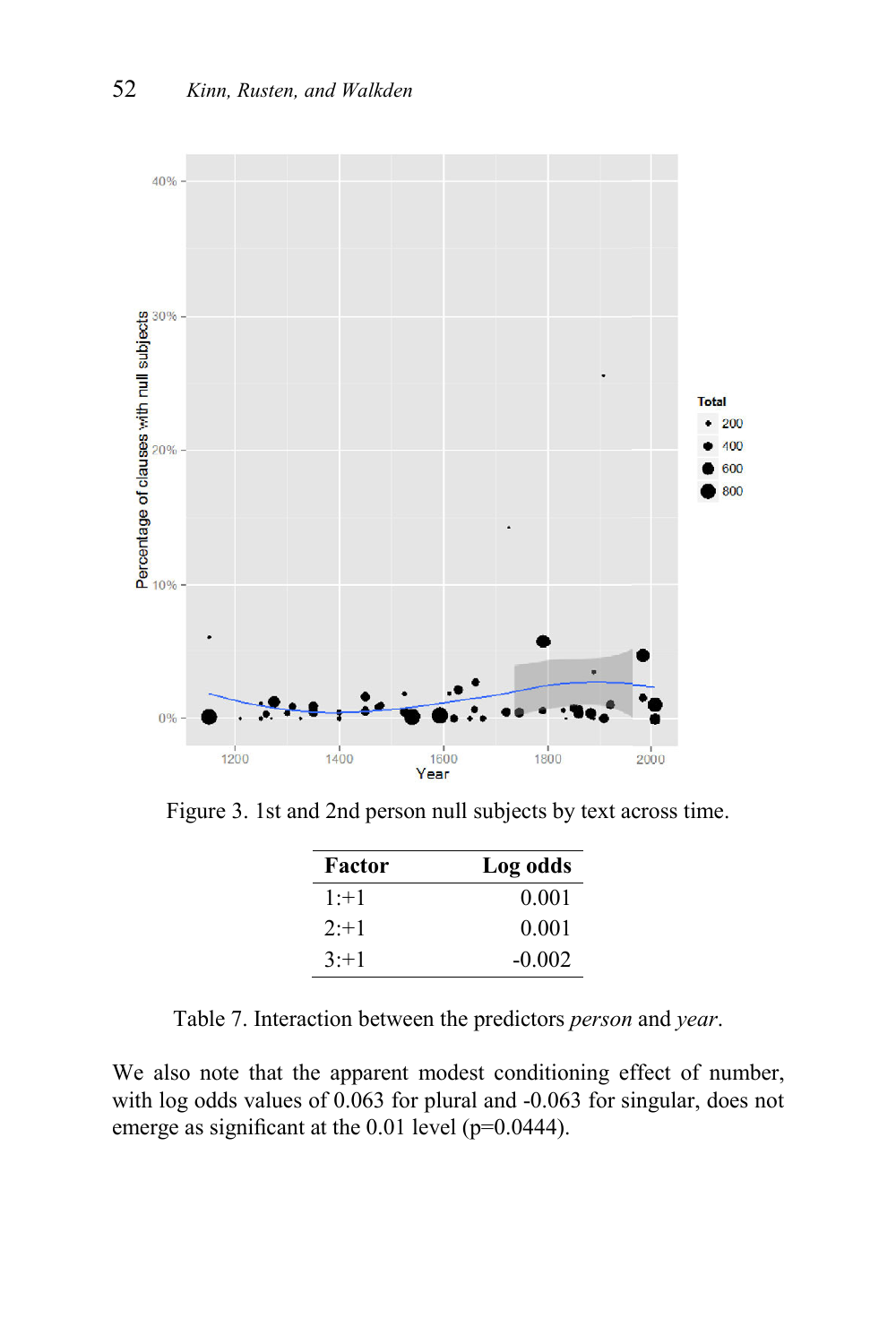#### *3.5. Icelandic Null Subjects According to Period.*

Upon scrutiny of table 1 and figure 1, it may be observed that relative frequencies for null subjects decline somewhat over time, although the change is by no means dramatic. In fact, once the interactions of "year" with "person" and "type" are accounted for (see tables 7 and 10), there is no significant effect of "year" as a predictor  $(p=0.134)$ . That is, the absolute decrease in proportion of null subjects over time is not considered to be a change distinguishable from noise.

In light of this, and also in light of Hjartardóttir's (1987) assertion that null subjects survive until the 19th century, it would appear a fruitful venture to quantitatively chart the process by which Icelandic null subjects gave way to the topic drop of today (see section 4.1). Thus, the diachronic development of nonovert subject pronouns in the IcePaHC is highlighted in table 8. The table gives frequencies for overt versus null subjects aggregated into periods comprising roughly 100 years. The periodization—like any periodization—is largely arbitrary, and is presented only for ease of visualization of the trends: We do not base any substantive claim on this division of texts. Each period contains between 8 and 11 texts, with the exception of the earliest period, for which only 6 texts were available. Within the periods, the texts are for the most part well spread out rather than clustered—though of course the dates given for many texts, especially in the earlier periods, are approximate rather than exact, as the precise date of composition is often not known. Readers interested in a more detailed breakdown of the figures given here can consult table 1 and figure 1.

| Period    | Overt | Null | Total | % null  |
|-----------|-------|------|-------|---------|
| 1150-1250 | 4060  | 190  | 4250  | 4.5%    |
| 1260-1350 | 8132  | 379  | 8511  | $4.5\%$ |
| 1400-1480 | 6640  | 313  | 6953  | $4.5\%$ |
| 1525–1630 | 6800  | 126  | 6926  | 1.8%    |
| 1650-1745 | 5963  | 254  | 6217  | $4.1\%$ |
| 1790-1888 | 7290  | 198  | 7488  | 2.6%    |
| 1902-2008 | 8136  | 168  | 8304  | $2.0\%$ |
| Total     | 47021 | 1628 | 48649 | 3.3%    |

Table 8. Overt versus null subjects by period.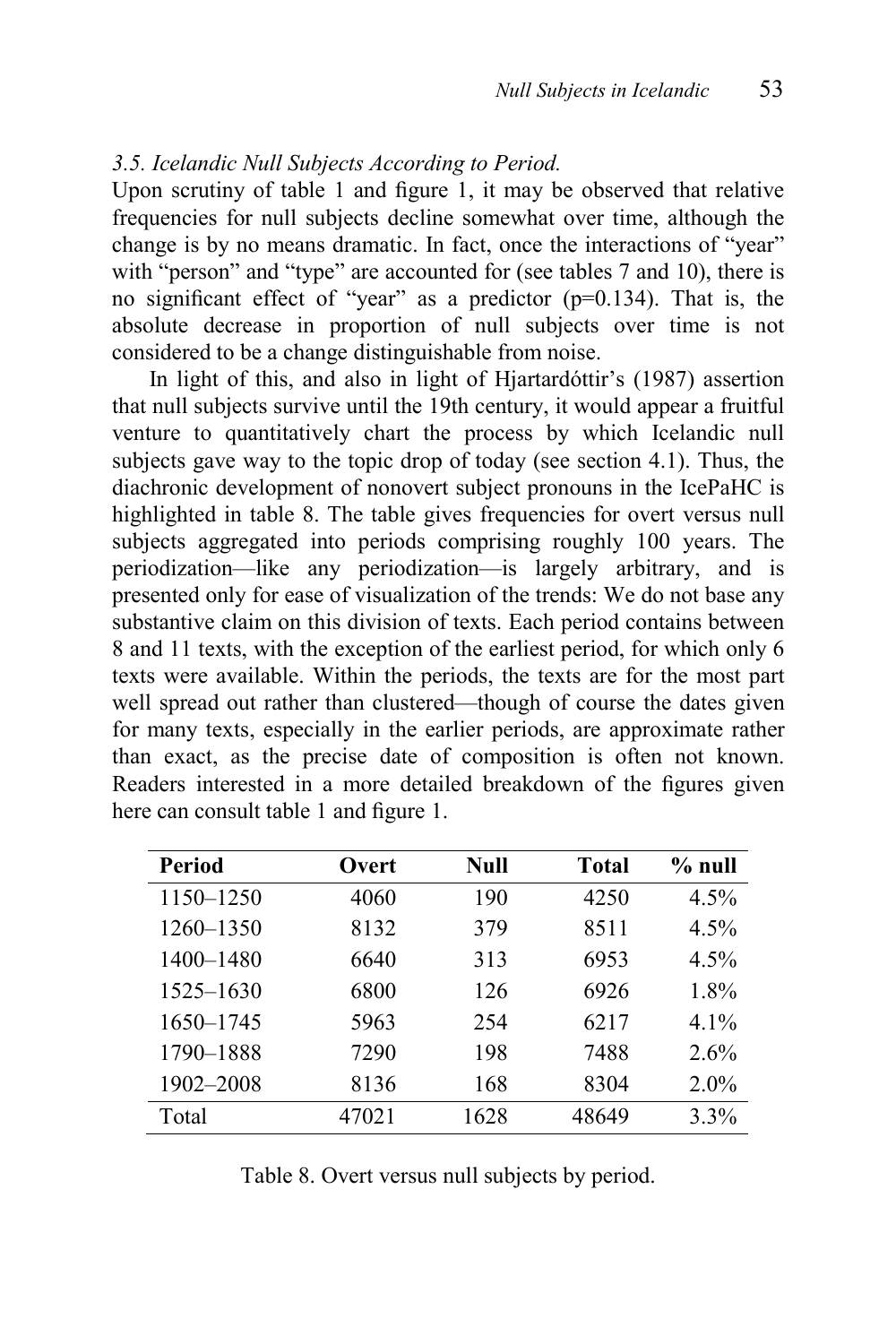As the table shows, relative frequencies for null subjects remain relatively stable at below 5% but above 1.5% of all pronominal subjects in all seven periods. There is a decline from 4.5% to 2% from the earliest to the latest period. It may be noted that frequencies for null subjects remain stable at 4.5% during the three earliest periods, covering ca. 330 years. There is a comparatively sharp drop to 1.8% in the next period, 1525–1630. This decline is followed by a similarly sharp increase to 4.1% in the immediately following period covering 1650–1745. The two final periods under investigation,  $1790-1888$  and  $1902-2008$ , display lower frequencies than those observed in the earlier periods, at 2.6% and 2%, respectively. However, it should be kept in mind that, aside from certain texts, the phenomenon is actually quite rare at all stages of Icelandic.

Hjartardóttir (1987) and Sigurðsson (1993) are able to claim that Icelandic lost its null subject property in the 19th century, although they acknowledge that modern Icelandic has topic drop. Tables 1 and 8 show, however, that the relative frequencies for null subjects in the 20th century—at which stage Icelandic is not a null subject language—are essentially the same as those in the period covering the late 18th and the 19th centuries. Thus, since the difference between these periods is negligible, and since there are no significant diachronic differences in the frequencies for nonovert subjects in the entire period investigated, we would like to argue that Icelandic permits null arguments throughout its history but shifts to a fundamentally different licensing mechanism at the turn of the 20th century. We address this issue in the immediately following section 4.

#### **4. Licensing Mechanisms.**

### *4.1. One or Two Licensing Mechanisms in Early Icelandic?*

Many modern Germanic non-null-subject languages, including Icelandic, allow dropping of constituents in main clauses when Spec CP is empty, that is, in verb-initial (V1) main clauses, in certain registers (see, for example, Ross 1982 and Trutkowski 2011 on German; Haegeman 1990 and Weir 2012 on English; de Korte 2008 on Dutch; Mörnsjö 2002 and Wendt 2006 on Swedish; Pouplier 2003 and Thráinsson 2007:277 on Icelandic; and Stjernholm 2008 and Nygård 2013 on Norwegian). This phenomenon is often referred to as TOPIC DROP (alternatively: diary drop, pronoun zap, discourse ellipsis), and it is commonly assumed to be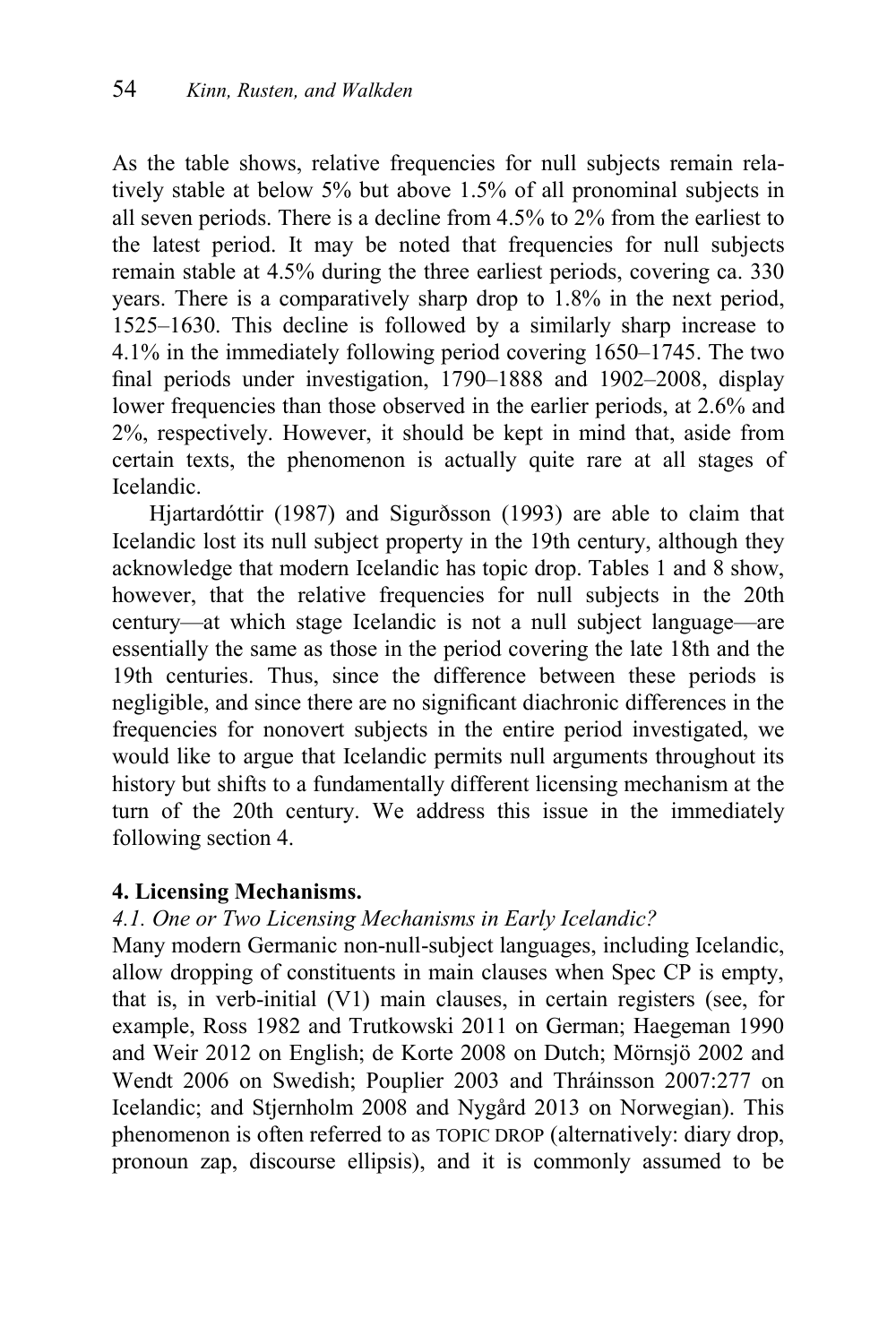fundamentally different from *pro*-drop, due to the positional and stylistic restrictions on its distribution (see Sigurðsson 2011 for a unified account, though).<sup>10</sup> Modern Icelandic topic drop is illustrated in example 4 (from Thráinsson 2007: 477).<sup>11</sup>

(4) Við/[*e*] komum til London í gær. Við/[*e*] sáum ... we/[*e*] came to London yesterday we/[*e*] saw ... 'Came to London yesterday. Saw ...'

Sigurðsson (1993) advocates a distinction between topic drop (on his analysis, a null topic operator binding a variable) and genuine *pro*-drop in Old Icelandic. On such an analysis, there would be two licensing mechanisms for null subjects, of which only one was lost during the transition into modern Icelandic. According to Sigurðsson (1993), *pro*drop and topic drop are found in different positions: Topic drop occurs in V1 main clauses, while *pro*-drop is restricted to subordinate clauses and V2 main clauses. One of Sigurðsson's arguments in favor of the distinction is related to an alleged difference in terms of antecedent relations: Sigurðsson (1993:251–252) claims that *pro* always requires an overt DP antecedent (or NP antecedent, in his terms) in the preceding discourse, whereas dropped topics in V1 main clauses can occur without an overt DP antecedent. On Sigurðsson's account, antecedentless topic drop is possible because dropped topics can be identified by "free coindexing at LF with a construed, clause-external topic" (Sigurðsson 1993:260). The antecedent of a dropped topic can be split, partial, or not present at all

1

<sup>&</sup>lt;sup>10</sup> Note that, from the perspective of information structure, the term *topic drop* only entails an intuitive notion of topicality; the main point is that dropping is restricted to the sentence-initial position. We remain agnostic with regard to the formal analysis of topic drop. Traditionally, topic drop has often been analyzed as an empty operator binding a variable (for example, Haegeman 1990 and Sigurðsson 1993), but it has also been considered a PF phenomenon (for example, Weir 2012). Nygård (2013) presents an analysis in which syntactic and semantic restrictions are combined.

<sup>&</sup>lt;sup>11</sup> Certain modern Icelandic conjunct clauses have been analyzed as involving *pro* (Pouplier 2003). We abstract away from that and maintain that modern Icelandic is a non-*pro*-drop language. See also Rögnvaldsson 1990 and Bresnan & Thráinsson 1990 on coordination in modern Icelandic.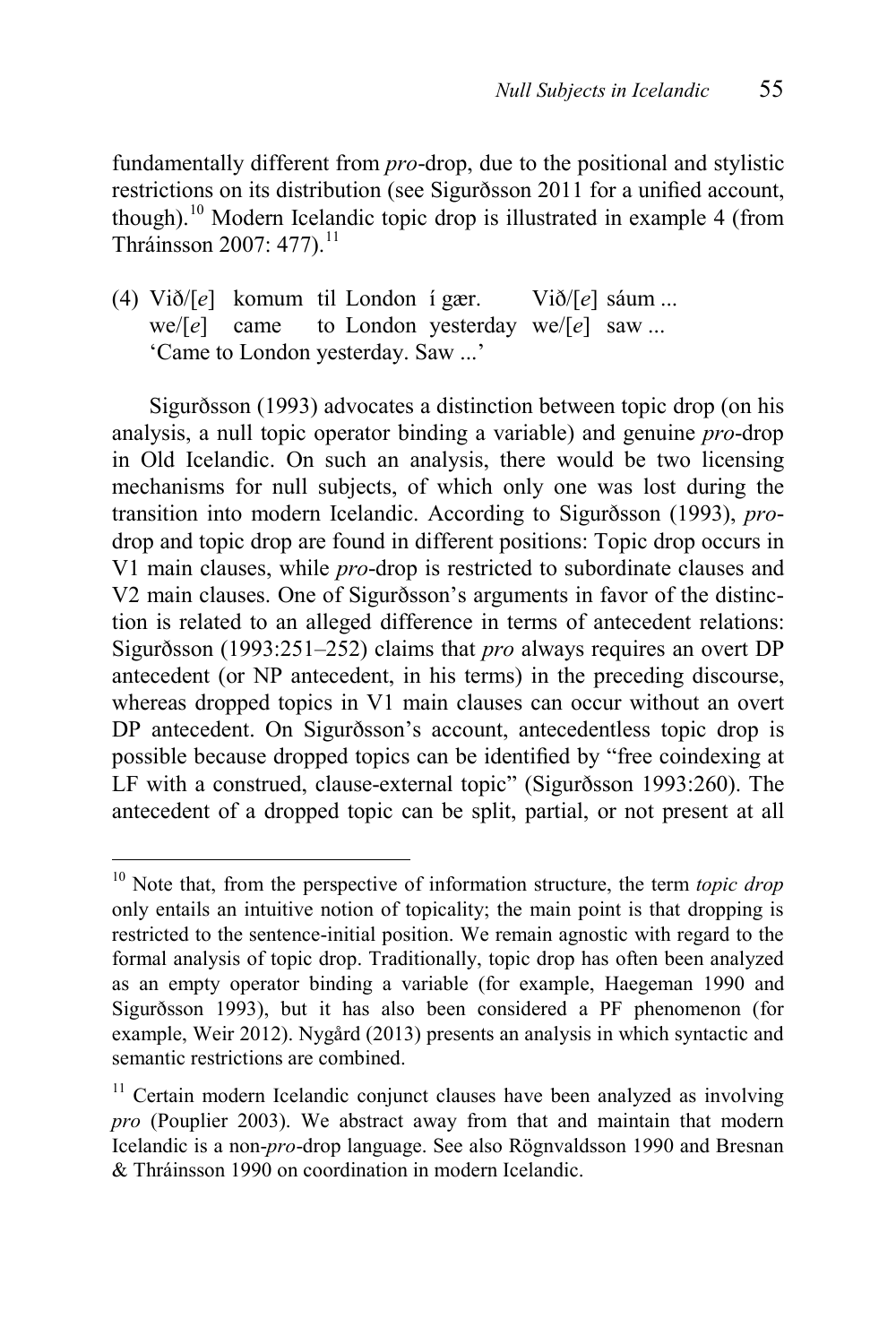(Sigurðsson 1993:252); in the latter case, it must be inferred from the context.

In the more recent works of Sigurðsson (2011), Håkansson (2013), and Walkden (2014), only one licensing mechanism is assumed. This has theoretical advantages: If one licensing mechanism can account for all null subjects, it is not desirable to postulate two. However, none of the three works discusses empirical reasons for treating early Icelandic null subjects in a unified way.

The IcePaHC data reveal that counterexamples to Sigurðsson's (1993) generalization about antecedent relations can be found. In other words, null subjects that do not have a DP antecedent do sometimes occur in contexts other than V1 main clauses. This is not a frequent phenomenon, but we have found the examples in 5–8, which we discuss in some detail. The context of example 5 is a fight. Jökull has just attacked a man called Gunnbjörn when Finnbogi enters the scene.

(5) Og í því kom Finnbogi að og leggur til Jökuls and in that came Finnbogi to and lays to Jökull svo að þegar stóð [*pro*] í beini. so that soon stood [*pro*] in bone

'And in that moment Finnbogi came and struck Jökull so that his weapon was stuck in Jökull's bone.'

(1350.FINNBOGI.NAR-SAG,663.2194)

Finnbogi's weapon is not mentioned in the previous discourse but must be inferred from the extralinguistic context.

Example 6 is from the *New Testament*, more precisely from the scene in which Jesus has been crucified and is offered vinegar to drink. Jesus utters the words cited in 6.

(6) En þá Jesús hafði edik ið til sín tekið, and when Jesus had vinegar the to him-REFL taken, sagði hann: Fullkomnað er [*pro*]. said he: complete is [*pro*]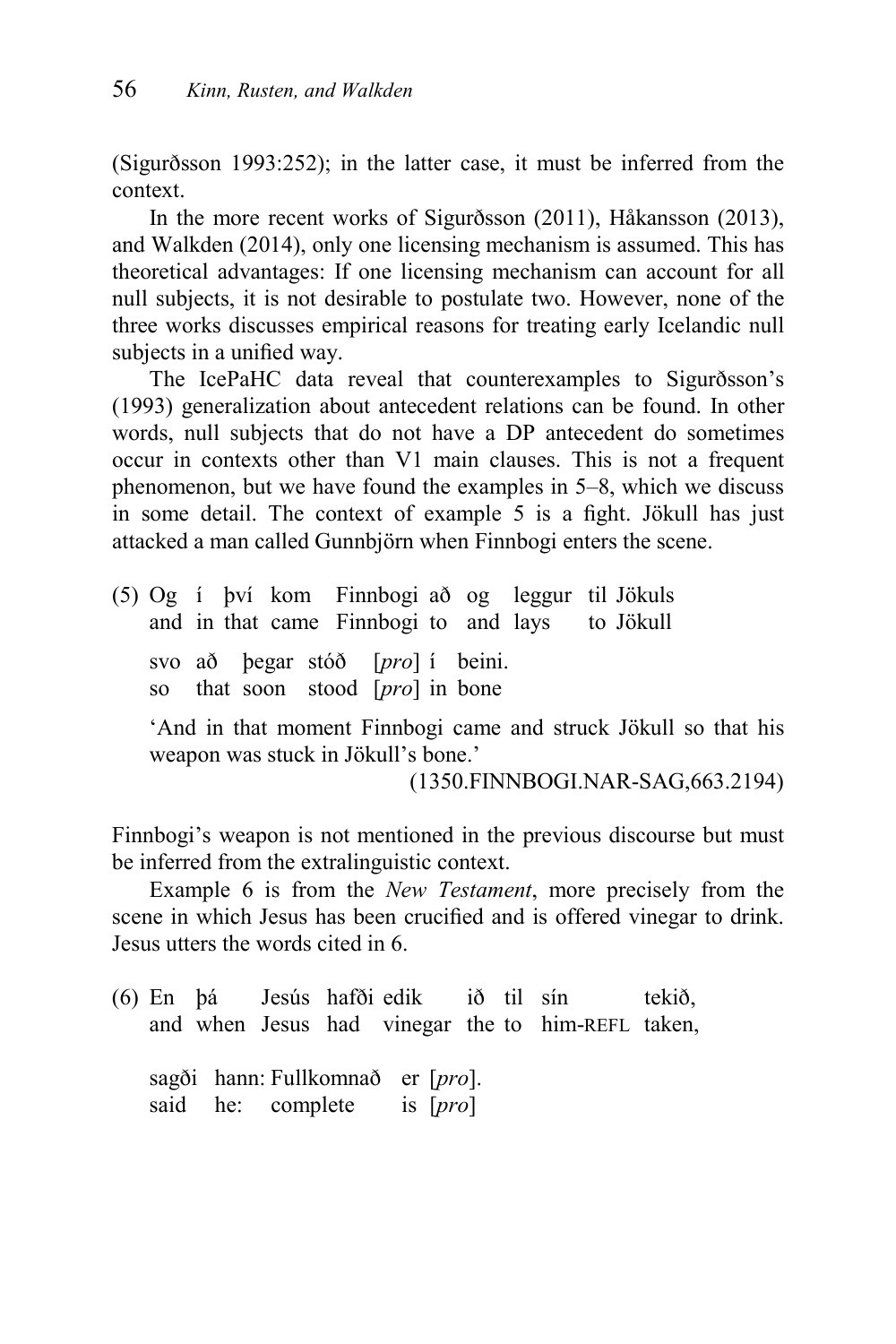'And when Jesus had drunk the vinegar, he said: "It is complete."' (1540.NTJOHN.REL-BIB,229.1531)

The null subject must refer to Jesus' mission on Earth, which is not explicitly mentioned in the previous discourse.

In example 7, the main character, Illugi, suspects that a treasure might be hidden in the vicinity, and he asks a woman, Kaðlin, about this. Kaðlin responds as follows:

(7) Kallaður er [*pro*] hér Óblauðshaugur, called-SG.MASC.NOM is [*pro*] here Óblauðshaugur-SG.MASC.NOM

er sagt hefir verið um, að í honum mundi COMP said has been about COMP in it-SG.MASC.DAT might

fólgið mikið fé og vopn. hidden much goods and weapons

'This mound is called Óblauðshaugur, and it is said about it that much goods and weapons may be hidden there.'

(1650.ILLUGI.NAR-SAG,.1521)

The mound in 7 is not previously mentioned, and thus it must be inferred from the context. A potential objection is that the null subject could be interpreted as nonreferential; an equivalent Modern Norwegian sentence may optionally be construed with a nonreferential *det* 'that'. However, such a reading of 7 would be problematic: In early Icelandic, nonreferential null subjects trigger 3rd person singular neuter agreement on participles and adjectives (see, for example, Nygaard 1906:16), but the participle *kallaður* is masculine and agrees with *haugr* 'mound'. The example in 8 is about a king who hosts a big Yule party.

(8) Kóngur hélt jóla bod mikið, og var svo fjölmennt king held Yule party big and was so many.people-ADJ

að [*pro*] miklu jók við það sem áður var vant that [*pro*] much exceeded to that which before was used.to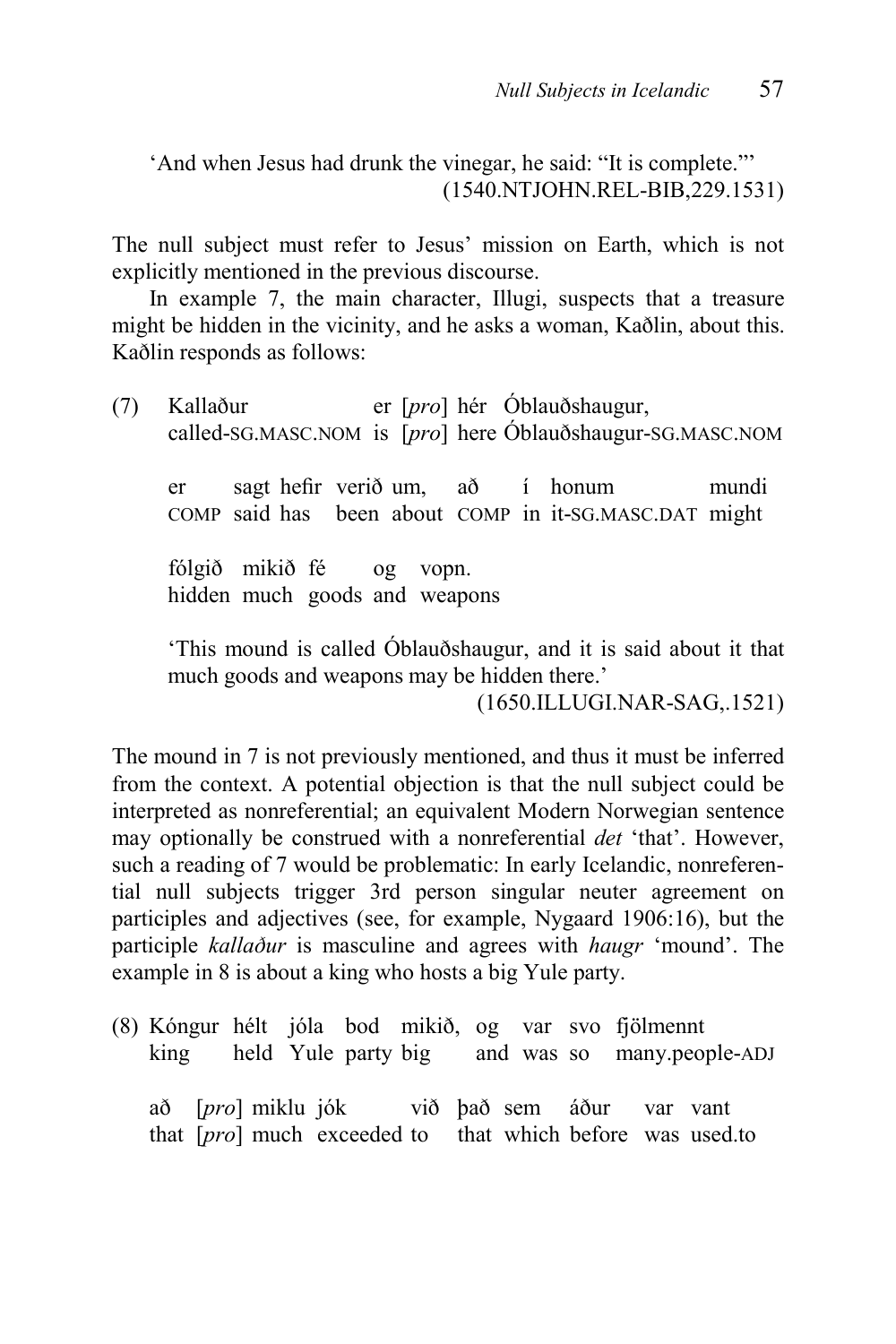'The king hosted a big Yule party, and the number of guests was so high that it greatly exceeded what they were used to.'

(1480.JARLMANN.NAR-SAG,.813)

The null subject is most naturally interpreted as referring to the number of people present at the Yule party. The group of people is not explicitly mentioned as a referent, but must be inferred from the adjective *fjölmennt* 'with many people'.

The context of example 9 is the appointment of pope Gregory X. The null subject refers to the entity that has been *páfalaust* 'without pope', which is most naturally interpreted as the papacy. The papacy is not explicitly mentioned in the previous context but must rather be inferred.

 $(9)$  Á þessu ári var vígður Gregoríus páfi X en áður in this year was ordained Gregory pope 10 and before hafði [*pro*] páfalaust verið nær fimm vetur. had [*pro*] without.pope-SG.NEUT been nearly five winters

'In this year Pope Gregory X was ordained, and before that, the papacy had been without a pope for nearly five years.'

(1325.ARNI.NAR-SAG,.267)

Another issue, not mentioned by Sigurðsson (1993), is the fact that the referent of a null subject is not necessarily a person or a thing. Sometimes the referent is a situation or a proposition, and referents of this type are often represented as CPs rather than DPs. Sometimes there is a CP in the preceding discourse that directly corresponds to the null subject. These cases are not necessarily problematic for Sigurðsson's generalization: *pro* has an antecedent, though it is a CP rather than a DP. In other cases, the referent of the null subject does not directly correspond to any CP in the preceding context. Arguably, such referents also require inference by the speaker. The null subject is thus antecedentless. See the subordinate clause in 10a and the last main clause in 10b.

(10)a. þá heyra þeir barns grát og vissu eigi then hear they children's cry and know not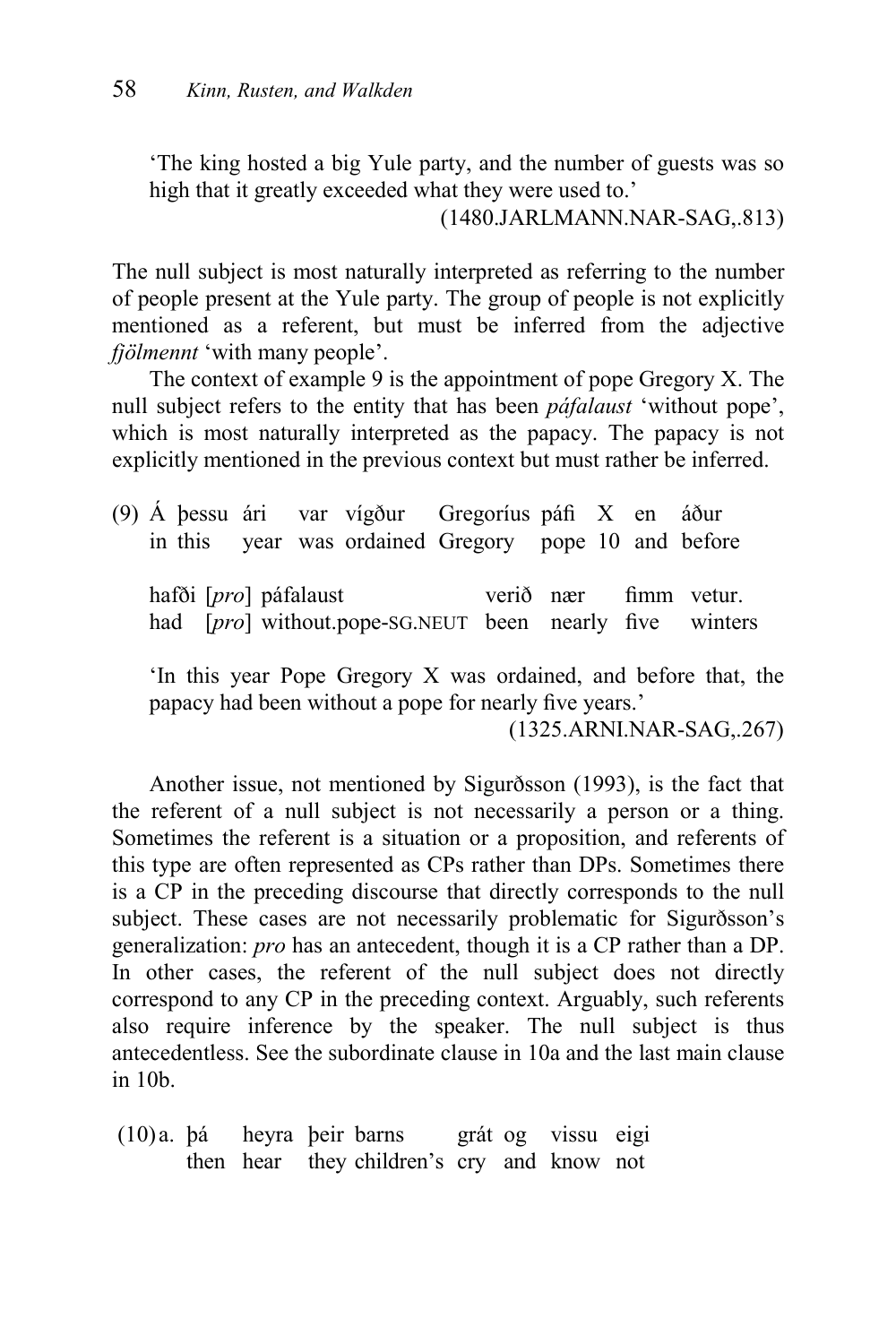hví [*pro*] sæta mundi. why [*pro*] come.about could

'Then they heard the crying of children, and they didn't understand why this could be.'

(1260.JOMSVIKINGAR.NAR-SAG,.31)

b. "þú hefir mikið tungubragð," segir kóngur, you have great tongue.cleverness says king

"en á morgin áður sól er í lands suðri skal eg but in morning before sun is in land south shall I

¿nna yður á vígvelli. Og gjöra yður þann úrskurð find you on battlefield and do you that judgment

að þér skuluð aldri síðan krefja lands né kvenna. that you shall never since demand land nor women

+H¿ eg bæði heyrt stór orð og séð stóra menn. have I both heard great words and seen great men

Og hræðunst eg aldri heiðnar mannsskræfur." and fear I never heathen cowards

"Vel er [*pro*]," sagði Landres. well is [*pro*] said Landres

''You are very eloquent,' the king said, 'but tomorrow before the sun is up I shall find you on the battlefield and make sure that you shall never again demand land nor women. I have heard great words and seen great men, and I never fear heathen cowards.' 'That is fine', Landres said."

(1480.JARLMANN.NAR-SAG,.461–465)

On the most obvious interpretation of 10a, the null subject refers to the fact that there appeared to be children crying. If the whole preceding CP were the antecedent, it would imply that the subject was the fact that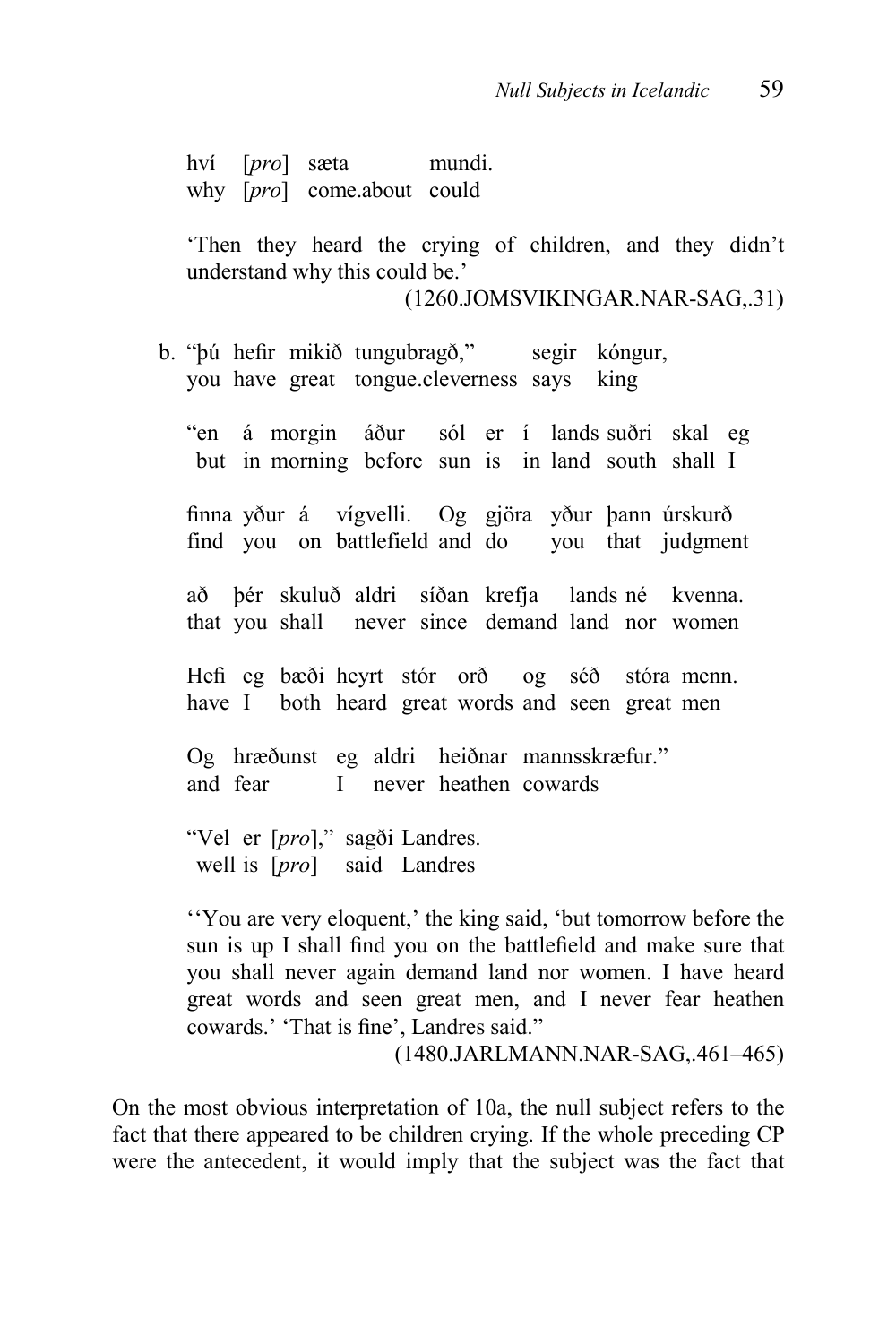1

people heard children cry. In 10b, the null subject is, on the most obvious interpretation, referring to the whole situation described in the preceding discourse, not just the last sentence. There is, in other words, not a single CP antecedent. To sum up, the data in 5–10 seem to show that there is no absolute rule against antecedentless null subjects in contexts other than V1 main clauses.<sup>12</sup> We discuss the implications of this below.

 $12$  One reviewer disagrees with our interpretation of the data:

[...] none of these examples contain a clearly referential null subject. Instead, the nulls in these examples have an impersonal arbitrary reading, 'something unspecified', or even a vague reading that comes close to being expletive. In addition, the constructions in some of these examples get semi-idiomatic readings, possible to an extent in the modern language.

To start with the first point, it is not clear to us how the subjects in  $5-10$  can be considered "impersonal arbitrary," "unspecified," or "close to being expletive." The predicates in question do not seem to be of the type that can take expletive subjects. Example 7 is an exception, but as argued above, morphological evidence speaks against an expletive reading in this case. As for impersonal, arbitrary readings, we have consulted Sigurðsson & Egerland 2009, which is probably the most relevant in-depth study of the phenomenon. Sigurðsson & Egerland 2009:158 distinguish between three types of impersonal subjects: generic ones, such as generic English *you*, arbitrary ones, such as arbitrary English *they*, and specific ones, "often referring to the speaker or a group including the speaker." We cannot see that any of these readings apply in examples  $5-10$ . We do acknowledge that it sometimes can be very difficult to draw the line between referential and impersonal/expletive/arbitrary subjects, and that there may be cases in which the IcePaHC annotation is not accurate. However, since there are no generally agreed-upon and replicable criteria for deciding what is referential and what is not, we have decided, for simplicity's sake, to base our analysis on the choices made by the annotators. To us, the examples in 5–10 do not seem too problematic.

Regarding the reviewer's second point, "semi-idiomatic readings," Nygaard (1906:12) notes that antecedentless null subjects in Old Norse tend to occur in contexts relating to hewing, shooting etc., as in 5, and with verbs meaning 'be called', as in 7. We take it that this is what the reviewer means by "semi-idiomatic." However, the fact that antecedentless null subjects occur particularly frequently in these semantic contexts does not automatically imply that one should expect the null subjects in 5 and 7 to be exempt from syntactic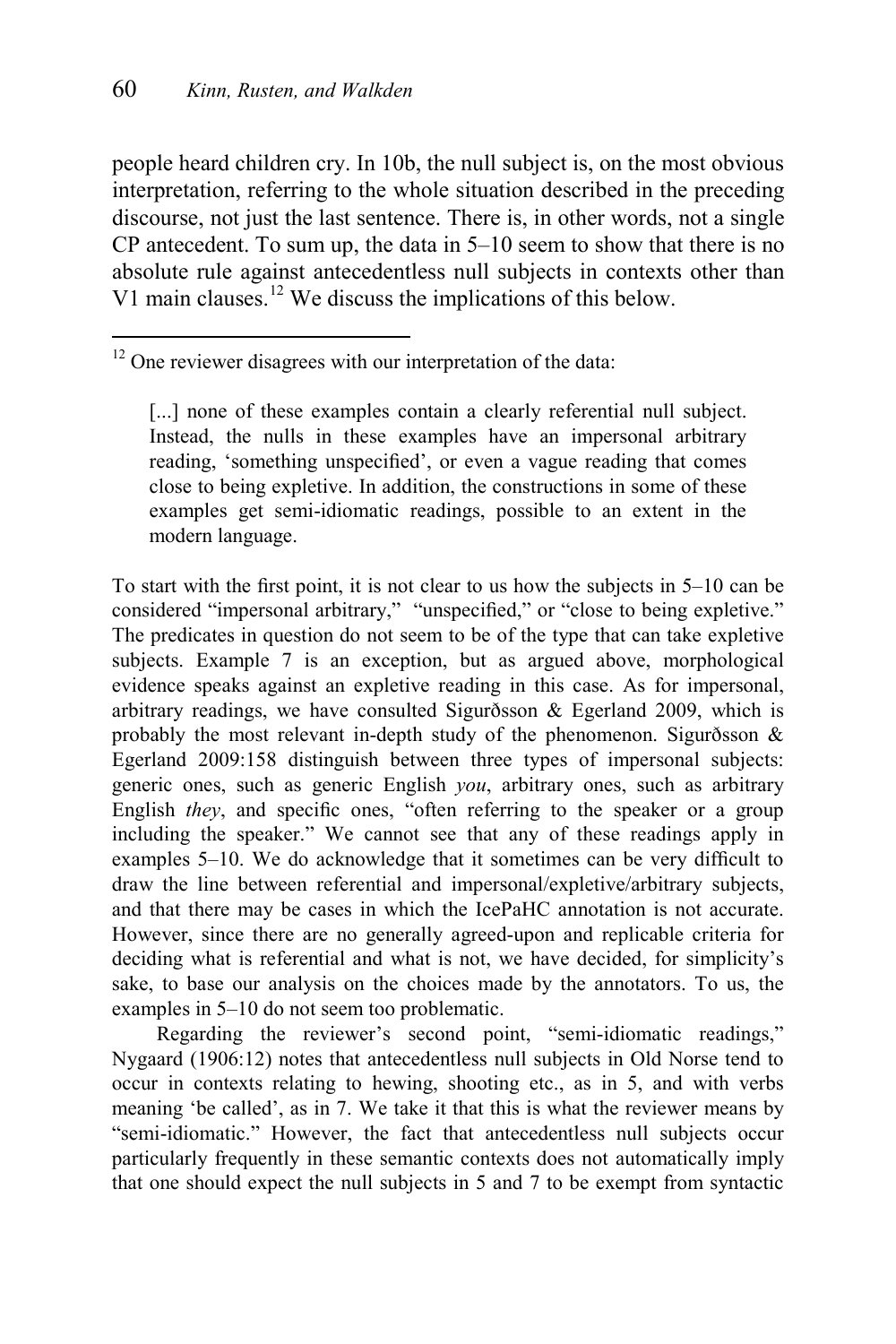#### *4.2. Shift from* Pro*-drop to Topic Drop.*

1

It was mentioned in section 3.5 that the decline in raw numbers of null subjects over the 850-year period under investigation is not statistically significant: The predictor "year" had a nonsignificant value on its own. Furthermore, table 8 shows that there is little to distinguish relative frequencies for null subjects in the two periods 1790–1888 and 1902– 2008 from one another, as the periods have frequencies for null subjects of 2.6% and 2%, respectively. As recalled, Hjartardóttir (1987) claims that Icelandic licensed null subjects until the end of the 19th century. An obvious way to reconcile this claim and our empirical finding with the standard view that modern Icelandic generally requires overt subjects is to argue that Icelandic changed the mechanism by which nonovert subjects could be licensed. By virtue of this change it transitioned from a system with restricted *pro*-drop to one where only topic drop is licit. We argue that our data indicate that the shift to what we refer to as the "modern" stage—where *pro*-drop yields to topic drop—arises in Icelandic in the early 20th century, in agreement with Hjartardóttir's (1987) earlier study.

Tables 9–12 provide empirical support for this argument. Consider first table 9, which gives relative frequencies for null subjects according to period, clause type, and initial/noninitial position of the finite verb. Distinction is made between verb-initial (MainV1) and non-verb-initial main clauses (MainNonV1), verb-initial (ConV1) and non-verb-initial conjunct clauses (ConNonV1), and subordinate clauses. We abstract away from the possibility of fronting constituents to Spec CP in subordinate clauses, hence no distinction as to verb position is made for this clause type.

rules applying elsewhere. An argument along those lines would have been convincing if antecedentless null subjects in non-V1 contexts were restricted to "semi-idiomatic" contexts, but the reviewer's comment only concerns some of the examples.

The reviewer mentions that example 7 would be possible in "educated" modern Icelandic, which otherwise does not allow null subjects. This clearly supports the argument that 7 is idiomatic at the modern Icelandic stage, but it does not necessarily follow that it was idiomatic in the middle of the 17th century.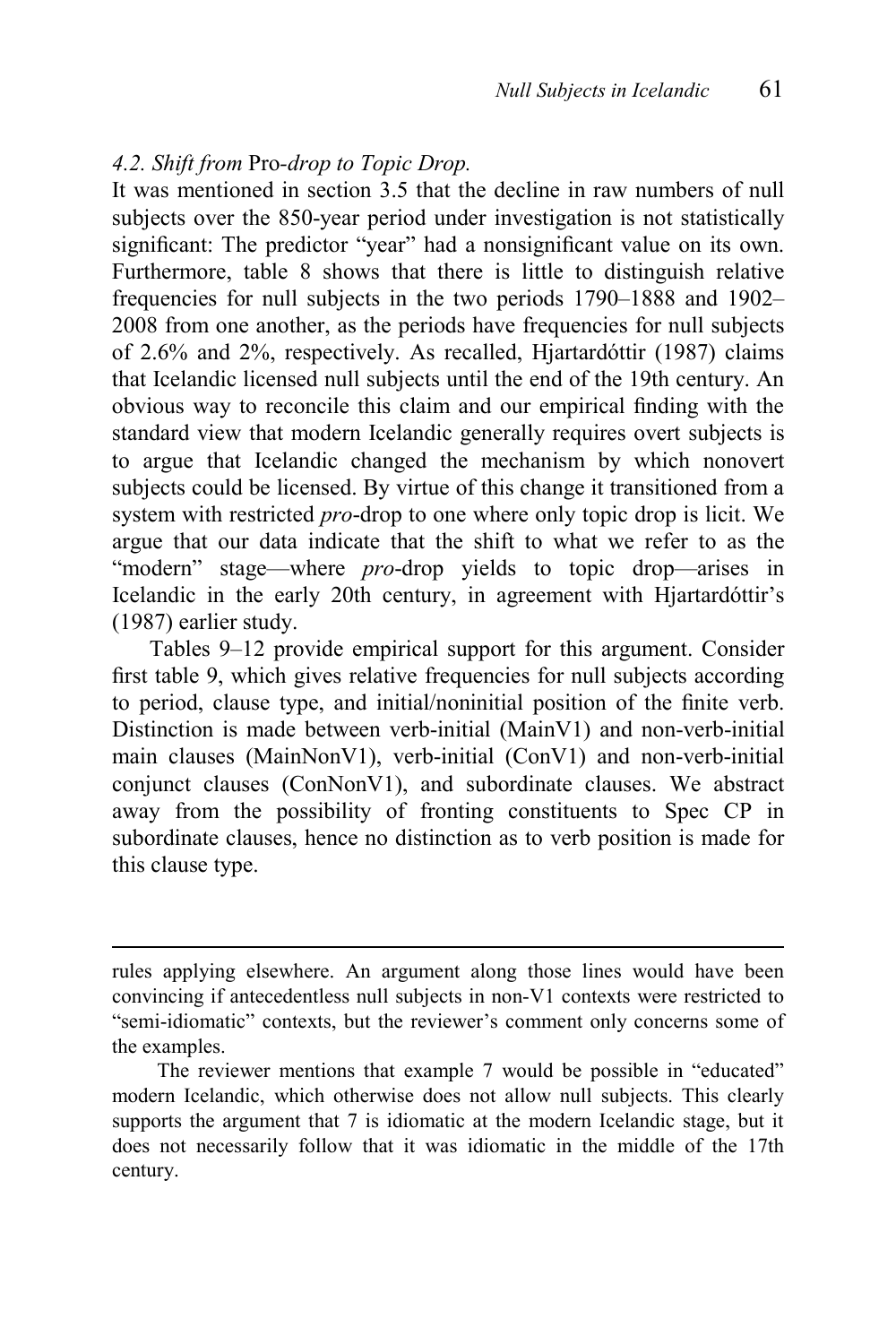|                                                                                                                   |     | Main <sup>V</sup> 1 |          |                      | MainNonV1      |               |               | Conv1 |              |                                                                                       | ConNonV1 |             |      | <b>Subordinate</b> |          |
|-------------------------------------------------------------------------------------------------------------------|-----|---------------------|----------|----------------------|----------------|---------------|---------------|-------|--------------|---------------------------------------------------------------------------------------|----------|-------------|------|--------------------|----------|
| Period                                                                                                            |     |                     |          |                      |                |               |               |       |              | Overt Null % and Overt Null % and Overt Null % and  Overt Null % and  Overt Null %and |          |             |      |                    |          |
| 1150-1250                                                                                                         | 268 |                     |          | 6 22% 951 12 12% 299 |                |               |               |       | 44 12.8% 414 |                                                                                       |          | 5 12% 2128  |      |                    | 123 5.5% |
| 1260-1350                                                                                                         | 568 |                     | 19% 04   | <b>2081</b>          | ន              | 1.1%          | ξŚ,           |       | 94 14.4%     | <b>1055</b>                                                                           |          | $13 \t12%$  | 3356 | Š                  | 4.9%     |
| 1400-1480                                                                                                         | Ś   | ×                   | 5.1%     | <b>DAN</b>           | ×              | 1.0%          | Ş             |       | 112 18.2%    | 2                                                                                     | ò        | 0.6%        | 2763 | £                  | 49%      |
| 1525-1630                                                                                                         | S   |                     | 18 34.0% | 1769                 |                | 0.6%          | Ż,            |       | 42 30 9%     | 1155                                                                                  | ≘        | 09%         | 3747 | Ş                  | 12%      |
| 1650-1745                                                                                                         | \$4 |                     | 34 68%   | 1667                 | $\overline{a}$ | $\frac{1}{2}$ | ă             |       | 67 23.6%     | ្ត                                                                                    |          | $11 - 1.7%$ | 2992 | S,                 | 4.2%     |
| 1790-1888                                                                                                         | C)  |                     | 30 43%   | 2322                 |                | 1.55          | $\frac{3}{2}$ | ¥,    | 9.4%         | 787                                                                                   |          | 0.4%        | 3178 | 27                 | 3.8%     |
| 1902-2008                                                                                                         | S   |                     | 76 45.0% |                      |                | 3473 11 0.3%  |               |       | 39 16 29 1%  | ş                                                                                     |          | 3 0.3%      | 3562 |                    | 62 1.7%  |
| the Contract of the column contract of the column of the contract of the column of the first column of the second |     |                     |          |                      |                |               |               |       |              |                                                                                       |          |             |      |                    |          |

| ֡֡֡֡֡֡ |
|--------|
|        |
|        |
|        |
|        |
|        |
|        |
|        |
|        |
|        |
|        |
|        |
|        |
|        |
|        |
|        |
|        |
|        |
|        |
|        |
|        |
|        |
|        |
|        |
|        |
|        |
|        |
|        |
| I      |
|        |
|        |
|        |
|        |
|        |
|        |
|        |
|        |
|        |
|        |
|        |
|        |
|        |
|        |
|        |
|        |
|        |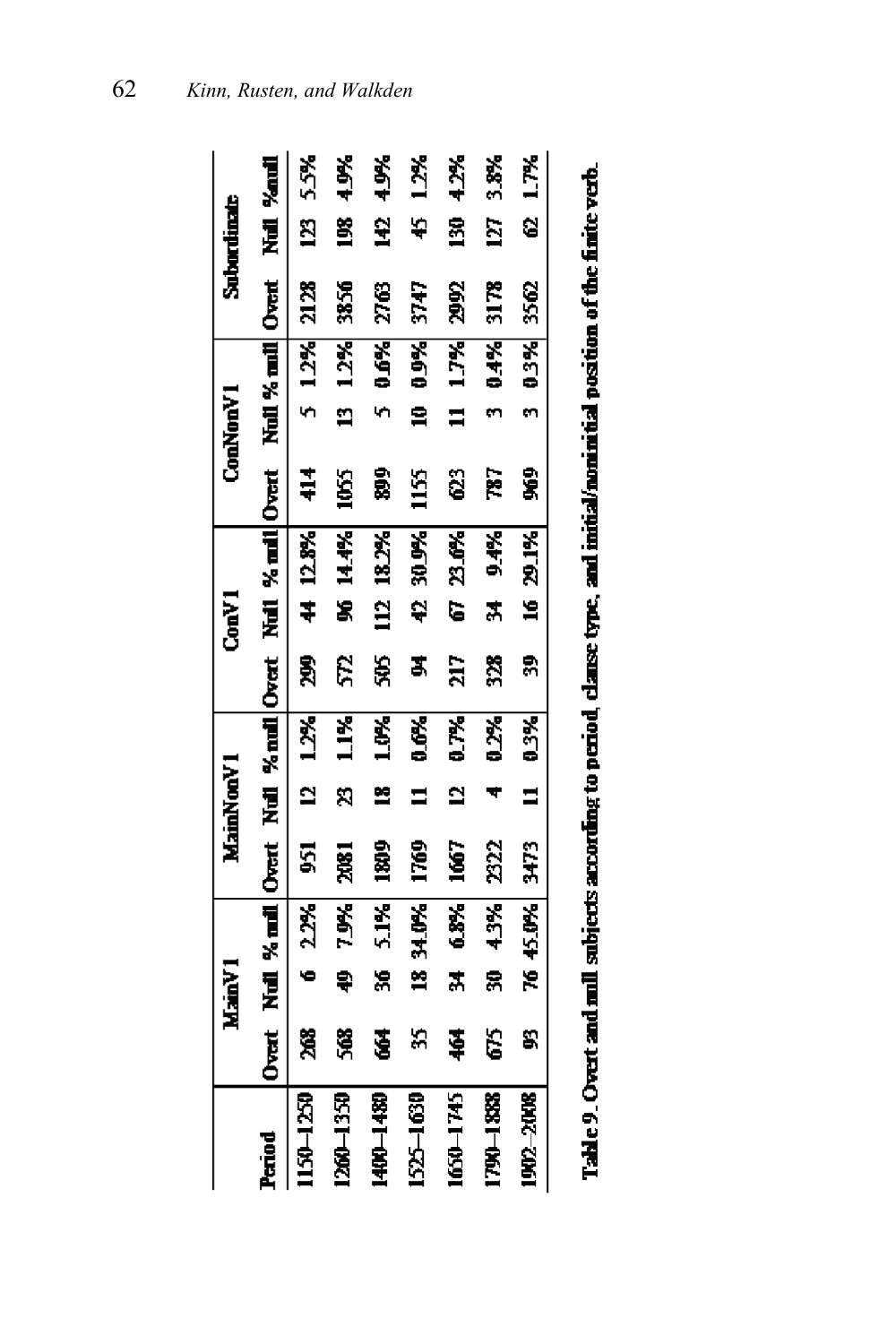First, our data show that there is a clear decline of null subjects in subordinate clauses in the period 1902–2008. Subordinate clauses are a context in which topic drop is not licit; we take the decline of omitted subjects in subordinate clauses to indicate that *pro*-drop is disappearing and topic drop is taking over. Second, and relatedly, observe that there is a clear rise of omitted subjects in nonconjunct V1 main clauses in the period  $1902-2008$ , as compared to previous periods.<sup>13</sup> We take the rise of omitted subjects in V1 main clauses to be evidence that the new licensing mechanism and the new pragmatic function of topic drop is gaining ground.

Finally, consistently with our hypothesis, null subjects in non-V1 main clauses (both conjunct and nonconjunct) are very infrequent in the period 1902–2008. This is another context in which topic drop is ruled out. Figure 4 illustrates the decline of null subjects in the three contexts where it is illicit under a standard topic drop analysis: non-V1 main and conjoined clauses, and subordinate clauses in general. By the end of the 20th century, the frequency of null subjects in these contexts is minuscule.<sup>14</sup> The interaction between "type" and "year" is clearly significant in the regression analysis ( $p<0.0001$ ; see table 10).<sup>15</sup>

 $\overline{a}$ 

 $13$  The high relative frequency of null subjects in V1 main clauses between 1525 and 1630 is a puzzling fact for which we have no explanation. Given that the overall number of relevant V1 main clauses for this period is particularly low (only 53, of which 18 have null subjects), this may simply be a statistical outlier that is an artifact of the method and of our periodization. Even more striking is the relative frequency of null subjects in V1 main clauses in the most recent period, 1902–2008. Of the 76 null examples here, 35 are from a single text, *Sagan öll* by Pétur Gunnarsson. A reviewer observes that this author's work is characterized stylistically by frequent use of non-overtly-conjoined clauses with a null topic; hence, some or all of these examples may be better analyzed as involving conjunction reduction. The same reviewer also makes the suggestion that the apparent increase in topic drop over the 20th century is simply a consequence of the colloquialization of written language rather than the expression of an actual grammatical change.

The few such examples that we find in these late texts can all be analyzed either as not involving a referential null subject or as not, in fact, instantiating a problematic structure. Example i is retrieved by our queries as a verb-second structure, but the interjection *jú* should be analyzed as extraclausal, in which case this is nothing more than a normal case of 1st person topic drop.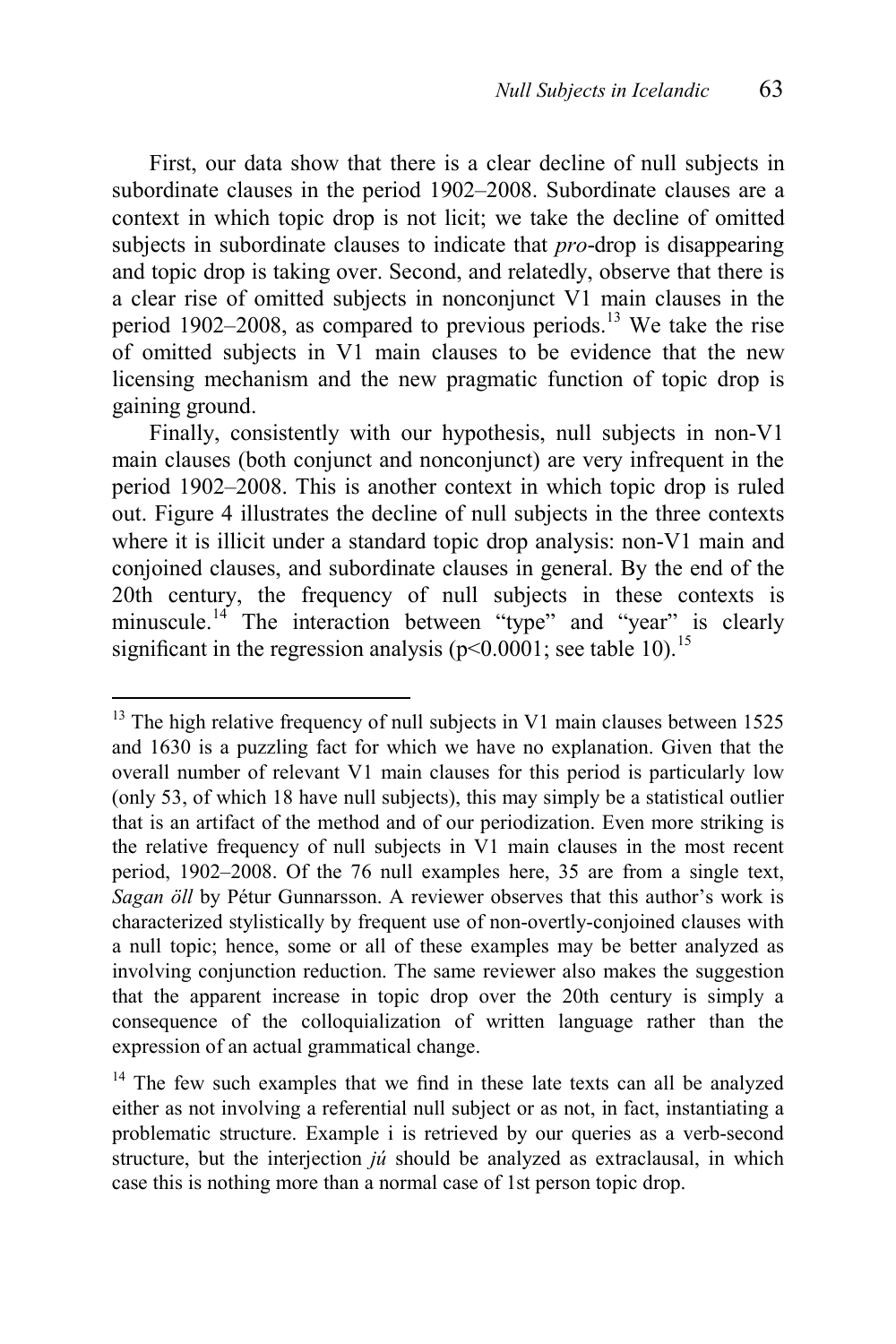1

| Factor          | Log odds |
|-----------------|----------|
| $MainV1: +1$    | 0.003    |
| $ConV1:+1$      | 0.001    |
| $ConNonV1: +1$  | $-0.001$ |
| $Sub: +1$       | $-0.001$ |
| $MainNonV1: +1$ | $-0.002$ |

Table 10. Interaction between the predictors *type* and *year*.

| Factor    | Log odds | <b>Tokens</b> | $n/n+y$ | <b>Centered factor</b> |
|-----------|----------|---------------|---------|------------------------|
|           |          |               |         | weight                 |
| Sub       | 1.5      | 23053         | 0.036   | 0.818                  |
| MainNonV1 | 1.491    | 14163         | 0.006   | 0.816                  |
| ConNonV1  | 0.17     | 5952          | 0.008   | 0.542                  |
| ConV1     | 0.166    | 2465          | 0.167   | 0.541                  |
| MainV1    | $-3.326$ | 3016          | 0.083   | 0.035                  |
|           |          |               |         |                        |

Table 11. Results of a one-level regression analysis for the predictor (clause) *type*.

|  |  | (i) Jú [e] ætli það sé ekki ágætt, segi eg. |  |                            |
|--|--|---------------------------------------------|--|----------------------------|
|  |  | well $[e]$ think that be not good say I     |  |                            |
|  |  | 'Well, I think it is not good, I say.'      |  | (2008.MAMMA.NAR-FIC, 1727) |

As stated above, for the purposes of replicability we have relied on the corpus annotation to find referential null subjects in non-V1 main and conjoined clauses and subordinate clauses. However, the fact that all of the few apparent late examples can be argued to be irrelevant is clearly compatible with the fact that referential null subjects in these contexts are not perceived to be grammatical by native speakers.

<sup>15</sup> Table 11 indicates that, when the interaction between "type" and "year" is taken into account, the non-topic-drop contexts in fact favor null subjects across the dataset. These results are likely to be an artifact of the method, resulting from the strength of the interaction.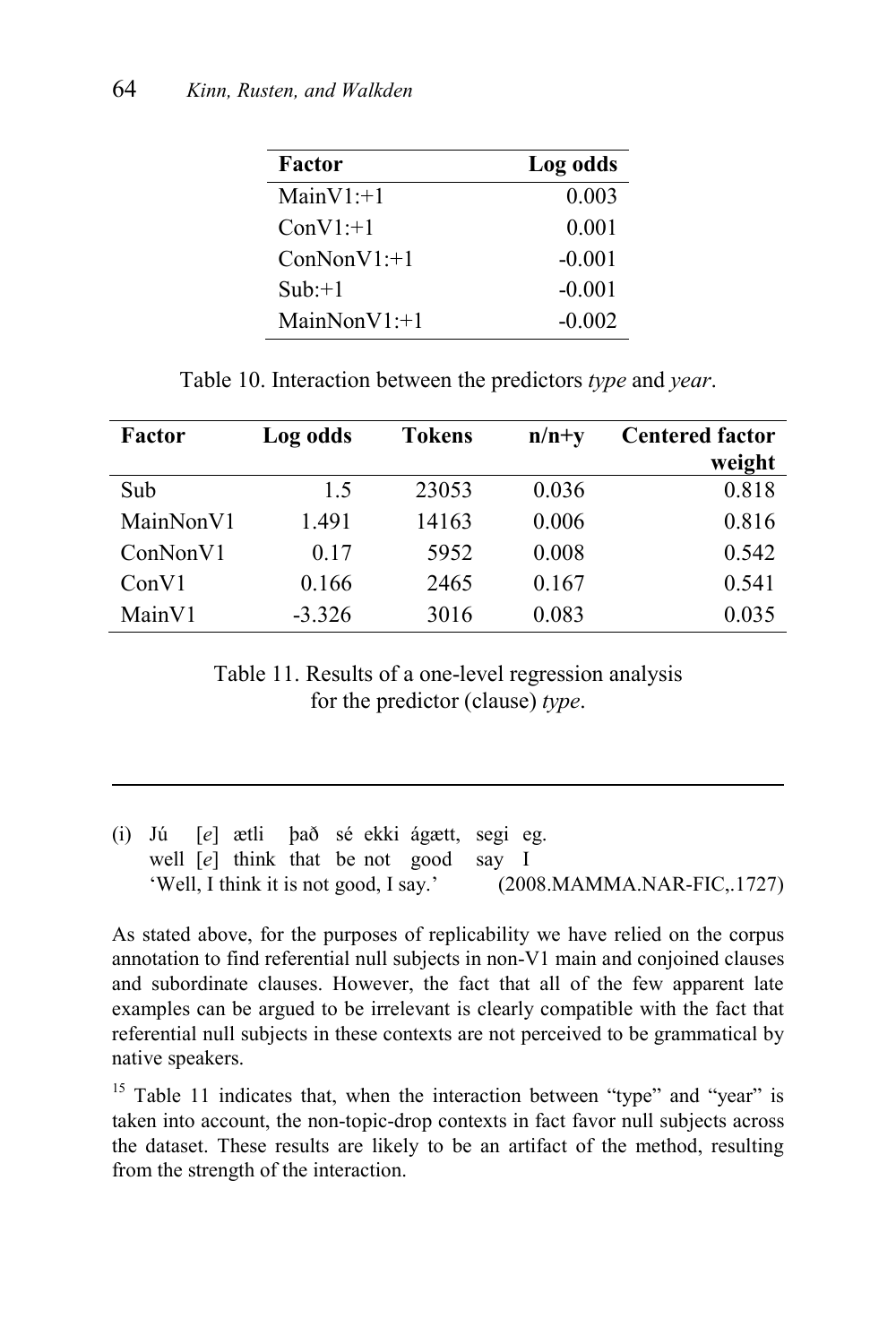

Figure 4. Null subjects in non-topic-drop contexts by text across time.

Evidence based on person features may also support our argument that the modern stage arises in Icelandic in the early 20th century. Modern Germanic topic drop of subjects does not involve any grammatical restrictions on person (Mörnsjö 2002:70, de Korte 2008, Weir 2012), though some studies indicate topic drop of the 1st person to be particularly frequent (Wiggen 1975:88, Faarlund et al. 1997:676,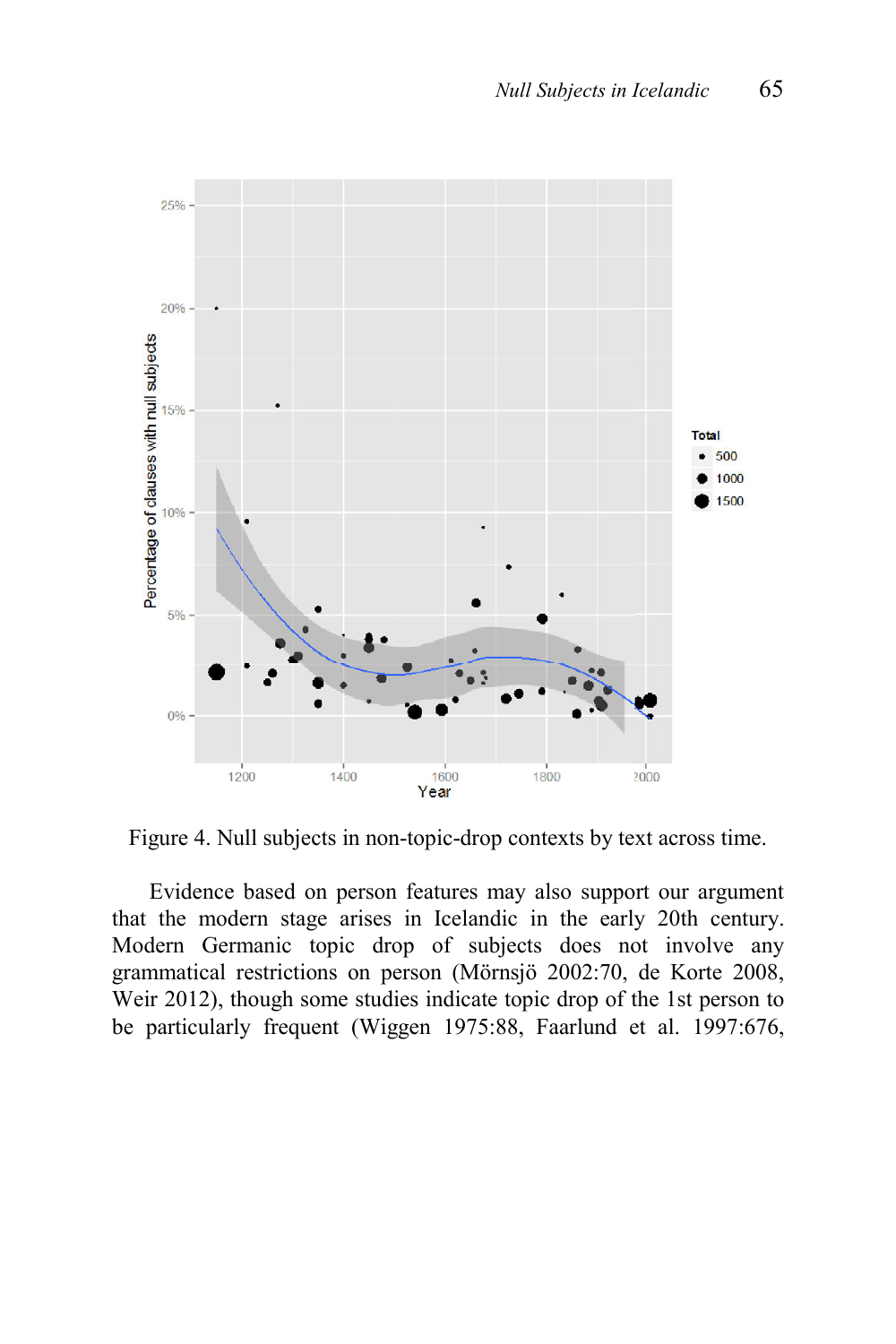Barton 1998).<sup>16</sup> The situation observed in early Icelandic does not conform to this state of affairs, as shown in table  $12$  and figures  $2$  and  $3$ .

|               | 1st person |    | 2nd person |      |                             | 3rd person               |       |     |             |
|---------------|------------|----|------------|------|-----------------------------|--------------------------|-------|-----|-------------|
| Period        | Overt Null |    |            |      |                             | % null overt Null % null | Overt |     | Null % null |
| 1150-1250     | 1018       | 7  | $0.7\%$    | 227  | 1                           | $0.4\%$                  | 2815  | 182 | $6.1\%$     |
| 1260-1350     | 1445       | 12 | $0.8\%$    | 1091 | 7                           | $0.6\%$                  | 5596  | 360 | $6.0\%$     |
| 1400-1480     | 1373       | 11 | $0.8\%$    | 990  | 9                           | $0.9\%$                  | 4277  | 293 | $6.4\%$     |
| $1525 - 1630$ | 2082       | 16 | $0.8\%$    | 1392 | 3                           | $0.2\%$                  | 3326  | 107 | $3.1\%$     |
| 1650-1745     | 1645       | 19 | 1.1%       | 373  | $\mathcal{D}_{\mathcal{L}}$ | $0.5\%$                  | 3945  | 233 | $5.6\%$     |
| 1790-1888     | 2287       | 48 | 2.1%       | 893  | 7                           | $0.8\%$                  | 4110  | 143 | $3.4\%$     |
| 1902-2008     | 2774       | 54 | 1.9%       | 596  | 12                          | $2.0\%$                  | 4766  | 102 | $2.1\%$     |

Table 12. Overt and null pronominal subjects according to period and person.

In the early periods, the vast majority of null subjects have 3rd person reference. In contrast, in the latest period, differences between grammatical persons are almost completely leveled. This situation is more in line with what one would expect from a language allowing topic drop. Some examples of modern, omitted subjects with 1st person reference are provided in 11.

| $(11)$ a. [e] Hughreysti hann.<br>$[e]$ encourage him<br>'I encourage him.' | (1985.SAGAN.NAR-FIC, 1400) |
|-----------------------------------------------------------------------------|----------------------------|
| b. $[e]$ finn $ba\delta$ á $b\acute{e}r$ .<br>$[e]$ find that for you       |                            |
| 'I will find it for you.'                                                   | (1985.SAGAN.NAR-FIC, 1278) |

Omitted 2nd and 3rd person subjects appear in 12a and 12b, respectively.

1

<sup>&</sup>lt;sup>16</sup> Some restrictions apply to dropping of 1st and 2nd person objects (Mörnsjö 2002, Sigurðsson 2011 with further references), but that is irrelevant in our context, since we are dealing with subjects only.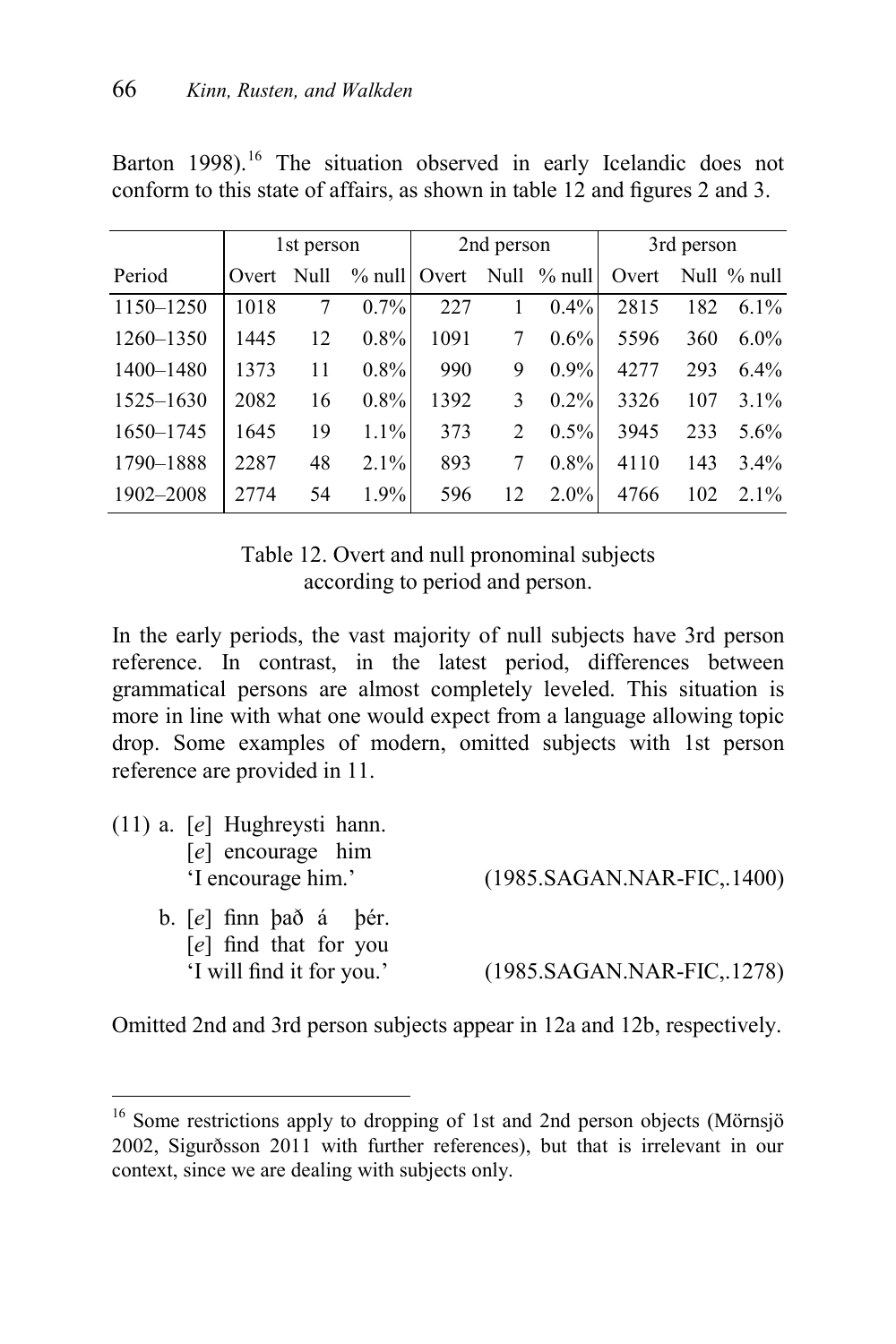- (12) a. [*e*] Grætur í sæng ina þína. [*e*] cry-2SG in bed DET your 'You are crying in your bed.' (1985.SAGAN.NAR-FIC,.1292)
	- b. [*e*] fæddist sem barn á þessa jörð. [*e*] was.born as child on this earth 'He was born as a child on this earth.'

(1920.ARIN.REL-SER,.818)

To sum up, we have argued that antecedent relations as well as person features suggest a *pro*-drop analysis for all early Icelandic null subjects. As a reviewer correctly points out, we cannot provide unequivocal evidence that excludes the possibility of an additional licensing mechanism at this stage altogether; perhaps a subset of the early null subjects were derived by topic drop or a predecessor of this phenomenon. In our view, however, the default hypothesis should be that there was one licensing mechanism only, as long as there are no strong empirical arguments to the contrary. Regardless of whether topic drop was available as an additional licensing mechanism already in early Icelandic, clause type and person data suggest a shift to a pure topic drop system at the modern stage.

#### *4.3. Sketch of a Syntactic Analysis.*

Our aim in this paper is not to arrive at a fully fleshed-out syntactic account of the historical Icelandic facts, especially since there is no consensus on the details of the machinery needed to account for null arguments in current theories of syntax. Rather, we have aimed to present the data and draw the generalizations that any descriptively adequate syntactic analysis of early Icelandic would need to account for. In this section, we present a sketch of one analysis consistent with these generalizations. It should be borne in mind that other theoretical perspectives are possible, and that we leave a fully explanatory account to future research.

In Minimalist syntactic theorizing, null subjects are typically taken to arise from a constellation of interacting factors, in particular the lexical specification of functional categories—such as  $C$  or T—the structure of pronouns, and third-factor (non-language-specific) considerations (see Biberauer 2008 for an overview). Sigurðsson (2011) argues that referential null arguments are universally available but must be licensed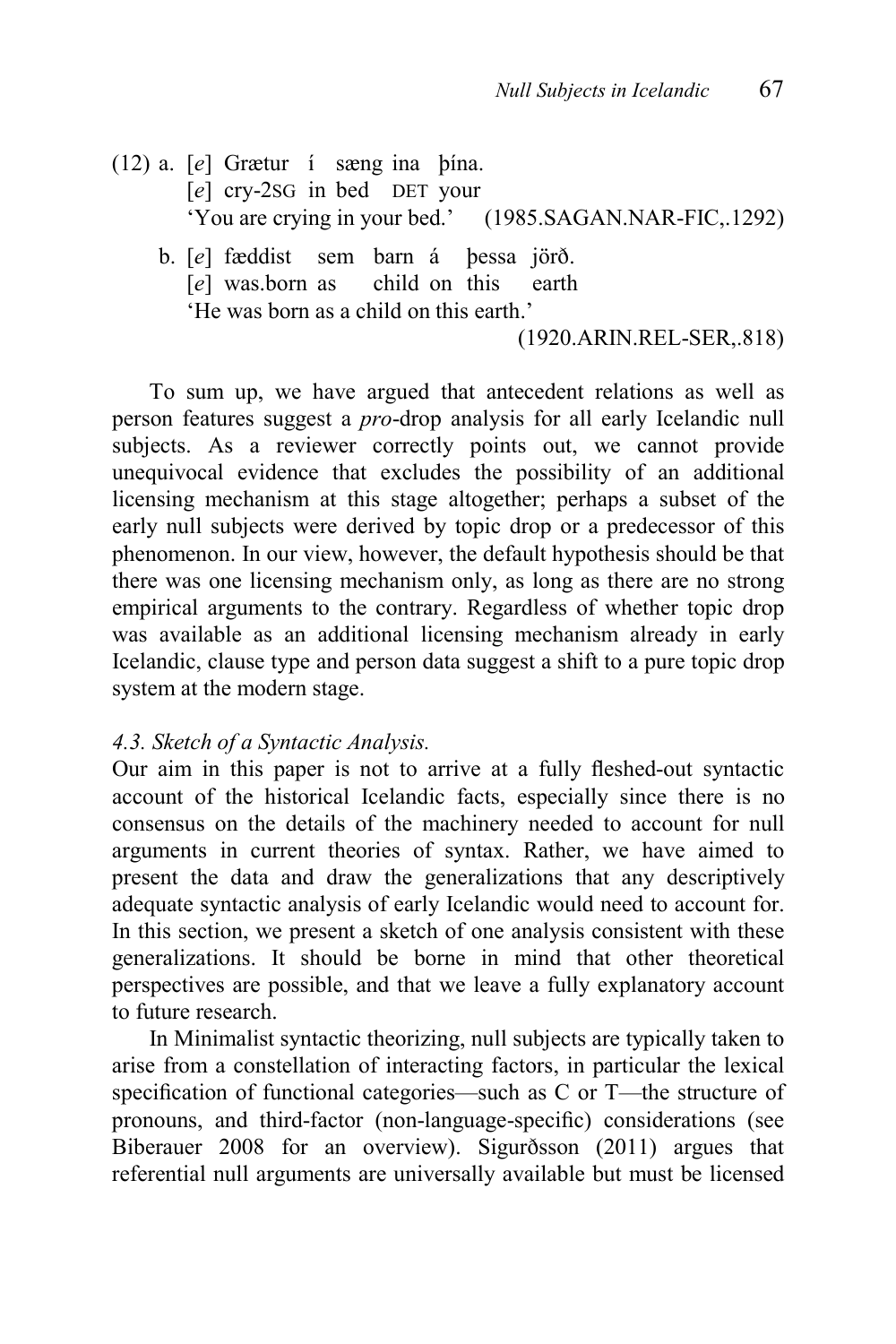by agreement with syntactically-active left-peripheral features, a process he refers to as C/EDGE-LINKING. In the modern Germanic topic-drop languages, null arguments are permitted only when raised into the Cdomain, since in these languages the head C counts as an intervener and blocks agreement. In contrast, for languages such as Chinese Sigurðsson (2011:297–299) suggests that C does not count as an intervener for the purposes of C/edge-linking, and hence null arguments may occur clauseinternally as well. We assume that in early Icelandic, as in Chinese, the featural make-up of the functional category C was such that it did not intervene. $17$ 

In addition, in early Icelandic one observes the person restriction discussed in section 3.4, namely, that 1st and 2nd person subjects are very rarely null. We hypothesize that this is due to differences in the internal structure of the pronouns involved. There are different ways of implementing this, and we remain agnostic as to which one is correct. We could assume that it is simply stipulated lexically whether a particular combination of phi-features may be null in a given language (see Faarlund 2013). Another option is to connect the overtness of 1st and 2nd person subjects with the fact that they realize larger syntactic structures. According to Richards (2015:176), 1st and 2nd person pronouns are always DPs, unlike 3rd person pronouns (see also Déchaine & Wiltschko 2002). It may be that DPs, unlike smaller structures, are not universally able to be null. Under this account, the core change that has taken place is that C has become an intervener for the purposes of null argument C/edge-linking in the recorded history of Icelandic. A further change involves the lifting of the requirement that 1st and 2nd person subjects be overt.

### **5. Null Subjects in Early Northwest Germanic.**

 $\overline{a}$ 

Previous research on null arguments in other early Northwest Germanic languages has shown that these languages exhibit remarkable homogeneity with regard to the conditions under which null arguments may occur. The findings presented in this paper corroborate many of the

 $17$  However, Sigurðsson (2011) notes that this analysis has independent support in Chinese, since there is no verb movement to  $\dot{C}$  and (in general) no finite complementizer, suggesting that C may be radically empty in this language. For early Icelandic there is no such independent support.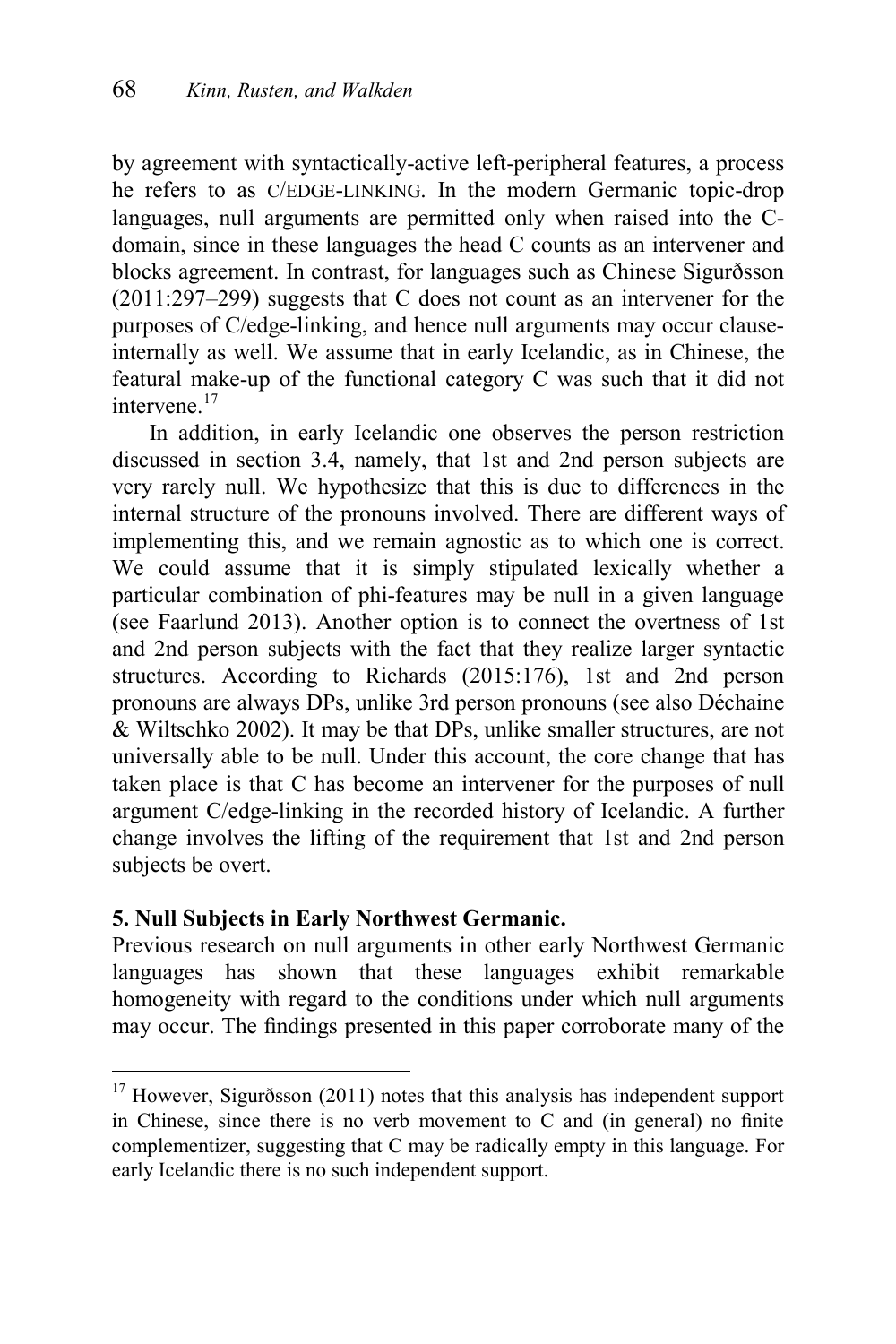results of previous research, although some clear differences also emerge. This section provides a cross-Germanic perspective assessing the degree to which our findings for early Icelandic converge with those for its sister languages.

One notable point of such convergence pertains to person features: There is considerable empirical evidence that the person split discussed in section 3.4 applies to the early Northwest Germanic languages as a whole. Several studies have ascertained that early Germanic null subjects predominantly tend to have 3rd person reference, although 1st and 2nd person null subjects are documented. Based on data drawn from Eggenberger's (1961) study of subjectless clauses in Old High German, Axel (2007:314) notes that "[r]eferential null subjects are attested in all persons and numbers," but that "it is only in the third person singular and plural that the null variant is used more frequently than the overt one." A similar pattern holds in a variety of Old English textual genres, whether interlinear glosses (Berndt 1956, van Gelderen 2000, 2013, Walkden forthcoming), prose (Walkden 2013, 2014; Rusten 2013), or poetry (Rusten 2015), though here null subjects in general are much less frequent than in Old High German.

The 3rd/non-3rd person split is also observed in the Old Saxon Heliand (Walkden 2014), in a selection of Old Swedish texts (Håkansson 2008), in the Old Norwegian *Óláfs saga ins helga* and in *The Old Norwegian Homily Book* (Kinn 2015). Walkden (2014) consequently reconstructs a partial null subject property for Proto-Northwest Germanic, which allowed subjects to be null under certain conditions, predominantly in the 3rd person.<sup>18</sup> This article provides further comparative evidence suggesting that the 3rd person had special status in conditioning null subjects in early Germanic.

Moreover, in section 4.1, we argued that Sigurðsson's (1993) distinction between *pro*-drop and topic drop may be empirically problematic: Contrary to predictions, antecedentless null subjects occurring in non-verb-initial contexts can be found in early Icelandic.

 $\overline{a}$ 

 $18$  Specifically, on his analysis, a subject DP may be null under agreement with a null Aboutness-topic operator in Spec ShiftP. Following Sigurðsson (1993:254), and equating Aboutness-topicality with narrative discourse topicality, Walkden (2014:212) argues that 1st and 2nd person referents are unlikely to achieve this type of topicality in discourse, hence their rarity in texts.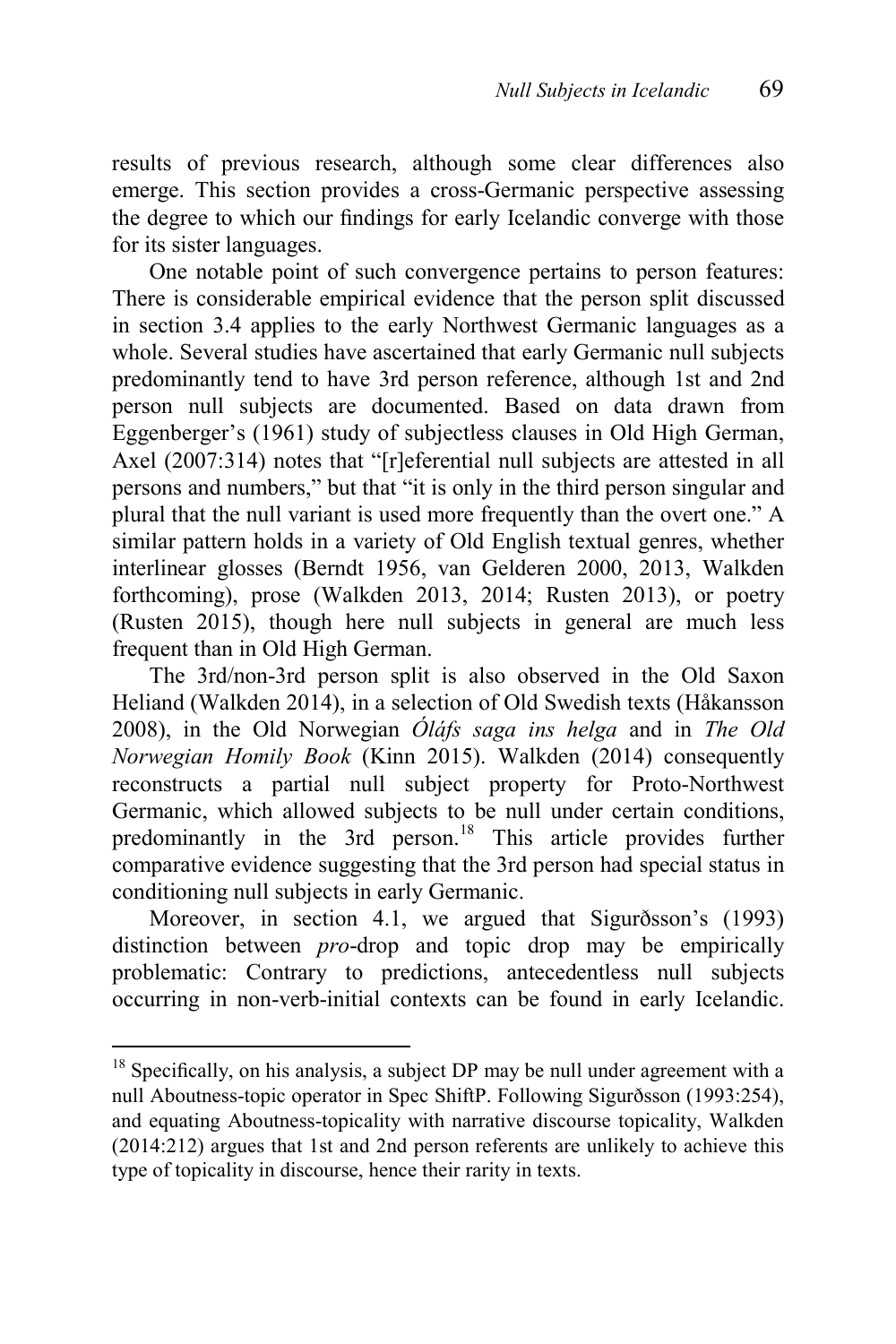Existential evidence from Old English (examples 13a,b) and Old Norwegian (example 13c) suggests that our argument may possibly be extended to these languages as well.<sup>19</sup>

- (13) a. Ða dydon hi þurh þæs ealdormannes bene then did they through the alderman-GEN prayer þæt ða deoflu spræcon swa swa heora gewuna wæs that the devils spoke just as their wont was and sædon þæt þær wære micel gefeoht toweard and said that there was great battle toward and on ægðre healfe [*pro*] sceoldon feallan. and on either half [*pro*] should-PL fall 'Then did they, at the alderman's prayer, make it so that the devils spoke, as was their wont, and said that a great battle was at hand, and on either side many men should fall.' (ÆCHom II 280.23) b. Nu sculon [*pro*] herigean heofonrices weard.
	- now must [*pro*] praise heaven.kingdom-GEN warden 'Now we must praise the warden of the heavenly kingdom.' (CædW-S 1)
	- c. ...þa var konongenom sact fra stæini þæim er then was king-DAT.DEF told from rock that COMP

hinn hælgi Olafr konongr fell a. the holy Óláfr king fell on

1

 $19$  The text of the Old English examples is taken from the online Dictionary of Old English corpus at doe.utoronto.ca. The Old Norwegian example can be accessed at http://www.menota.org/DIPL\_DG-8%7C1-2.xml?side=41v. Both resources were retrieved on May 30, 2015.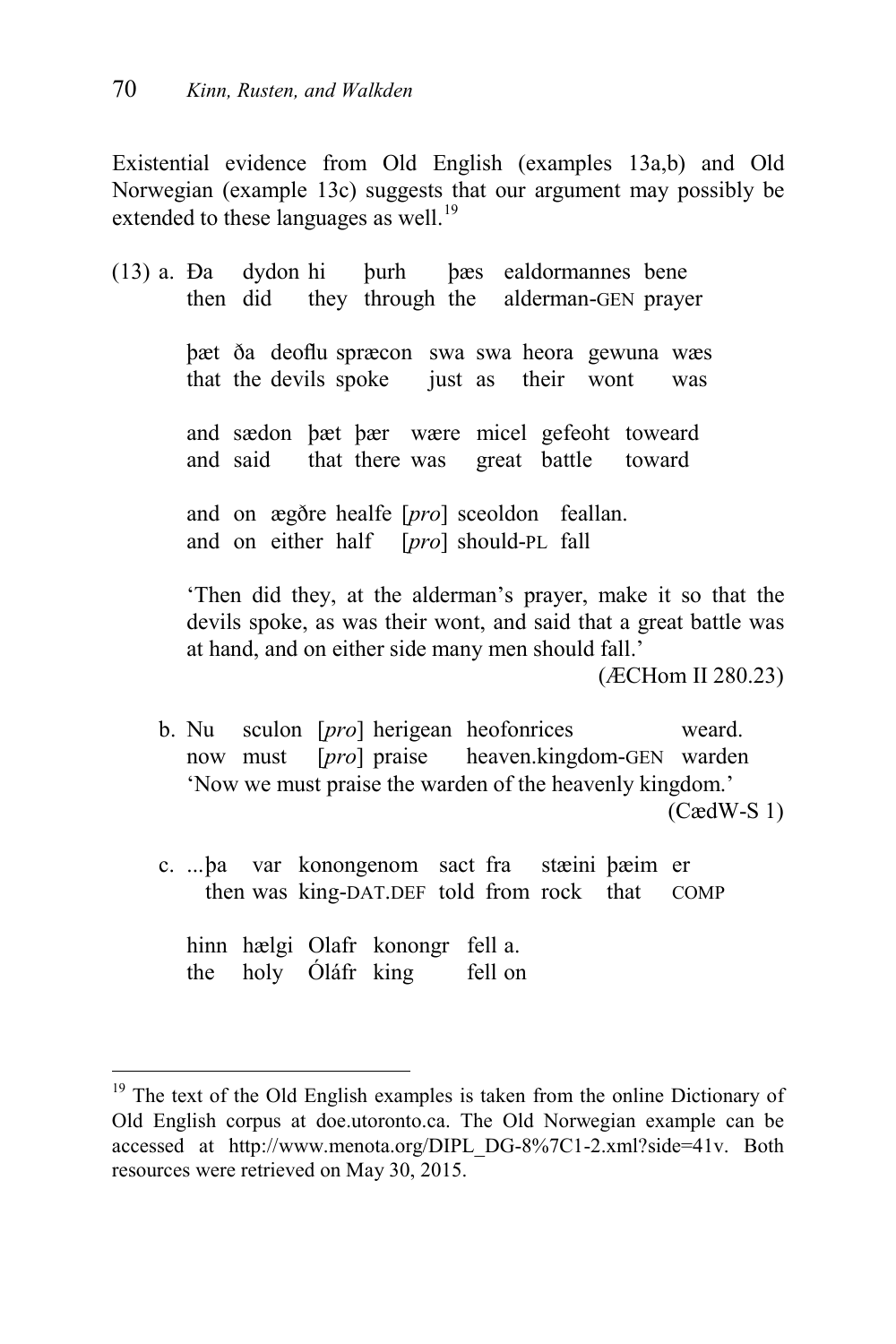Oc enn kveða [*pro*] bloðe drivinn. and still say-3PL [*pro*] blood-DAT sprayed

'Then the king was told about the rock on which the holy king Óláfr fell. And people say that it is still sprayed with blood.'

(Óláfs saga ins helga, legendary version, 41v)

No overt antecedent matching the null subject is present in any of the examples above, none of which can be interpreted as topic drop.

As remarked above, certain aspects of the evidence from early Icelandic contrast with findings from other early Germanic languages. First, the longevity of the null subject property in Icelandic is remarkable in a cross-Germanic perspective. It has been documented that other Germanic languages, including English (Walkden 2013, 2014, Rusten 2013, 2015), German (Axel 2007), and Swedish (Håkansson 2008, 2013), lost the null subject property at much earlier stages. Additionally, it may be noted that null subjects are generally much more frequent in early Icelandic as compared to, for example, Old English and Old Swedish, where occurrence of null subjects is extremely restricted.

Second, as also mentioned above, null subjects have been shown to be considerably more frequent in main clauses than in subordinate ones in other early Germanic languages. This leads Walkden (2013) to suggest for Old English that null subjects may constitute a main clause phenomenon (in the sense of, for example, Hooper & Thompson 1973, Green 1976, and Haegeman & Ürögdi 2010). Data from some early Germanic languages could be taken as support for such a conclusion: In Old English (Walkden 2013, Rusten 2013, 2015), Old Saxon (Walkden 2014), and Old Swedish (Håkansson 2008, Håkansson 2013), null subjects are predominantly found in root environments, and only exceptionally in subordinate clauses. This clause asymmetry is also evident in the Old High German texts investigated by Axel (2007), although the overall frequencies for null subjects are much higher here than in the other languages. The Icelandic data, however, show that there is no distinction in null subject frequency between main and subordinate clauses, and even that null subjects are marginally more frequent in subordinate clauses than in main ones overall, across the period under investigation. This is unexpected in the context of early Germanic, suggesting that additional work still needs to be done on this topic.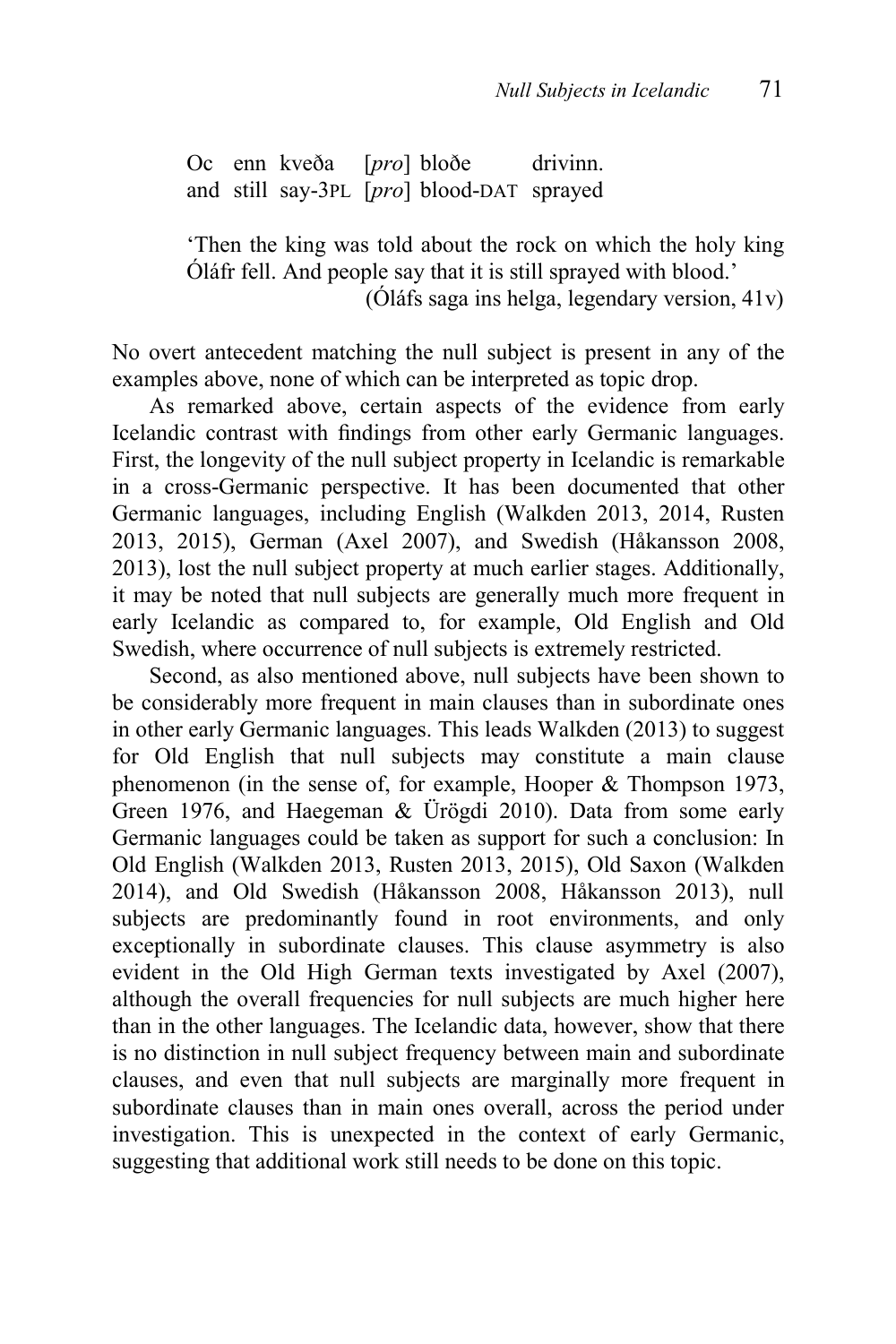#### **6. Summary and Conclusion.**

This paper has presented the results of a large-scale, longitudinal corpusbased investigation of null subjects in Icelandic. Based on substantial data and regression analysis, we have provided robust empirical support for Hjartardóttir's (1987) claim that null subjects persist until a very late stage in Icelandic. We have also argued that there is evidence only for one licensing mechanism for null subjects in early Icelandic, contra Sigurðsson (1993). The findings also remain problematic for any analysis of null subjects that ties them to rich verbal agreement (as proposed, for instance, in Axel 2007 for Old High German and in van Gelderen 2013 for Old English), since there has been no real change in Icelandic verbal morphology over the last millennium. We have sketched a syntactic analysis which is based on Sigurðsson (2011), in combination with the assumption that pronouns may have different internal structure. On the basis of the position of the null subject and its person features, we have tentatively argued that the modern stage, where predominantly 3rd person *pro*-drop yields to a system permitting topic drop of all persons, arises in Icelandic in the early 20th century.

#### **REFERENCES**

- Axel, Katrin. 2007. *Studies on Old High German syntax: Left sentence periphery, verb placement and verb-second*. Amsterdam: John Benjamins.
- Axel, Katrin, & Helmut Weiß. 2011. Pro-drop in the history of German from Old High German to the modern dialects. *Null pronouns*, ed. by Melani Wratil & Peter Gallmann, 21–52. Berlin: De Gruyter.
- Baayen, R. Harald. 2008. *Analyzing linguistic data: A practical introduction to statistics using R.* Cambridge: Cambridge University Press.
- Barbosa, Maria do Pilar Pereira. 2009. Two kinds of subject pro. *Studia Linguistica* 63. 2–58.
- Barbosa, Maria do Pilar Pereira. 2011. Partial pro-drop as Null NP Anaphora. *LingBuzz: Electronic Archive of Linguistic Articles.* Available at http://ling.auf.net/lingbuzz/001717.
- Barbosa, Maria do Pilar Pereira. 2013. 'Pro' as a minimal NP: Towards a unified approach to 'pro'-drop. *LingBuzz: Electronic Archive of Linguistic Articles.* Available at http://ling.auf.net/lingbuzz/001949.
- Barðdal, Jóhanna. 2001. Oblique subjects in Old Scandinavian. *NOWELE* 37.  $25 - 51$ .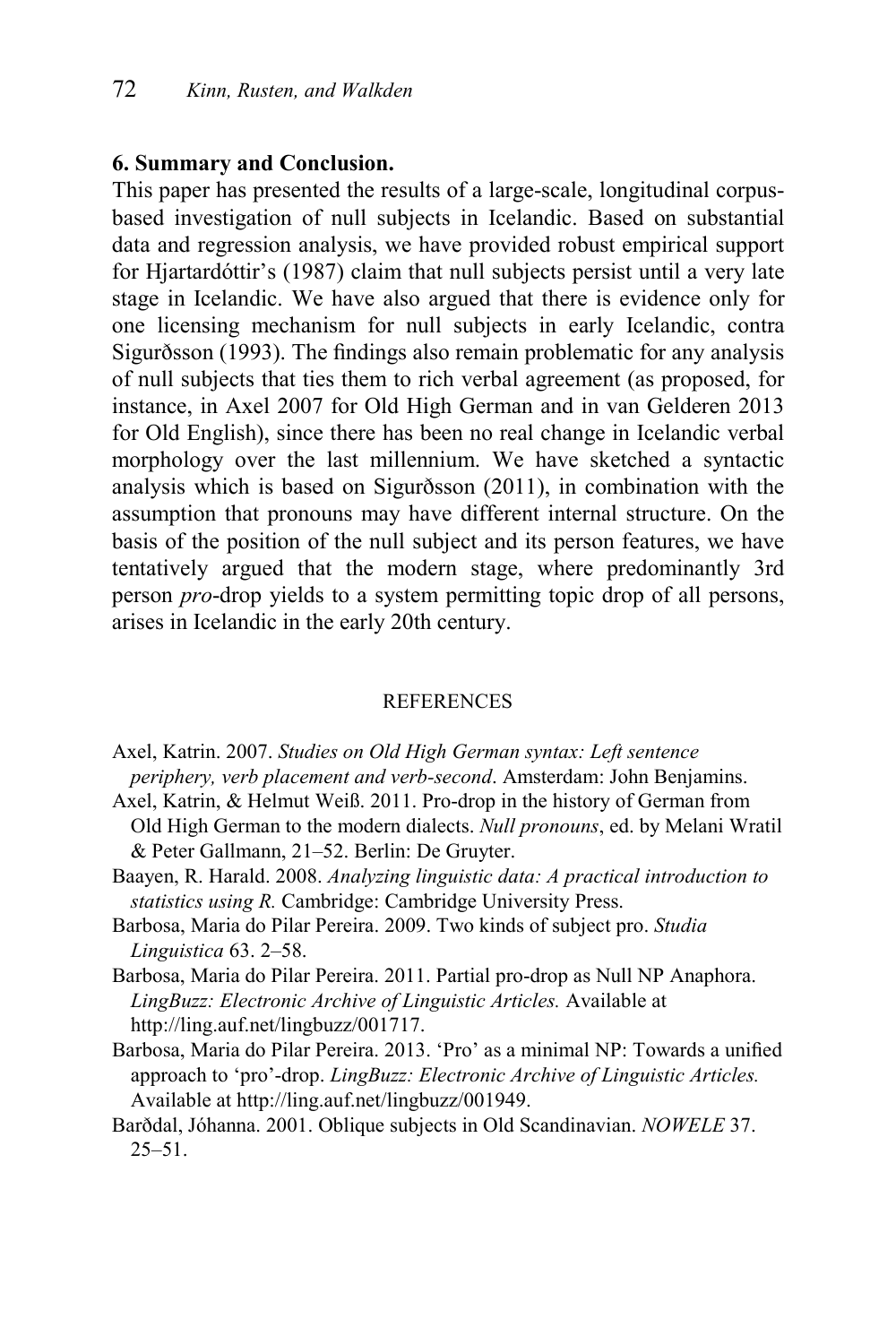- Barðdal, Jóhanna, & Thórhallur Eythórsson. 2012. Reconstructing syntax: Construction grammar and the comparative method. *Sign-based construction grammar*, ed. by Hans C. Boas & Ivan Sag, 257–308. Stanford, CA: CSLI Press.
- Barton, Ellen L. 1998. The grammar of telegraphic structures. Sentential and nonsentential derivation. *Journal of English Linguistics* 26. 37–67.
- Berndt, Rolf. 1956. *Form und Funktion des Verbums in nördlichen Spätaltenglischen*. Halle: Max Niemeyer.
- Biberauer, Theresa. 2008. Introduction. *The limits of syntactic variation*, ed. by Theresa Biberauer, 1–72. Amsterdam: John Benjamins.
- Biberauer, Theresa, Anders Holmberg, Ian Roberts, & Michelle Sheehan. 2010. *Parametric variation. Null subjects in Minimalist theory*. Cambridge: Cambridge University Press.
- Bopp, Franz. 1820. Analytical comparison of the Sanskrit, Greek, Latin, and Teutonic languages, showing the original identity of their grammatical structure. *Annals of Oriental Literature* 1. 1–65.
- Bresnan, Joan, & Höskuldur Thráinsson. 1990. A note on Icelandic coordination. *Syntax and semantics. Modern Icelandic syntax*, ed. by Joan Maling & Annie Zaenen, 355–366. San Diego, CA: Academic Press.
- Chomsky, Noam. 1982. *Some concepts and consequences of the theory of Government and Binding*. Cambridge, MA: MIT press.
- Duarte, Maria Eugenia Lamoglia. 1995. *A perda do princípio "evite pronome" no português brasileiro*. Campinas, Brazil: Universidade Estadual de Campinas dissertation.
- Déchaine, Rose-Marie, & Martina Wiltschko. 2002. Decomposing pronouns. *Linguistic Inquiry* 33. 409–442.
- Eggenberger, Jakob. 1961. *Das Subjektspronomen im Althochdeutschen. Ein syntaktischer Beitrag zur Frühgeschichte des Deutschen Schrifttums*. Zürich, Switzerland: University of Zürich dissertation.
- Eythórsson, Thórhallur, & Jóhanna Barðdal. 2005. Oblique subjects: A common Germanic inheritance. *Language* 81. 824–881.
- Faarlund, Jan Terje. 1994. Old and Middle Scandinavian. *The Germanic languages*, ed. by Ekkehard König & Johan van der Auwera, 38–71. London: Routledge.
- Faarlund, Jan Terje. 2001. The notion of oblique subject and its status in the history of Icelandic. *Grammatical relations in change*, ed. by Jan Terje Faarlund, 99–135. Amsterdam: John Benjamins.
- Faarlund, Jan Terje. 2004. *The syntax of Old Norse*. Oxford: Oxford University Press.
- Faarlund, Jan Terje. 2013. The pro cycle. *Argument structure in flux: The Naples-Capri papers*, ed. by Elly van Gelderen, Jóhanna Barðdal, & Michela Cennamo, 257–284. Amsterdam: John Benjamins.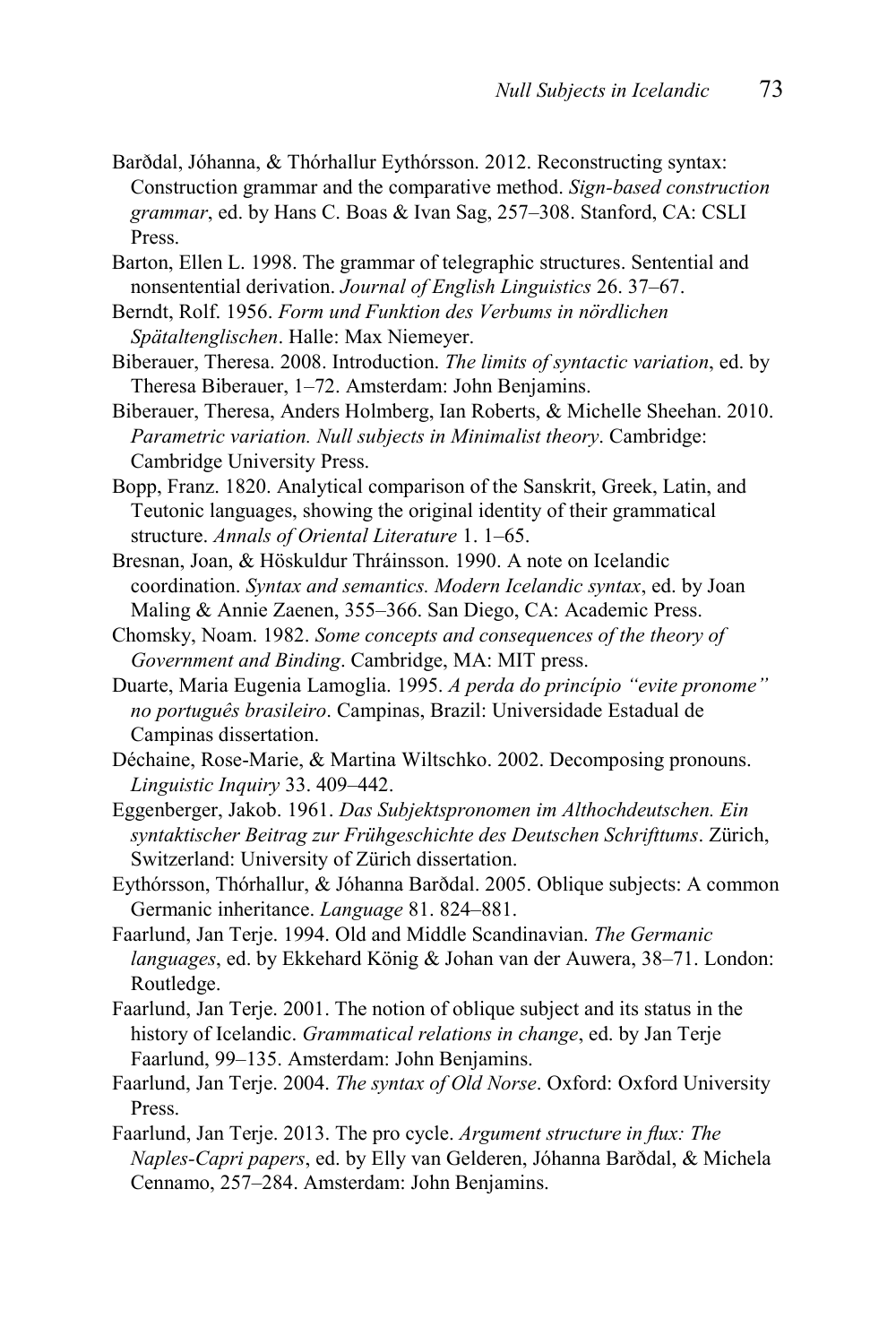- Faarlund, Jan Terje, Svein Lie, & Kjell Ivar Vannebo. 1997. *Norsk referansegrammatikk*. Oslo: Universitetsforlaget.
- Falk, Cecilia. 1992. Pro-drop in Early Modern Swedish. *Folia Linguistica Historica* 13. 115–123.
- Falk, Cecilia. 1993. Non-referential subjects and agreement in the history of Swedish. *Lingua* 89. 143–180.
- Falk, Hjalmar, & Alf Torp. 1900. *Dansk-Norskens syntax i historisk fremstilling*. Kristiania: H. Aschehough.
- Ferraresi, Gisella. 2005. *Word order and phrase structure in Gothic*. Leuven: Peeters.
- Fertig, David. 2000. Null subjects in Gothic. *American Journal of Germanic Linguistics and Literatures* 12. 3–21.
- Frascarelli, Mara. 2007. Subjects, topics and the interpretation of referential pro: An interface approach to the linking of (null) pronouns. *Natural Language and Linguistic Theory* 25. 691–734.
- Gelderen, Elly van. 2000. *A history of English reflexive pronouns. Person, self and interpretability*. Amsterdam: John Benjamins.
- Gelderen, Elly van. 2013. Null subjects in Old English. *Linguistic Inquiry* 44. 271–285.
- Green, Georgia M. 1976. Main clause phenomena in subordinate clauses. *Language* 52. 382–397.
- Haegeman, Liliane. 1990. Understood subjects in English diaries. *Mulitilingua* 9. 157–199.
- Haegeman, Liliane, & Barbara Ürögdi. 2010. Referential CPs and DPs: An operator-movement account. *Theoretical Linguistics* 36. 111–152.
- Håkansson, David. 2008. *Syntaktisk variation och forändring. En studie av subjektslösa satser i fornsvenska*. Lund, Sweden: University of Lund dissertation.
- Håkansson, David. 2013. Null referential subjects in the history of Swedish. *Journal of Historical Linguistics* 3. 155–191.
- Haugan, Jens. 1998. Subjektet i passiv av norrøne dobbelt objektkonstruksjonar. *Norsk Lingvistisk Tidsskrift* 16. 157–184.
- Hjartardóttir, Thóra Björk. 1987. *Getið í eyðurnar*. Reykjavik, Iceland: University of Iceland MA thesis.
- Holmberg, Anders. 2005. Is there a little pro? Evidence from Finnish. *Linguistic Inquiry* 36. 533–564.
- Holmberg, Anders. 2010. Null subject parameters. Biberauer, Holmberg, Roberts, & Sheehan 2010, 88–124.
- Holmberg, Anders, & Christer Platzack. 1995. *The role of inflection in Scandinavian syntax*. New York, NY: Oxford University Press.
- Holmberg, Anders, & Ian Roberts. 2010. Introduction: Parameters in Minimalist theory. Biberauer, Holmberg, Roberts, & Sheehan 2010, 1–57.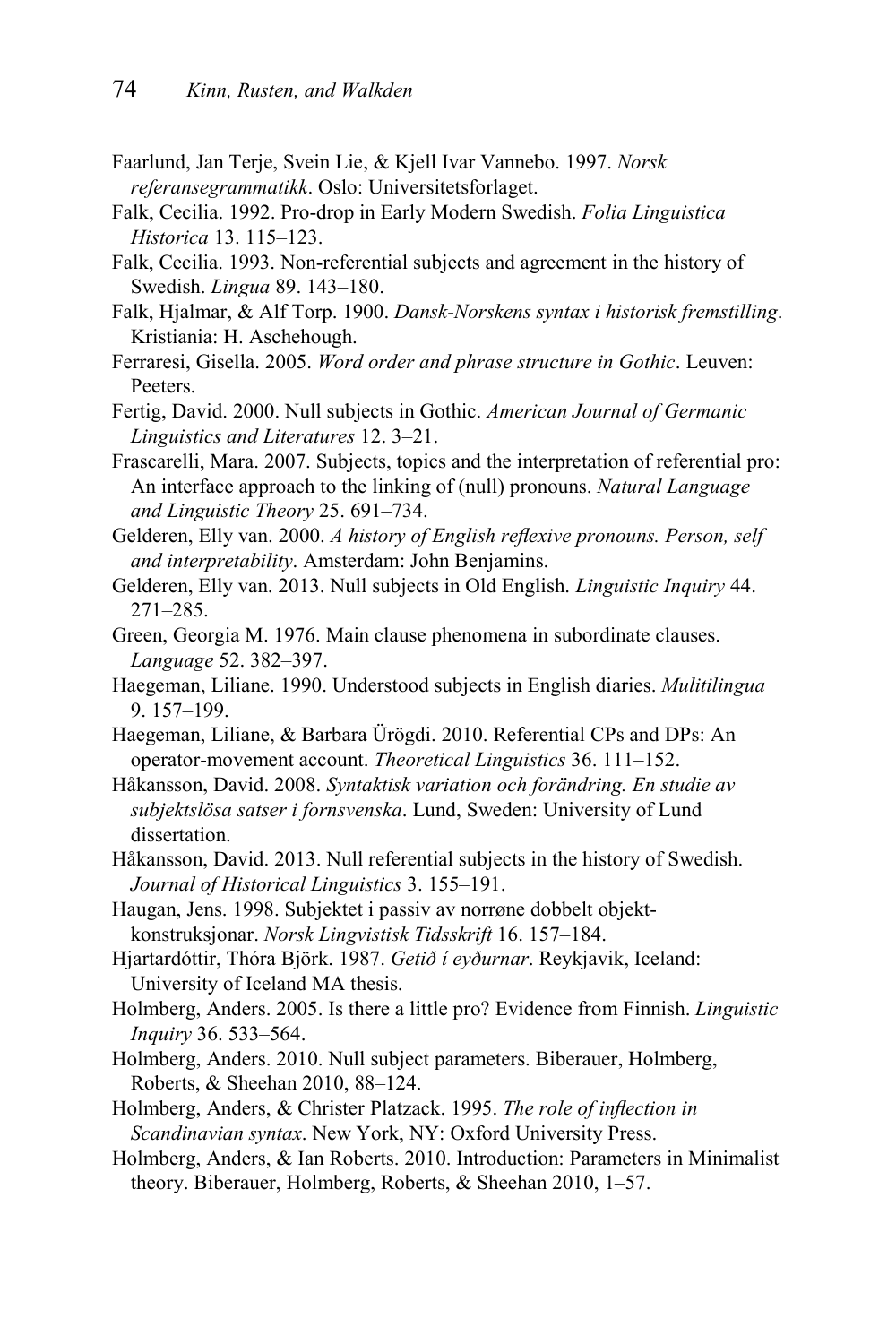- Hooper, Joan, & Sandra Thompson. 1973. On the applicability of root transformations. *Linguistic Inquiry* 4. 465–497.
- Hróarsdóttir, Thorbjörg. 1996. The decline of OV word order in the Icelandic VP: A diachronic study. *Working Papers in Scandinavian Syntax* 57. 92–141.
- Huang, Yan. 2000. *Anaphora: A cross-linguistic study*. Oxford: Oxford University Press.
- Ingason, Anton Karl, Einar Freyr Sigurðsson, & Joel C. Wallenberg. 2011. Distinguishing change and stability: A quantitative study of Icelandic oblique subjects, *Philadelphia, PA: DiGS* 13. Available at http://www.linguist.is/ skjol/digs13oblique\_slides.pdf/, accessed on May 30, 2015.
- Jaeggli, Osvaldo, & Kenneth J. Safir. 1989. The null subject parameter and parametric theory. *The null subject parameter*, ed. by Osvaldo Jaeggli & Kenneth J. Safir, 1–44. Dordrecht: Kluwer.
- Jenset, Gard B. 2010. *A corpus-based study of the evolution of* there*. Statistical analysis and cognitive interpretation*. Bergen, Norway: University of Bergen dissertation.
- Johnson, Daniel Ezra. 2009. Getting off the GoldVarb standard: Introducing Rbrul for mixed effects variable rule analysis. *Language and Linguistics Compass* 3. 359–383.
- Kinn, Kari. 2014. The cognitive status of null subject referents in Old Norse and their Modern Norwegian counterparts. *Information structure and syntactic change in Germanic and Romance languages*, ed. by Kristin Bech & Kristine Gunn Eide, 173–200. Amsterdam: John Benjamins.
- Kinn, Kari. 2015. *Null subjects in the history of Norwegian*. Oslo: Norway: University of Oslo Dissertation.
- Korte, Siebe de. 2008. *Dutch topic drop as a PF phenomenon*. Amsterdam, the Netherlands: University of Amsterdam MA thesis.
- Lander, Eric, & Liliane Haegeman. 2014. Old Norse as an NP language: With observations on the Common Norse and Northwest Germanic runic inscriptions. *Transactions of the Philological Society* 112. 279–318.
- Magnusson, Erik. 2003. Subject omission and verb initial declaratives in Swedish. *Working Papers in Scandinavian Syntax* 71. 103–143.
- Modesto, Marcelo. 2000. Null subjects without "rich" agreement. *The null subject parameter in Brazilian Portuguese*, ed. by Mary Kato & Esmerelda Negrão, 147–174. Frankfurt: Vervuert-Iberoamericana.
- Mörnsjö, Maria. 2002. *V1 declaratives in spoken Swedish. Syntax, information structure and prosodic pattern*. Lund, Sweden: Lund University dissertation.
- Mosteller, Frederick. 1968. Association and estimation in contingency tables. *Journal of the American Statistical Association* 321. 1–28.
- Nygaard, Marius. 1894. Udeladelse av subjekt; 'subjektlöse' sætninger i det norröne sprog (den klassiske sagastil). *Arkiv för Nordisk Filologi* 10. 1–25.
- Nygaard, Marius. 1906. *Norrøn syntax*. Kristiania: Aschehough.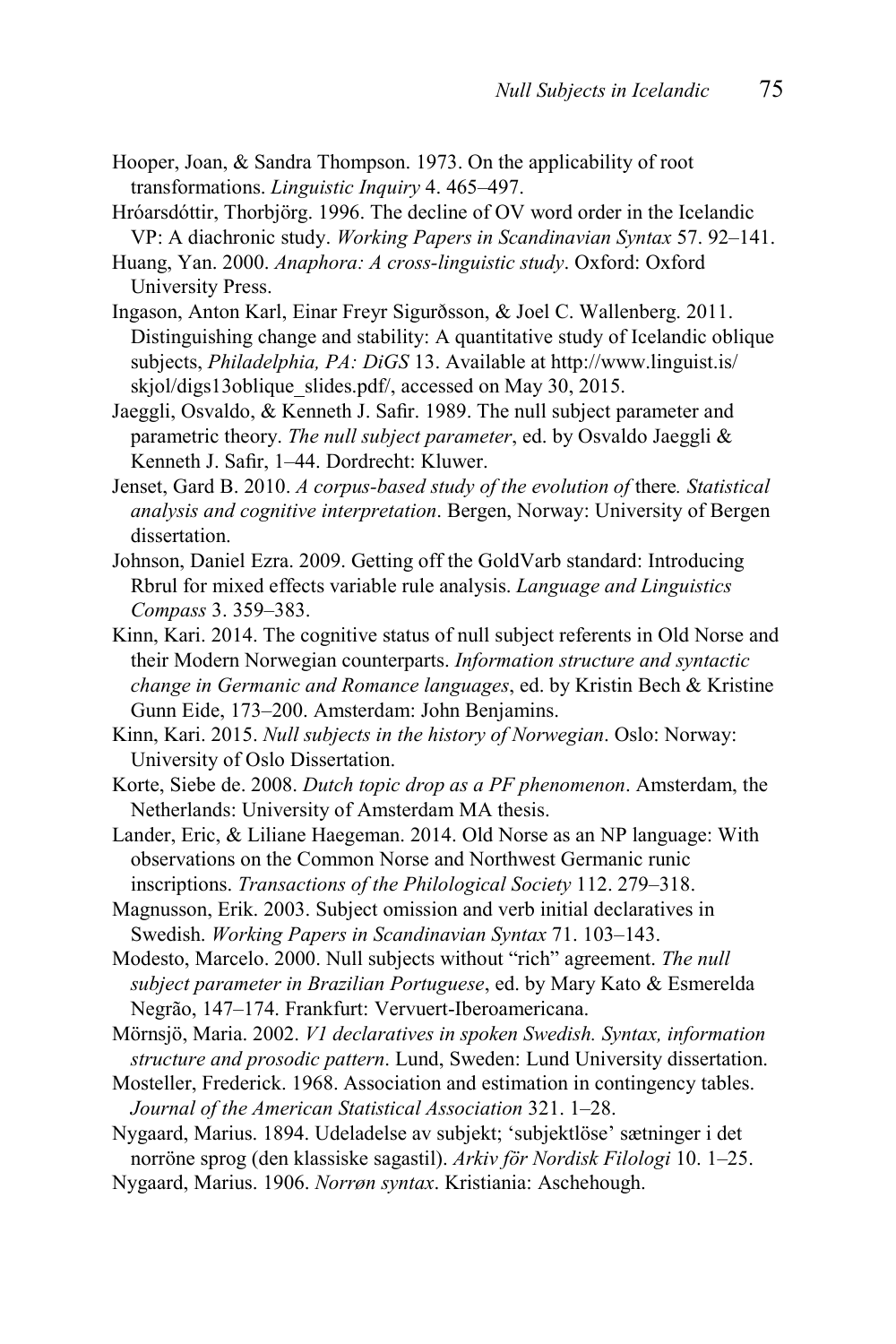- Nygård, Mari. 2013. *Discourse ellipsis in spontaneously spoken Norwegian*. Trondheim, Norway: Norwegian University of Science and Technology dissertation.
- Ohlander, Urban. 1943. Omission of the object in English. *Studia Neophilologica* 16. 105–127.
- Platzack, Christer. 1996. Null subjects, weak Agr and syntactic differences in Scandinavian. *Studies in comparative Germanic syntax*, vol. 2, ed. by Höskuldur Thráinsson, Samuel David Epstein, & Steve Peter, 180–196. Dordrecht: Kluwer.
- Pouplier, Marianne. 2003. Referential subject and object gaps in Icelandic. *Nordlyd* 31. 356–371.
- Randall, Beth, Anthony Kroch, & Ann Taylor. 2005–2013. CorpusSearch 2. Online. Available at http://corpussearch.sourceforge.net/, accessed on May 30, 2015.
- Richards, Marc. 2015. Defective Agree, case alternations, and the prominence of person. *Scales and hierarchies. A cross-disciplinary perspective*, ed. by Ina Bornkessel-Schlesewsky, Andrej Malchukov, & Marc Richards, 173–196. Berlin: De Gruyter.
- Rizzi, Luigi. 1982. *Issues in Italian syntax*. Dordrecht: Foris.
- Rizzi, Luigi. 1986. Null objects in Italian syntax and the theory of pro. *Linguistic Inquiry* 17. 501–557.
- Rizzi, Luigi. 1997. The fine structure of the left periphery. Elements of *grammar*, ed. by Liliane Haegeman, 281–337. Dordrecht: Kluwer.
- Roberts, Ian G. 1993. *Verbs and diachronic syntax: A comparative history of English and French*. Dordrecht: Kluwer.
- Rögnvaldsson, Eiríkur. 1990. We need (some kind of) a rule of conjunction reduction. *Syntax and semantics. Modern Icelandic Syntax*, ed. by Joan Maling & Annie Zaenen, 349–354. San Diego, CA: Academic Press.
- Rögnvaldsson, Eiríkur. 1991. Quirky subjects in Old Icelandic. *Papers from the Twelfth Scandinavian Conference of Linguistics*, ed. by Halldór Á Sigurðsson, 369–378. Reykjavík: University of Iceland.
- Rögnvaldsson, Eiríkur. 1995. Old Icelandic: A non-configurational language? *NOWELE* 26. 3–29.
- Rosenkvist, Henrik. 2009. Referential null subjects in Germanic: An overview. *Working Papers in Scandinavian Syntax* 84. 151–180.
- Ross, John R. 1982. Pronoun deleting processes in German. Paper presented at the *Annual Meeting of the Linguistic Society of America* held in San Diego, California, December 27–30, 1982.
- Rusten, Kristian A. 2013. Empty referential subjects in Old English prose—a quantitative analysis. *English Studies* 94. 970–992.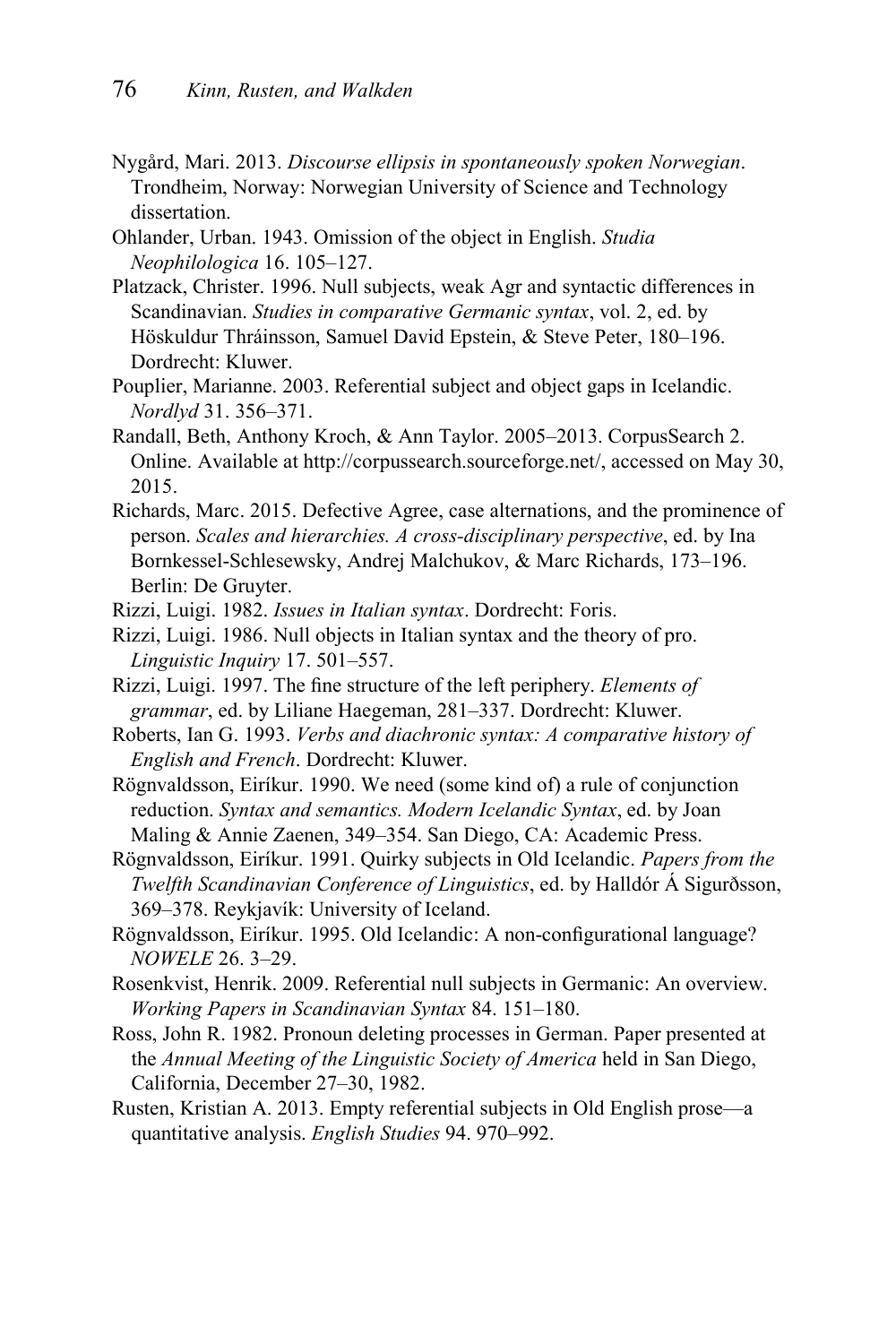- Rusten, Kristian A. 2015. A quantitative study of empty referential subjects in Old English prose and poetry. *Transactions of the Philological Society* 113. 53–75.
- Sigurðsson, Halldór Á. 1989. *Verbal syntax and case in Icelandic*. Reykjavik, Iceland: University of Iceland dissertation.
- Sigurðsson, Halldór Á. 1993. Argument-drop in Old Icelandic. *Lingua* 89. 247– 280.
- Sigurðsson, Halldór Á. 2011. Conditions on argument drop. *Linguistic Inquiry*  42. 267–304.
- Sigurðsson, Halldór Á., & Verner Egerland. 2009. Impersonal null-subjects in Icelandic and elsewhere. *Studia Linguistica* 63. 158–185.
- Stjernholm, Karine. 2008. *Subjektsellipser: Fins pro i norsk talespråk?* Oslo, Norway: University of Oslo MA thesis.
- Tagliamonte, Sali A., & R. Harald Baayen. 2013. Models, forests and trees of York English: *Was/were* variation as a case study for statistical practice. *Language Variation and Change* 24. 135–178.
- Taraldsen, Tarald. 1978. *On the NIC, vacuous application and the* that-*trace filter*. Bloomington, IN: Indiana University Linguistics Club.
- Thráinsson, Höskuldur. 2007. *The syntax of Icelandic*. Cambridge: Cambridge University Press.
- Thráinsson, Höskuldur, & Thóra Björk Hjartardóttir. 1986. Pro-drop, topicdrop..: Where do Old and Modern Icelandic fit in? Scandinavian syntax, ed. by Östen Dahl & Anders Holmberg, 150–161. Stockholm: University of Stockholm.
- Trutkowski, Ewa. 2011. Referential null subjects in German. *Proceedings of the Sixth Cambridge Postgraduate Conference in Linguistics (CamLing)*, ed. by Chris Cummins, Chi-Hé Elder, Thomas Godard, Morgan Macleod, Elaine Schmidt, & George Walkden, 206–217. Cambridge: Cambridge Institute for Language Research.
- Vance, Barbara. 1989. *Null subjects and syntactic change in Medieval French*. Ithaca, NY: Cornell University dissertation.
- Walkden, George. 2013. Null subjects in Old English. *Language Variation and Change* 25. 155–178.
- Walkden, George. 2014. *Syntactic reconstruction and Proto-Germanic*. Oxford: Oxford University Press.
- Walkden, George. 2016. Null subjects in the Lindisfarne Gospels as evidence for syntactic variation in Old English. *The Old English glosses to the Lindisfarne Gospels: Language, author and context (Buchreihe der Anglia)*, ed. by Julia Fernández Cuesta & Sara M. Pons Sanz, 237-254. Berlin: De Gruyter.